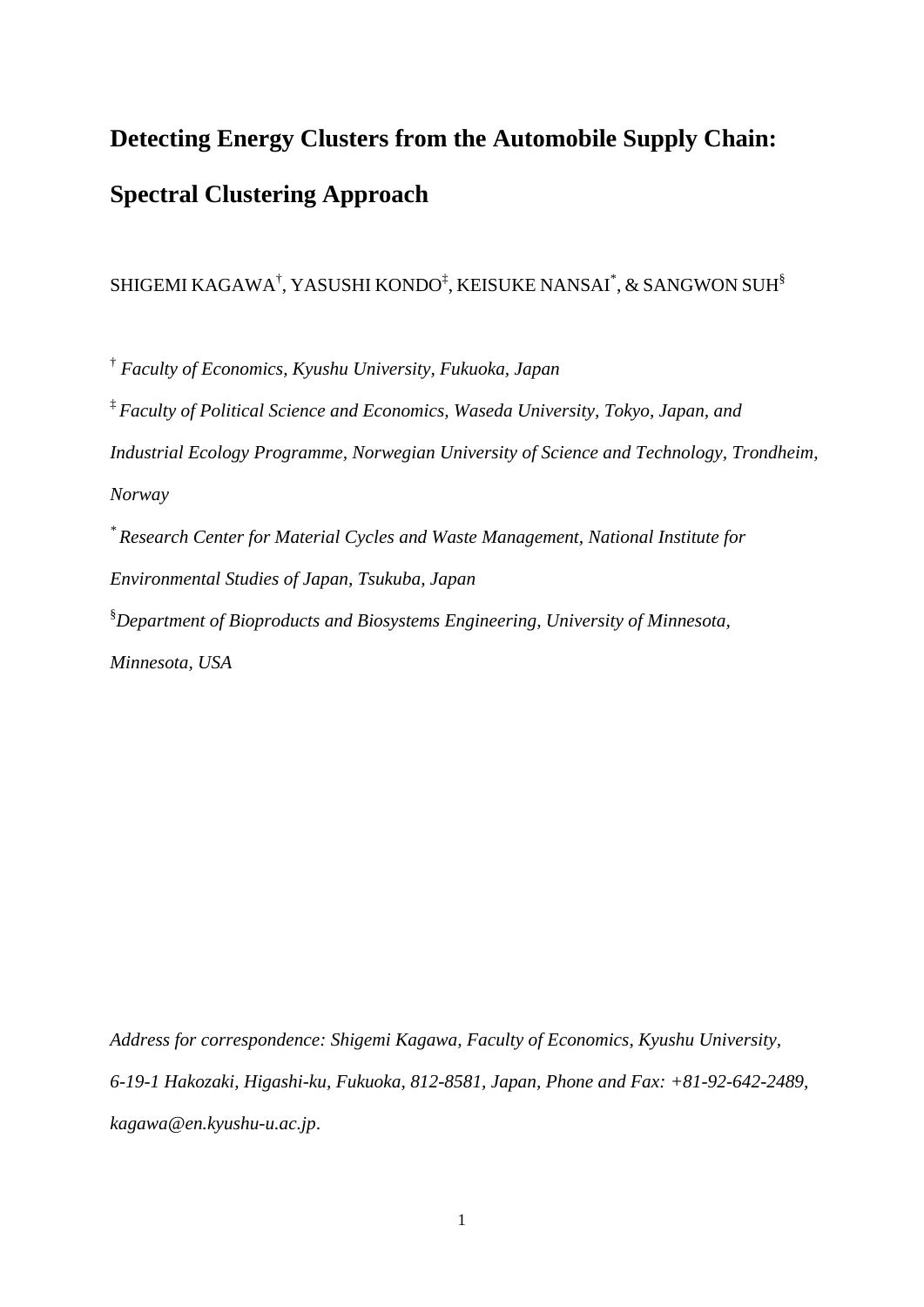#### **ABSTRACT**

This paper proposes a new method that identifies energy-intensive industrial clusters from product supply chains quantitatively by combining structural path analysis and spectral clustering analysis. The analysis of automobiles has engendered the discovery of numerous clusters joining the upstream and downstream sectors together such as a cluster that consists primarily of three sectors––electrical equipment for internal combustion engines (#244), internal combustion engines for motor vehicles and parts (#250), and motor vehicle parts and accessories (#251)––which reveals a composition of sectors that differs considerably from the current Japan Standard Industrial Classification. This paper also proposes the "within-cluster effect" as a new indicator of energy intensity inside the industrial clusters identified from the automobile supply chain and presents quantitative analyses of the importance of industrial clusters in terms of the environment.

**Key words**: Energy clusters, automobile supply chain, structural path analysis, spectral clustering analysis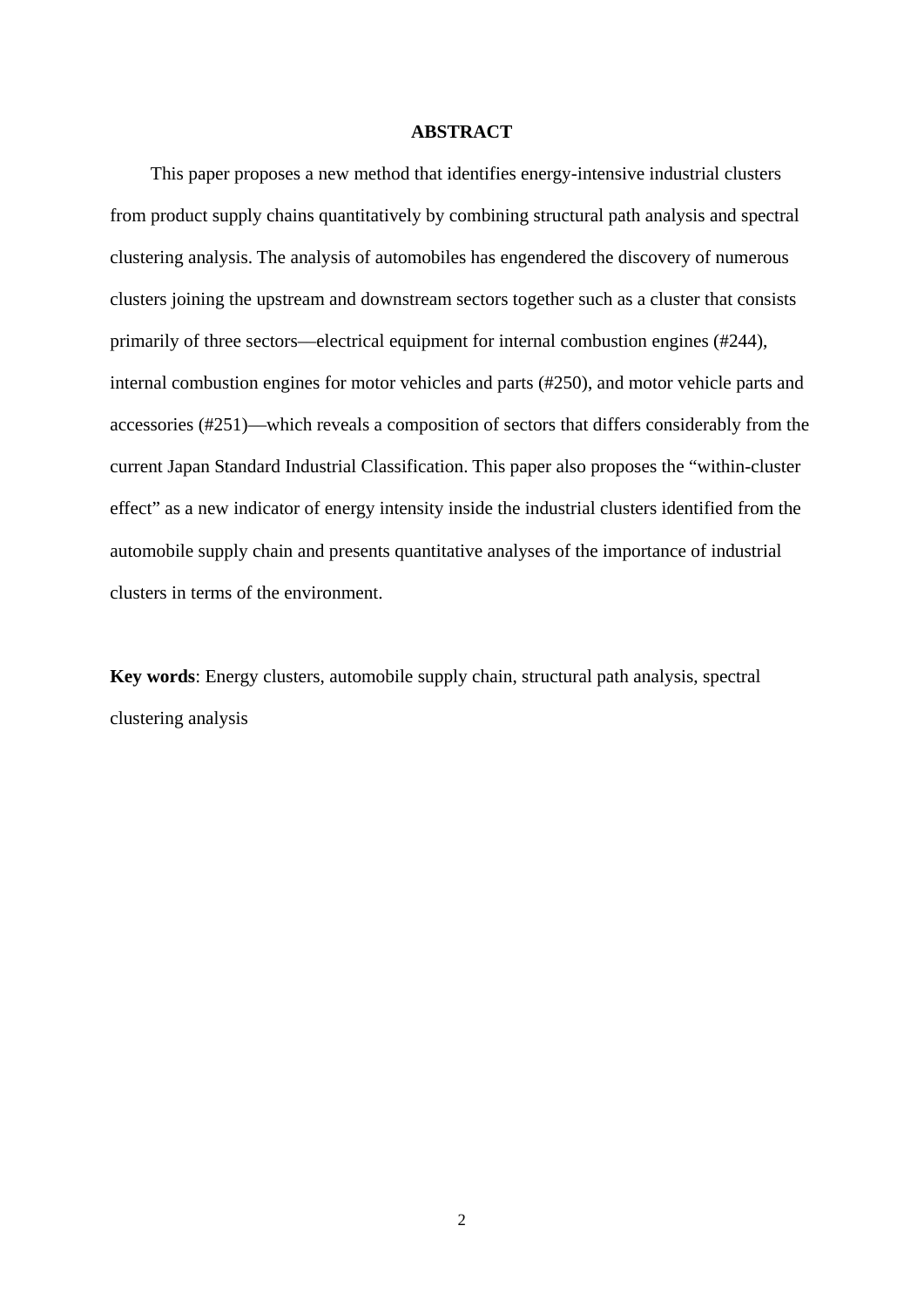#### **1. Introduction**

According to the database of sectoral carbon dioxide emissions provided by the National Institute for Environmental Studies of Japan  $(NIES)^1$ , the total of carbon dioxide emissions emitted directly through production activities of firms, increased by 27 million tons-C during the period from 1990 to 2000. Consequently, the total emissions increased by 9.5% during those ten years. In these circumstances, energy-intensive sectors such as electricity, iron and steel, cement, and transportation have received attention as target sectors for the simple reason that total emissions at a domestic level can be reduced efficiently by promoting energy-saving technologies of these sectors.

In implementing sector-wise environmental and energy policies, it is crucial not only to clarify the concept and definition of sectors (e.g., firms, industries, or commodities) but also to decide their priority levels based on reliable environmental inventories such as  $CO<sub>2</sub>$ intensities and energy intensities. In these respects, the environmental input–output analyses are useful not only for estimating commodity-wise and industry-wise environmental inventories, but also for identifying the environmentally important key sectors using economic statistics that are calculable from the backward and forward inter-industry linkage effects obtained from column and row sums of the direct and indirect intermediate input coefficient matrix (see Rasmussen, 1956; Hirschman, 1958; Bharadwaj, 1966; Hazari, 1970; Lenzen, 2003).

A recent interesting discussion is that not only net multipliers developed by Oosterhaven and Stelder (2002) can be used to avoid double counting of the total impact of an industry

 1 See http://www-cger.nies.go.jp/publication/D031/eng/table/embodied/f\_embodied.htm, visited at September 18, 2009.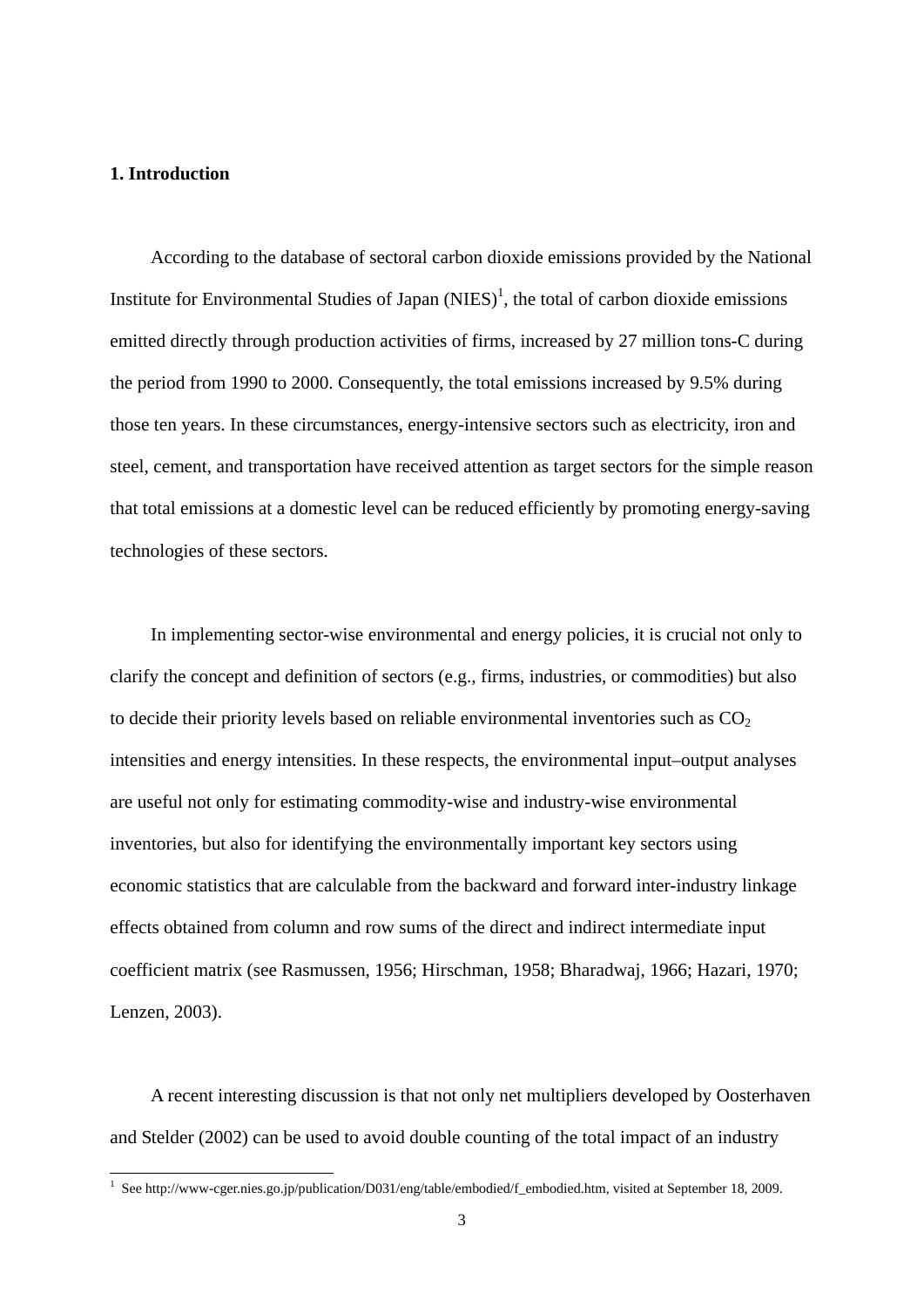which results from multiplying a certain input–output multiplier by the industrial *output* but also, as Dietzenbacher (2005) discovered, that net multipliers yield a relevant key sector indicator obtained by dividing the total backward linkage effect of industry *j* by the total forward linkage effect of industry *j* (see eq. (3) of Dietzenbacher (2005)). For a recent empirical contribution, Lenzen (2003) identified environmentally important paths, linkages, and key sectors in the Australian economy using weighted and unweighted coefficients of variation derived from backward and forward inter-industry linkage effects. In addition, an alternative key sector approach is to use both in-degrees and out-degrees obtained from column and row sums of the adjacency matrix represented as a {0, 1}-matrix, where 1 denotes an influential inter-industry transaction larger than (or greater than) a certain threshold value, otherwise 0 (see e.g., Ghosh and Roy, 1998; Kagawa et al., 2009 for graph-theoretic analyzes and part II of Lahr and Dietzenbacher (2001) for the theoretical remarks and its applications of the qualitative input–output analysis using the adjacency matrix).

Although sector-wise analyses such as key sector analysis described above indicate key sectors that pollute environment through energy consumption induced by production of energy and materials needed for the production in the sector in question, they are naturally limited to policy implications within a sector rather than between sectors. We also think that it is important to give some incentive to cooperate between different sectors and to attain the same goal of reducing the total environmental burden associated with supply chains from upstream sectors to downstream sectors. Especially, to save energy and reduce environmental burdens efficiently, it is very effective to identify energy-intensive industrial clusters objectively from the supply chains of goods and services in question and provide that information to the public. Thereby, not only are the respective levels of social responsibility of a particular industrial cluster and industries within the cluster in question revealed and ranked, the importance of reducing environmental burdens through cooperation among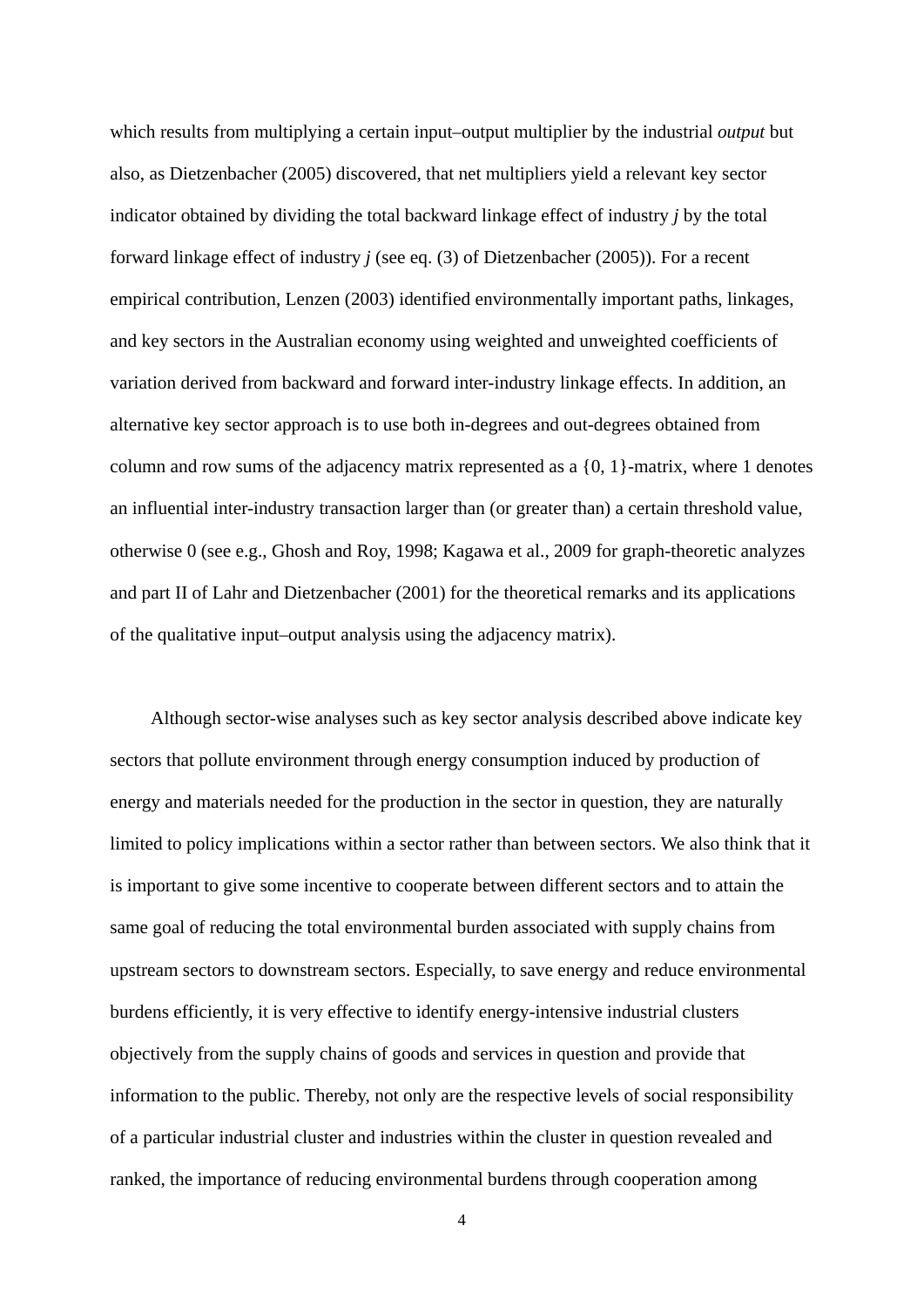different sectors within the relevant cluster can be emphasized.

In the field of regional studies, many contributions have been put forth in attempts to identify regional and industrial clusters and complexities (see Streit, 1969; Roepke et al., 1974; Czamanski and Ablas, 1979; Feser and Bergman, 2000; Oosterhaven et al., 2001, Feser et al., 2005; Kelton et al., 2008). Their studies normally calculated the relevant four correlation coefficients representing the following similarities between two industries: (1) Industries *u* and *v* have similar input purchasing patterns, (2) Industries *u* and *v* have similar output selling patterns, (3) The buying pattern of industry *u* is similar to the selling pattern of industry *v*, (4) The buying pattern of industry *v* is similar to the selling pattern of industry *u* and identified the industrial clusters by application of the similarity matrices to principal component factor analysis (e.g., varimax method and promax method). The bottom-up type cluster methods based on economic distances (e.g. technological similarity) are called *polythetic* methods. In a relevant remark, Oosterhaven (2001, p.811) reported that:

"*The use of the phrase 'relatively closely* [relative similarity]*' indicates that the drawing of the border of any cluster,…, will always involve a certain arbitrariness.*"

It is noteworthy that determining the number of clusters is regarded as a most difficult problem in the field of discrete mathematics (see, e.g. von Luxburg, 2007).

As described herein, we demonstrate that a popular heuristic approach––the Spectral Clustering Approach––is extremely useful for addressing the industrial cluster problem (see section 1.1 of Spielman and Teng (2007) for the short history and Chung (1997) for the related mathematical properties). In fact, although many applied studies have been made in the field of parallel computing (e.g., Hendrickson and Leland, 1995) and image segmentation (Shi and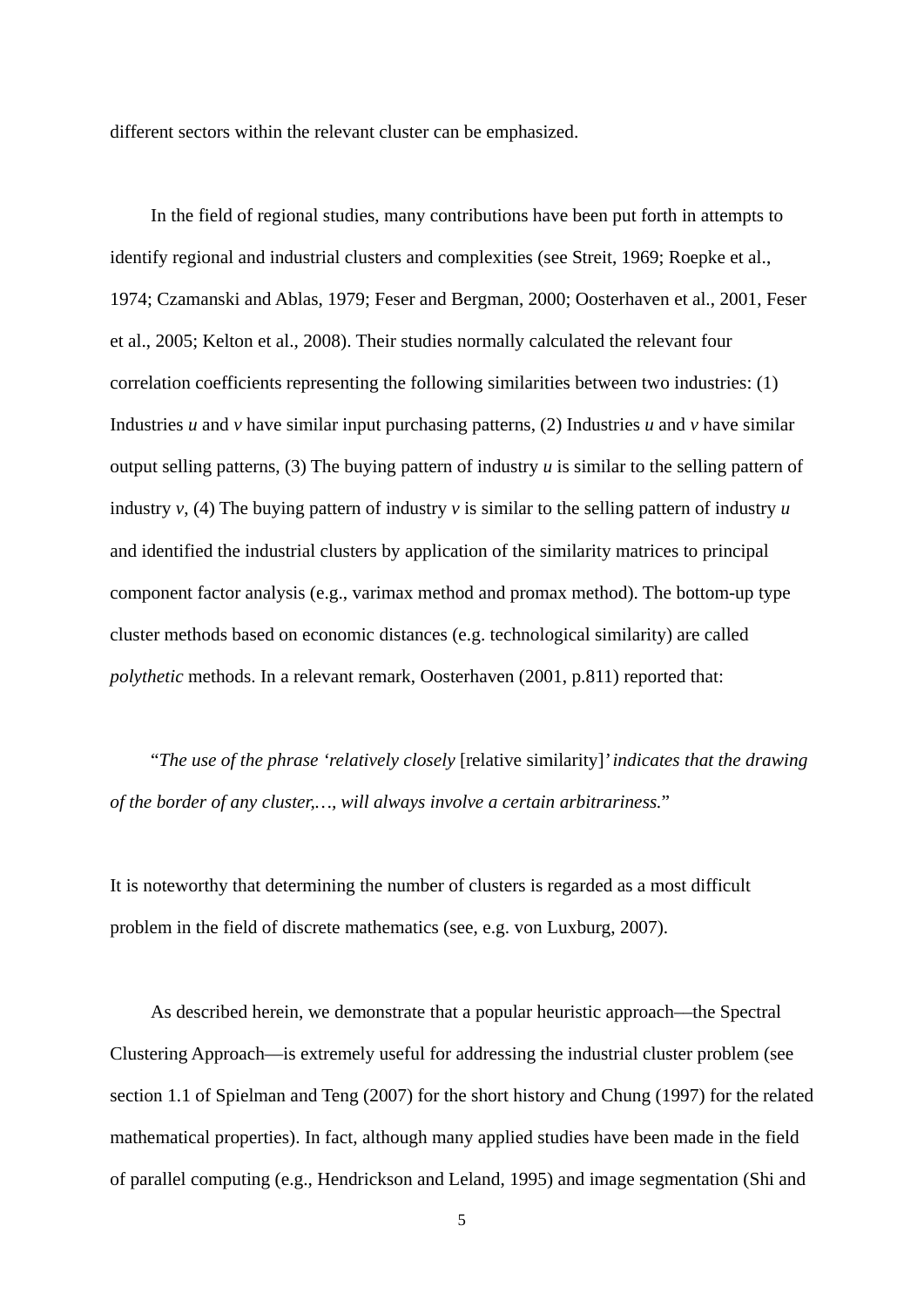Malik, 2000), apparently very few studies have been undertaken in an attempt to detect the industrial clusters using the spectral clustering theory in the field of applied economics. In a related study, Aroche-Reyes (2003) definitively introduced a "network cut criterion" to draw the border of any cluster and identified a tree of the fundamental production structure for Mexico using input–output tables. However, Aroche-Reyes (2003) did not use the spectral graph approach but instead used Prim's algorithm to detect the spanning tree of the Mexico economy. An important feature of the spectral clustering theory is that the border of any cluster can be drawn based on a criterion (cut value, normalized cut value, etc.) (see von Luxburg, 2007; von Luxburg et al., 2008). Consequently, the spectral clustering theory is called a *monothetic* method. The well-known triangulation methods of input–output matrix also belong to a family of the monothetic methods because they depend largely on a criterion of maximizing the degree of linearity and check the relevance of the matrix triangulation (see Simpson and Tsukui, 1965; Fukui, 1986; Howe, 1991; Dietzenbacher, 1996). We understand that both spectral clustering (graph partitioning) and block triangulation from the input–output theory belong to a family.

This study employs the latter, the spectral clustering method, and attempts to identify the energy-intensive clusters by minimizing the normalized cut value consisting of the energy consumption of the sectors within the cluster in question as the denominator and the energy consumption induced by the economic linkage among the clusters as the numerator (i.e. energy cut value). More specifically, applying the 2000 environmental input–output database to the spectral clustering method, we attempted to detect the environmentally important clusters from the supply chain of the automobile sector as a case study, which plays a crucial role in the Japanese economy. Subsequently, we argued that peculiar features of the energy intensive clusters of the Japanese auto sector and policy present implications of saving energy effectively through cooperation among different sectors within the clusters.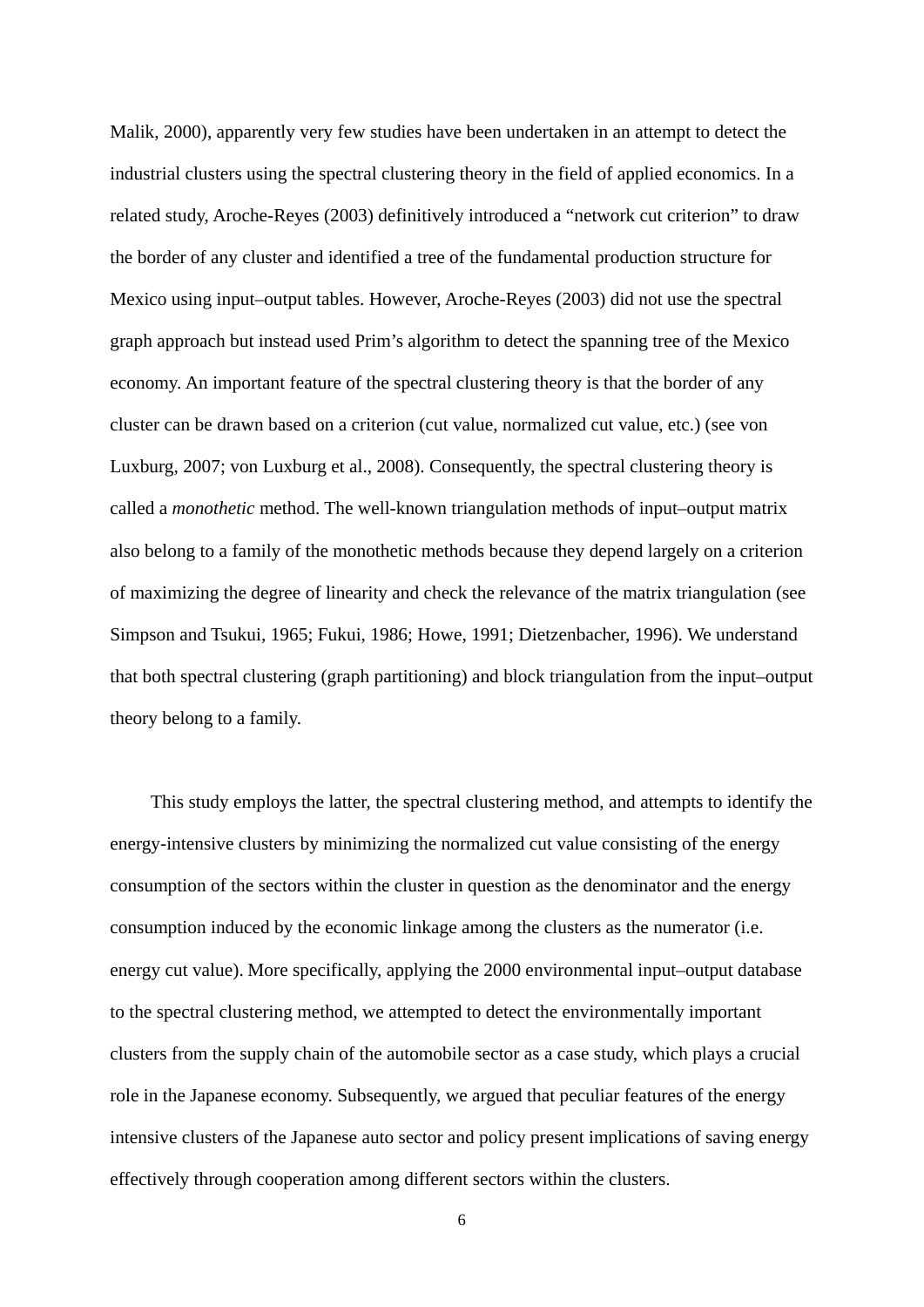This paper is organized as follows: Section 2 reconciles structural path analysis with spectral clustering analysis, Section 3 describes the data sources and Section 4 presents the empirical results obtained by application of the 2000 environmental input–output table of Japan to the spectral clustering analysis and discusses the relevance of the energy-intensive clusters from the automobile supply chain in 2000 and presents quantitative analyses of the importance of the industrial clusters of auto industry in terms of the environment by using the proposed new indicator "within-cluster effect" showing energy intensity inside the industrial clusters. Section 5 explains about the nested structure of detected energy-intensive clusters and Section 6 explains the related policy implications. Finally, Section 7 concludes the paper.

#### **2. Reconciling structural path analysis with spectral clustering**

A starting point is that we define the input coefficient matrix as  $\mathbf{A} = (a_{ij})$   $(i, j = 1, \dots n)$ representing a million yen's worth of intermediate input of commodity *i* per million yen of output of commodity *j*, where *n* refers to the number of commodities (see e.g., chapter 2 of Miller and Blair, 2009). If the consumption (unit: gigajoule, GJ in SI) of energy resource *k* directly required for a unit of output of commodity *j* is defined as the direct energy intensity matrix,  $\mathbf{E} = (e_{ki})$ , then the total direct energy consumption for a unit of output of commodity *j* is obtainable as the direct energy intensity vector  $\tilde{E} = sE$ , where *s* is the summation row vector in which all the elements are unity. Furthermore, we define a diagonal matrix in which each element of  $\tilde{\mathbf{E}} = (\tilde{\mathbf{e}}_i)$  is diagonalized as  $\text{diag}(\tilde{\mathbf{E}})$ . As sectoral energy consumption  $C = (C_i)$  that is directly and indirectly attributable to automobile production is provided by the following equation.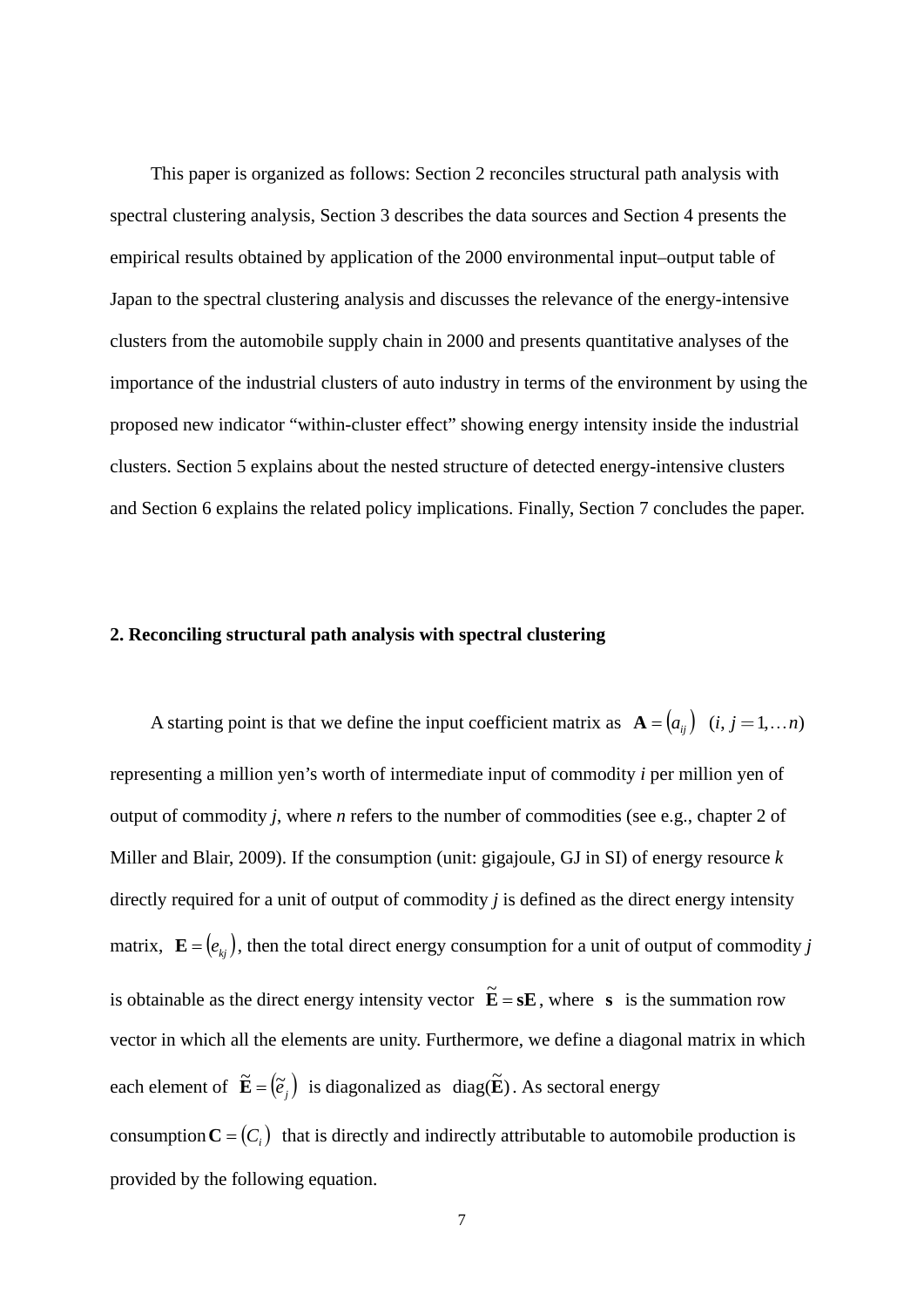$$
\mathbf{C} = \text{diag}(\widetilde{\mathbf{E}}) \mathbf{X}_{auto} = \text{diag}(\widetilde{\mathbf{E}}) (\mathbf{I} - \mathbf{A})^{-1} \mathbf{F}_{auto} \n= \text{diag}(\widetilde{\mathbf{E}}) \mathbf{F}_{auto} + \text{diag}(\widetilde{\mathbf{E}}) \mathbf{A} \mathbf{F}_{auto} + \text{diag}(\widetilde{\mathbf{E}}) \mathbf{A}^{2} \mathbf{F}_{auto} + \text{diag}(\widetilde{\mathbf{E}}) \mathbf{A}^{3} \mathbf{F}_{auto} + \cdots
$$

Here  $\mathbf{X}_{\text{auto}} = (\mathbf{I} - \mathbf{A})^{-1} \mathbf{F}_{\text{auto}}$  $\mathbf{X}_{\text{auto}} = (\mathbf{I} - \mathbf{A})^{-1} \mathbf{F}_{\text{auto}}$ , **I** is the identity matrix with appropriate order and  $\mathbf{F}_{\text{auto}}$  is the domestic final demand vector in which only the element associated with only automobile sector has a figure; all other elements are zero.<sup>2</sup> The energy intensity for the production of the intermediate goods and services flowing from sector *i* to sector *j* can be estimated as the (*i*, *j*)-element of the matrix  $diag(\tilde{E})\mathbf{A}$ . On the other hand, because the productions of the intermediate goods and services necessary to produce the domestic final demand (in a million yen's worth) of, for instance, automobiles are calculable as **AF***auto* , the energy consumption (unit: GJ) necessary to produce commodity *i* purchased for the production of commodity *j* directly required for producing the domestic final demand of automobiles can be estimated as the  $(i, j)$ -element of  $diag(\tilde{\mathbf{E}})\mathbf{A}diag(\mathbf{A}\mathbf{F}_{auto})$ , where  $diag(\mathbf{A}\mathbf{F}_{auto})$  represents the diagonal matrix whose diagonal elements are products of intermediate goods and services induced directly by the final demand for automobile. Noting that this economy produces automobiles and intermediate goods and services that are directly demanded for producing the automobiles and that the economy consumes energy to produce them at downstream stages, the energy consumption (unit: GJ) necessary to produce commodity *i* purchased for the production of commodity *j* directly and indirectly for producing the domestic final demand of automobiles,  $\mathbf{Q} = ( Q_{ij} )$   $(i, j = 1, \dots, n )$ , can be finally estimated as

-

<sup>&</sup>lt;sup>2</sup> The matrix  $(I - A)^{-1} = B = (b_{ij})$  is well known as the Leontief inverse matrix showing the direct and indirect input of commodity *i* required for the final demand of commodity *j* (see e.g., chapter 2 of Miller and Blair, 2009).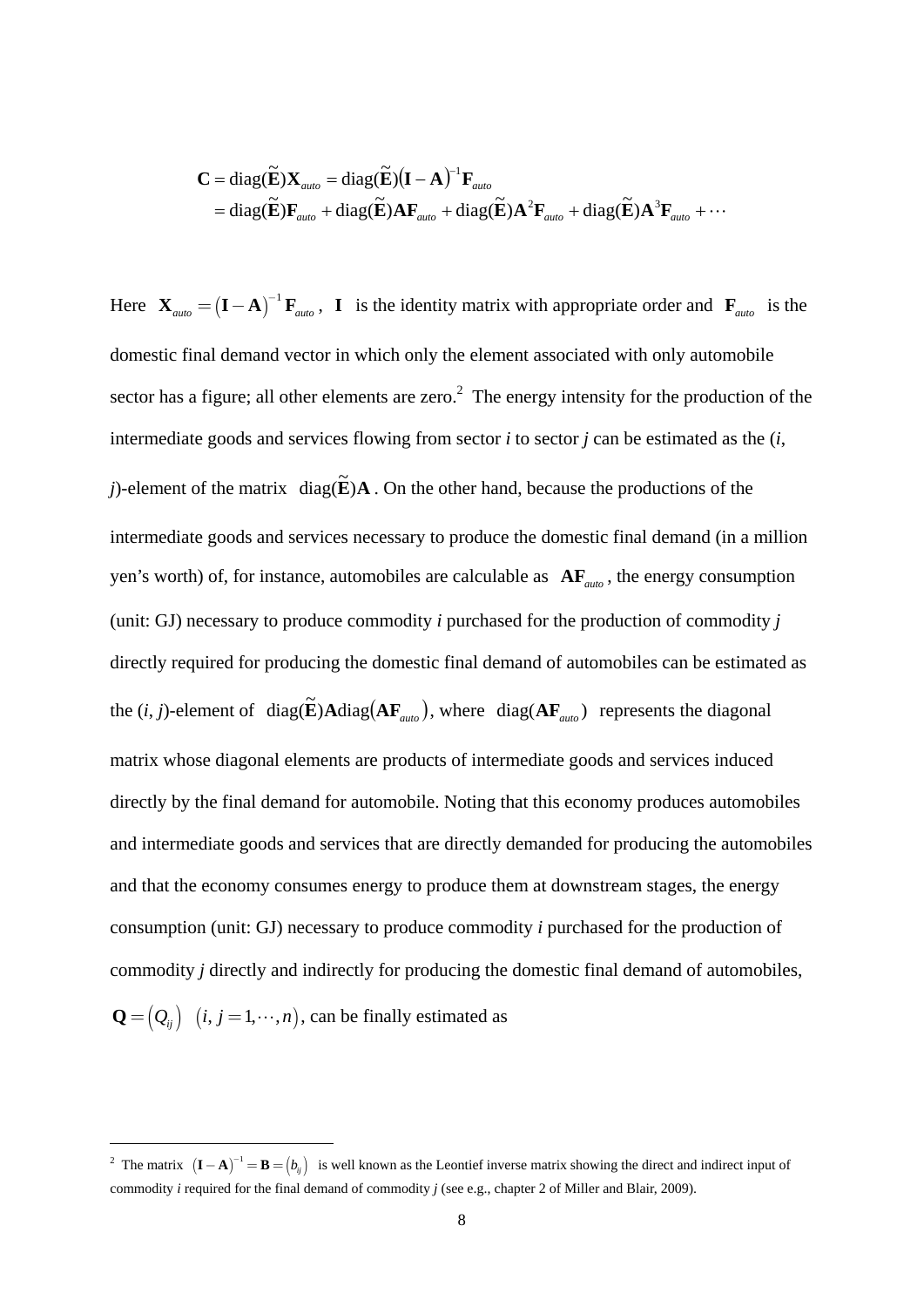$$
\mathbf{Q} = \text{diag}(\widetilde{\mathbf{E}}) \text{diag}(\mathbf{F}_{auto}) + \text{diag}(\widetilde{\mathbf{E}}) \mathbf{A} \text{diag}(\mathbf{F}_{auto})
$$
  
+ 
$$
\text{diag}(\widetilde{\mathbf{E}}) \mathbf{A} \text{diag}(\mathbf{A} \mathbf{F}_{auto}) + \text{diag}(\widetilde{\mathbf{E}}) \mathbf{A} \text{diag}(\mathbf{A}^{2} \mathbf{F}_{auto}) + \cdots
$$
 (1)

where the first term on the right-hand side of eq. (1) represents the matrix in which the diagonal element associated with only automobile sector records the energy consumption required at automobile plants and the other diagonal and off-diagonal elements are zero. The second term represents the matrix in which the  $i<sup>th</sup>$  row element of the column associated with automobile sector records the energy consumption necessary to produce an intermediate good or service *i* required for producing automobiles and the other matrix elements are zero.<sup>3</sup> Summing up higher order terms results in an increase in the non-zero elements. In other words, the inclusion of higher order terms increases the number of sectors participating in inter-industrial networks.

The matrix  $\mathbf{Q} = Q_{ij}$   $(i, j = 1, \dots, n)$  in eq. (1) can be regarded as a weighted directed graph showing the flow from an upstream sector *i* to a downstream sector *j*. A graph  $G = (V, A)$  can be reasonably derived from **Q** such that the set of vertices is  $V = \{1, ..., n\}$ , the set of arcs (or directed edges) is  $A = \{(i, j) | Q_{ij} > 0\}$ , and the weight assigned to edge  $(i, j)$  is  $Q_{ij}$ . The weight of the flow is the energy consumption necessary to produce commodity *i* upstream purchased for the production of commodity *j* downstream. It is important that *more direct energy consumption* required for automobile production be considered and that a major upstream sector  $i$  with high-induced energy consumption  $C_i$ associated with automobile production participates in the inter-industrial network. This makes it easier to discuss the features of the inter-industrial network and detected industrial clusters

<sup>&</sup>lt;sup>3</sup> This study uses the same name for both the industrial sector and commodity sector for the industries producing the commodity concerned as the primary product. For instance, the automobile industry produces automobiles as its primary product. It is therefore called the automobile industry.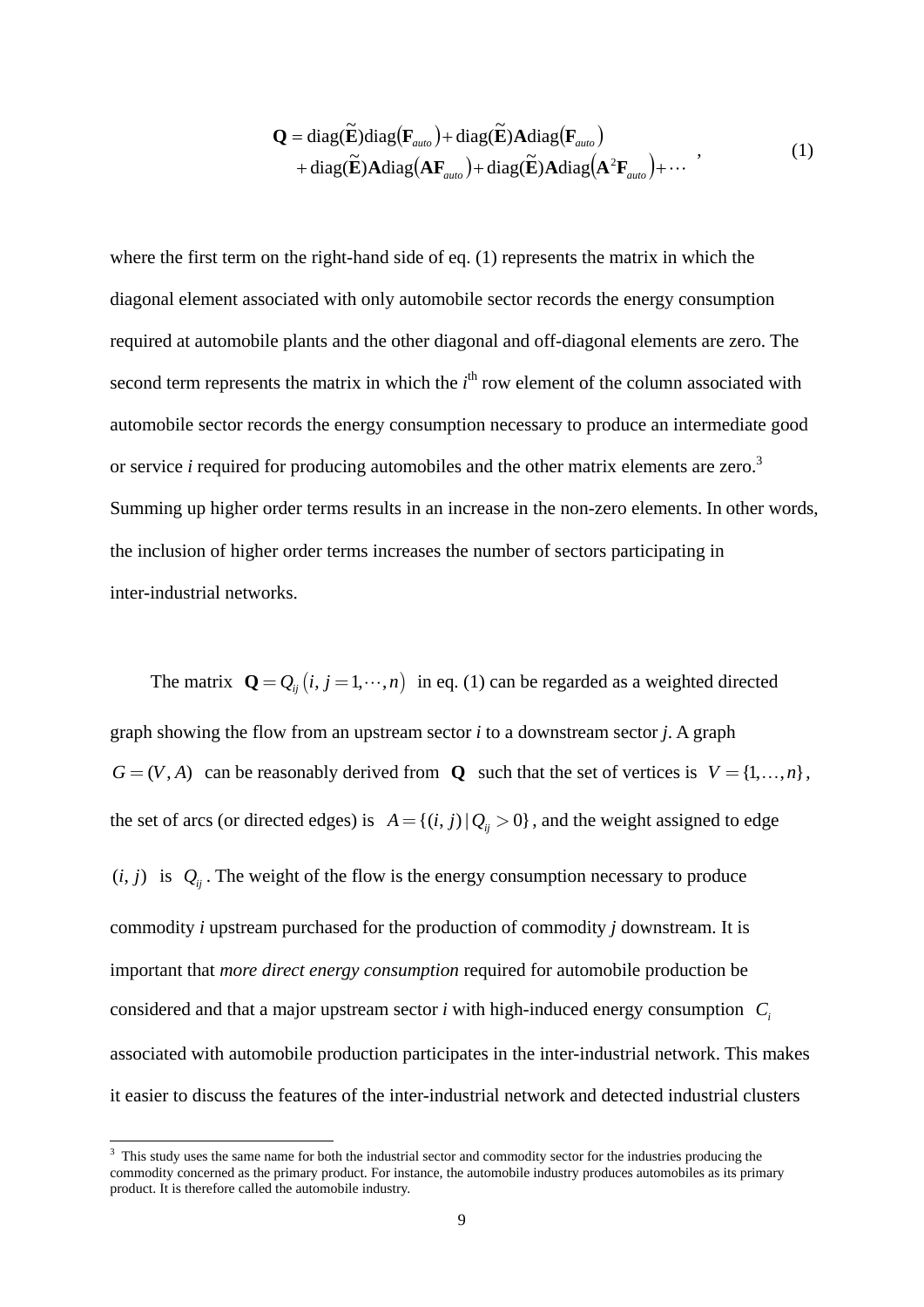from the point of view of technological linkages. This study therefore defines the adjacency matrix by summing up the lower order terms shown in the right-hand side of equation (1) such that major high-ranking sectors with high-induced energy consumption participate in inter-industrial networks.

This study uses the sums of the amounts of energy consumption from sector *i* to sector *j* and from sector *j* to sector *i* as indicators of the strength of the relation through inter-sectoral energy consumption. For particularly addressing the energy consumption associated with the inter-sectoral transactions, a symmetric matrix  $\mathbf{Q}^* = (Q_i^*)$   $(i, j = 1, ..., n)$  with the diagonal element (the energy consumption of the sector itself) set to zero is defined as shown below to examine the non-diagonal elements specifically.

$$
Q_{ij}^* = Q_{ij} + Q_{ji} \quad (i \neq j),
$$
  

$$
Q_{ij}^* = 0 \quad (i = j).
$$

In what follows, we presents the network analysis based on a weighted undirected graph derived from the matrix  $\mathbf{Q}^*$ . Some notations are introduced before going into details of the analysis. Let  $\mathbf{Q}_{CD}$  denote the matrix is in which the elements  $Q_{ij}$  ( $i \in C, j \in D$ ) of **Q** for subsets *C*, *D* of *V* are arranged. For instance, when  $C = \{1,3\}$  and  $D = \{2,3,6\}$ , then

$$
\mathbf{Q}_{CD} = \begin{bmatrix} Q_{12} & Q_{13} & Q_{16} \\ Q_{32} & Q_{33} & Q_{36} \end{bmatrix},
$$

and also  $\mathbf{Q} = \mathbf{Q}_{VV}$ . Although the sets of row and column indices should be ordered sets rather than proper sets to be more precise, the difference between these two is not necessary and is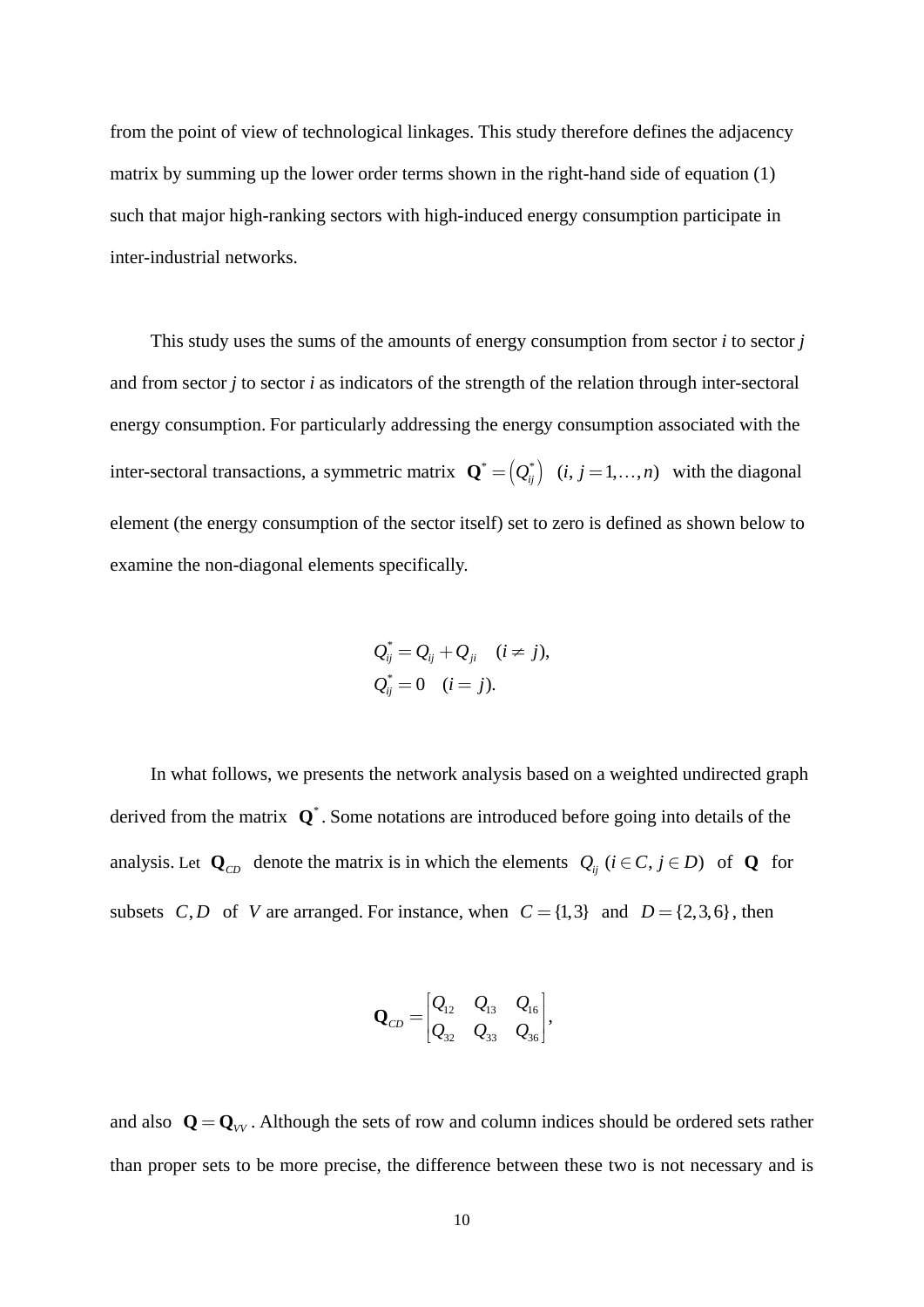therefore not examined. In addition, the sum of all elements of the matrix  $\mathbf{Q}_{CD}$  is expressed as

$$
\|\mathbf{Q}_{CD}\| = \sum_{i \in C} \sum_{j \in D} Q_{ij}.
$$

The same notations for subscripts and the sum of elements are used for  $\mathbf{Q}^*$ . In some cases,  $\mathbf{Q}_{CD}$  is written as  $\mathbf{Q}(C, D)$  instead to avoid nested subscripts.

Here we seek to detect energy-intensive industrial sub-networks from the automobile supply chain by partitioning the set of vertices of graph  $G = (V, E)$  into two disjoint sets of sectors, *C* and *D*, where the graph is derived from the symmetric matrix  $\mathbf{Q}^*$  defined above such that the set of vertices is  $V = \{1, 2, \dots, n\}$  and the set of edges is

 $E = \{(i, j) | Q_{ij}^* > 0, i < j\}$ . If two sectors in question, *u* and *v* respectively belong to sets *C* and *D*, then the cut value in the Graph Theory is definable as follows (see e.g., Shi and Malik, 2000)

$$
Cut(C, D) = \left\| \mathbf{Q}_{CD}^* \right\| = \sum_{u \in C, v \in D} Q_{uv}^* . \tag{2}
$$

 $Cut(C, D) = Cut(D, C)$  because  $Q^*$  is symmetric. The cut value is understood to be the energy intensiveness of the transactions between two industry groups *C* and *D*. To detect the most energy-intensive industrial clusters from the whole supply chain, it is necessary to find the two sets to minimize the energy intensiveness between two industrial groups (i.e. cut value). Consequently, to minimize the cut value is environmentally meaningful. However, as Wu and Leahy (1993) and Shi and Malik (2000) pointed out, one shortcoming of the cut criterion in eq. (2) is that the cut criteria force the cutting of small sets of isolated sectors.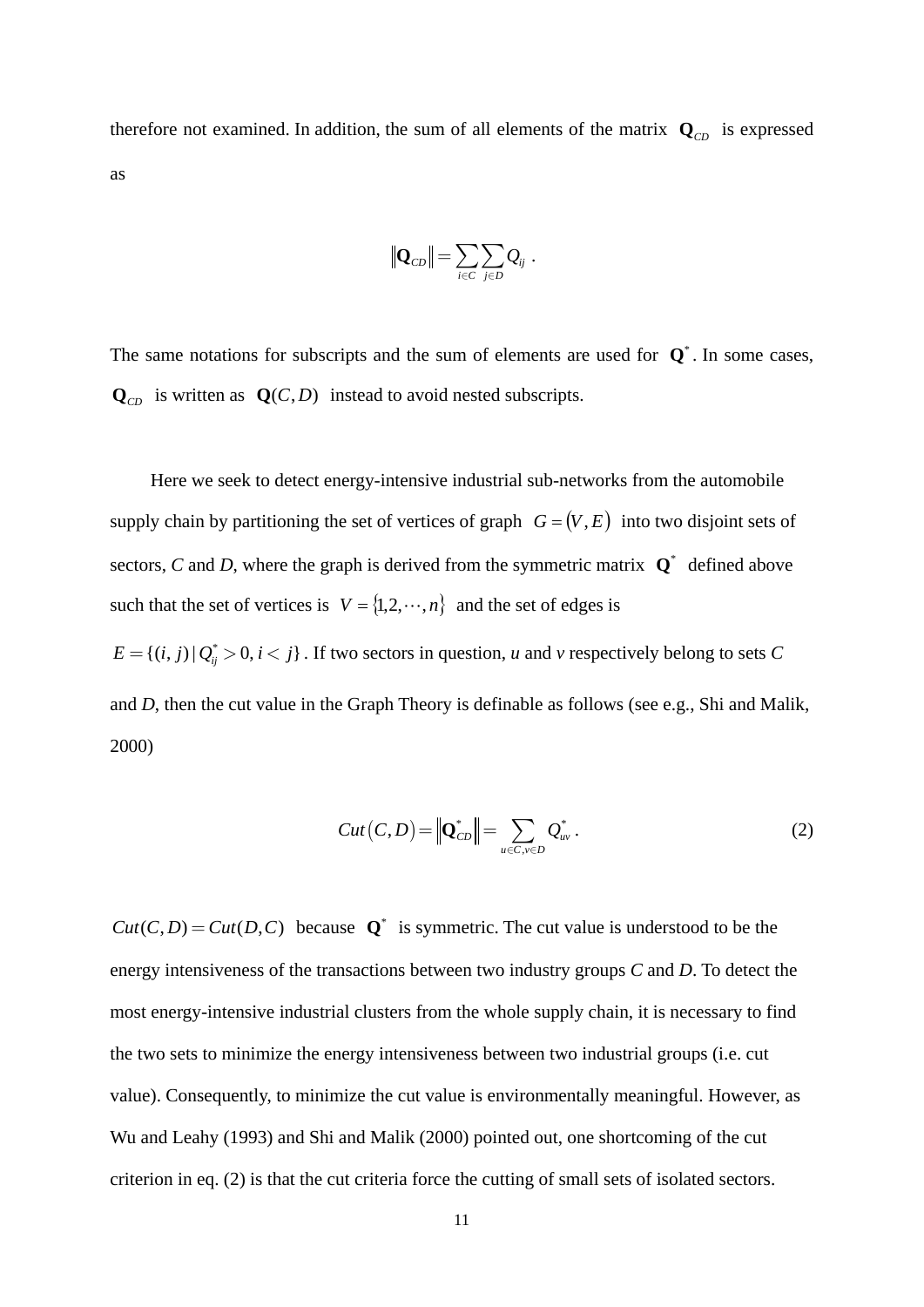Therefore, following Shi and Malik (2000), the *normalized* cut value is used in this study to avoid that undesirable solution. The normalized cut value can be formulated as

$$
Ncut(C,D) = \frac{Cut(C,D)}{vol(C)} + \frac{Cut(D,C)}{vol(D)} = \frac{\left\| \mathbf{Q}_{CD}^* \right\|}{\left\| \mathbf{Q}_{CV}^* \right\|} + \frac{\left\| \mathbf{Q}_{DC}^* \right\|}{\left\| \mathbf{Q}_{DV}^* \right\|},\tag{3}
$$

where  $vol(C) = ||\mathbf{Q}_{CV}^*||$  and  $vol(D)$  are similarly defined. If the weighted degree of each sector *u* is defined as  $d_u = \sum_{v \in V}$  $v \in V$  $d_u = \sum Q_{uv}^*$ , then eq. (3) can also be reformulated as

$$
Ncut(C, D) = \frac{Cut(C, D)}{\sum_{u \in C} d_u} + \frac{Cut(D, C)}{\sum_{v \in D} d_v} .
$$
 (4)

In eq. (4), the clustering problem is to find the two sets *C* and *D* such that not only the cut value (i.e. the numerator) is minimized but also the sizes of both clusters (the denominator) are maximized simultaneously. Our optimization problem is therefore formulated as follows.

minimize 
$$
Ncut(C, D)
$$
  
subject to  $C \cup D = V, C \cap D = \emptyset$  (5)

Here it is well known that this problem is an NP-complete problem. In an influential paper by Shi and Malik (2000), they further transformed eq. (5) into the following equivalent optimization problem.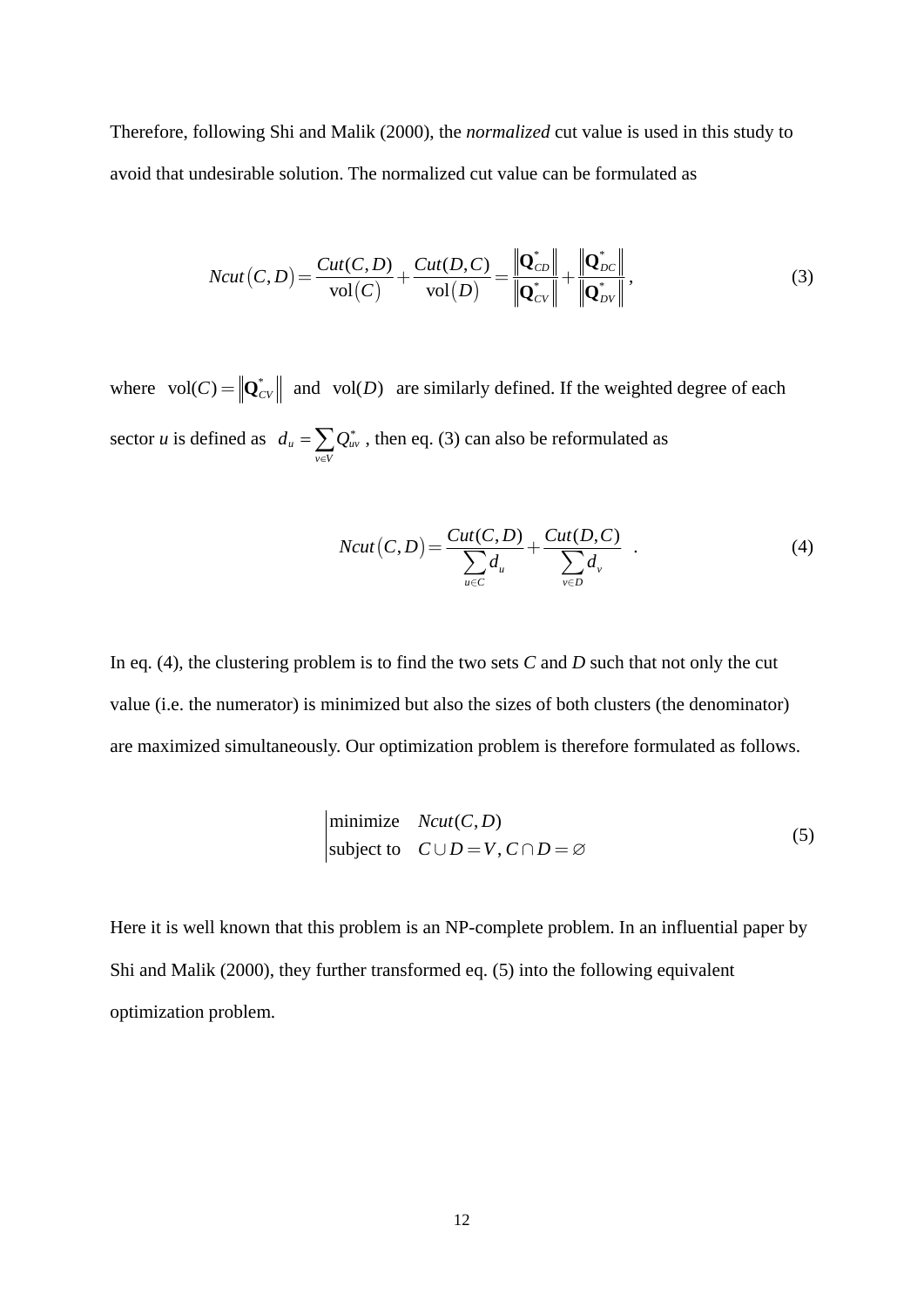$$
\begin{array}{ll}\n\text{minimize} & \frac{\mathbf{y}^{\mathrm{T}} (\mathbf{D} - \mathbf{Q}^*) \mathbf{y}}{\mathbf{y}^{\mathrm{T}} \mathbf{D} \mathbf{y}}\\ \n\text{subject to} & \mathbf{y}^{\mathrm{T}} \mathbf{Di} = 0\\ \ny_i \in \{1, -b\} \quad (i = 1, \dots, n)\n\end{array} \tag{6}
$$

Here, the superscript T denotes the transpose of the vector,  $\mathbf{y} = (y_i)$   $(i = 1, \dots, n)$  is the transformed indicator vector, **D** is the diagonal matrix whose diagonal elements are weighted degrees  $d_u$ , **i** is the vector of unities, and

$$
b = \sum_{i \in Y} d_i / \sum_{i \in V \cdot Y} d_i \quad \text{with} \quad Y = \{i \in V \mid y_i = 1\}
$$

(see p. 890 of Shi and Malik (2000)). In fact, \* **D Q**− is often called the Laplacian matrix and normally denoted by **L** in the Graph Theory. It is noteworthy that the optimization problem in eq. (6) is still an NP-complete problem.

The objective function of the optimization problem (6) is the form of the Rayleigh quotient for the generalized eigenvalue problem  $(D - Q^*)y = \lambda Dy$  where  $\lambda$  is the eigenvalue and **y** is the corresponding eigenvector (see e.g. Chapter 7 of Bellman (1997) for the Rayleigh quotient). Once the indicator vector **y** in eq. (6) is relaxed to take on 'real values', the optimization problem immediately engenders the following problem to find the second smallest eigenvalue and the corresponding eigenvector.

$$
(GEP(\mathbf{Q}^*))
$$
   
 (where  $\mathbf{Q}^*$ )  
 (GEP(\mathbf{Q}^\*)) (1)  
 (3)  
 (4)  
 (4)  
 (5)  
 (5)  
 (6)  
 (7)  
 (1)  
 (1)  
 (1)  
 (1)  
 (2)  
 (2)  
 (3)  
 (3)  
 (4)  
 (5)  
 (5)  
 (5)  
 (6)  
 (6)  
 (7)  
 (8)  
 (9)  
 (1)  
 (1)  
 (1)  
 (1)  
 (2)  
 (2)  
 (3)  
 (3)  
 (4)  
 (4)  
 (5)  
 (5)  
 (6)  
 (6)  
 (6)  
 (7)  
 (8)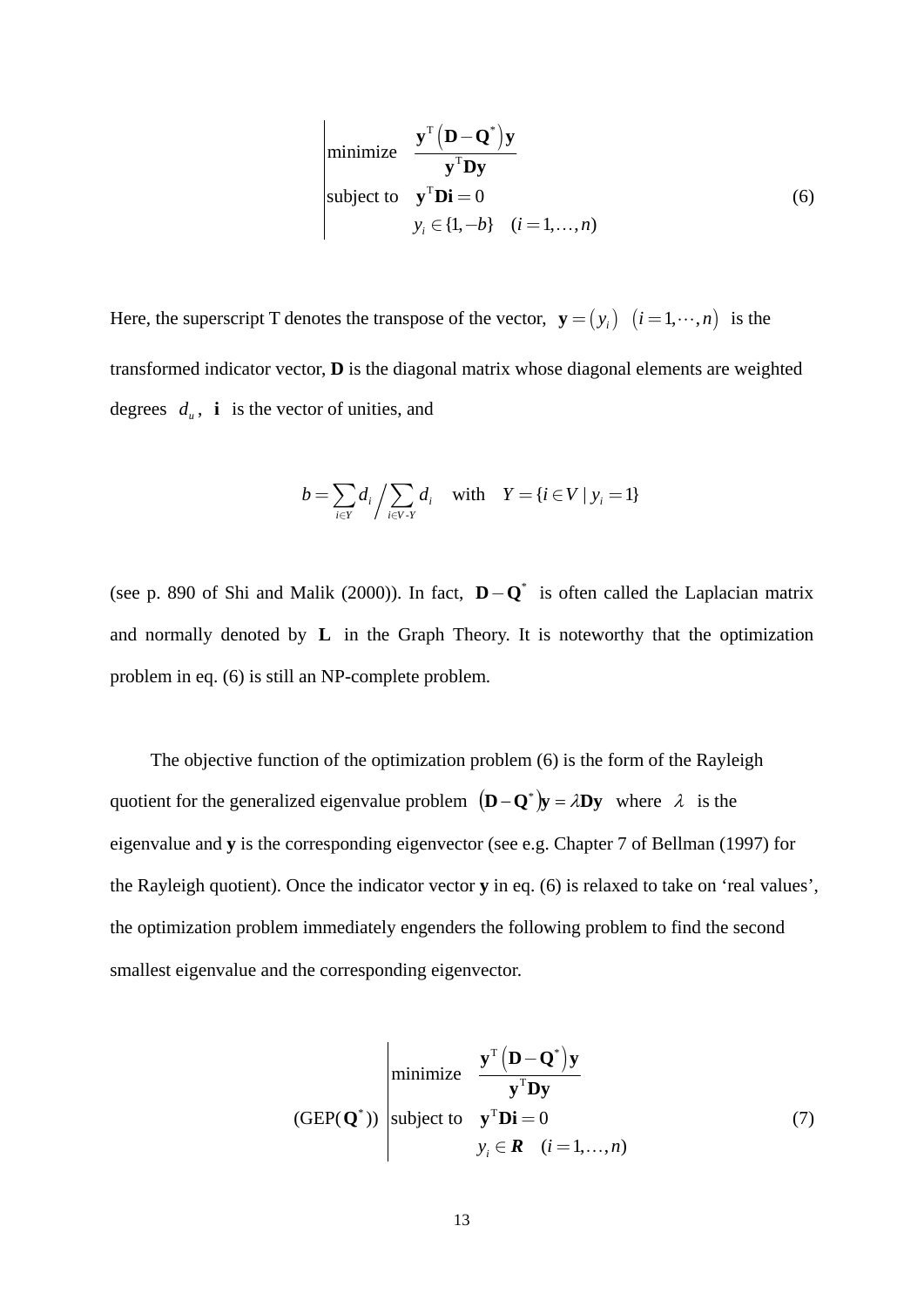Therein,  $(GEP(Q^*))$  refers to the generalized eigenvalue problem using the adjacency matrix **Q**<sup>\*</sup>. That the smallest eigenvalue of the generalized eigenvalue problem is 0 and the eigenvector corresponding to the smallest eigenvalue is the unity vector **i** is well known: from the definitions of **D** and  $Q^*$ , we have  $(D - Q^*)\mathbf{i} = \lambda \mathbf{Di} = 0$  where 0 is the null vector.

Defining  $\mathbf{w} = \mathbf{D}^{1/2} \mathbf{v}$ , eq. (7) can be further transformed as

$$
\begin{array}{ll}\n\text{minimize} & \frac{\mathbf{w}^{\mathrm{T}} \mathbf{D}^{-1/2} \left( \mathbf{D} - \mathbf{Q}^* \right) \mathbf{D}^{-1/2} \mathbf{w}}{\mathbf{w}^{\mathrm{T}} \mathbf{w}} \\
\text{subject to} & \mathbf{w}^{\mathrm{T}} \mathbf{D}^{1/2} \mathbf{i} = 0 \\
& w_i \in \mathbf{R} \quad (i = 1, \dots, n)\n\end{array} \tag{8}
$$

The smallest eigenvalue of the normalized Laplacian matrix  $\mathbf{D}^{-1/2} (\mathbf{D} - \mathbf{Q}^*) \mathbf{D}^{-1/2}$  is 0 and the corresponding eigenvector is  $\mathbf{D}^{1/2}$ **i**. Therefore, an optimal solution to the problem in (8) with the orthogonal condition  $\mathbf{w}^T \mathbf{D}^{1/2} \mathbf{i} = 0$  invariably provides the eigenvector corresponding to the second smallest eigenvalue. The second smallest eigenvalue of the normalized Laplacian matrix is called the Fiedler eigenvalue (see Fiedler, 1973; Chung, 1997); the eigenvector corresponding to the Fiedler eigenvalue is called the Fiedler eigenvector.

Using the matrix elements, eq. (8) can also be rewritten as (see, e.g., pp. 12–13 of Chung (1997))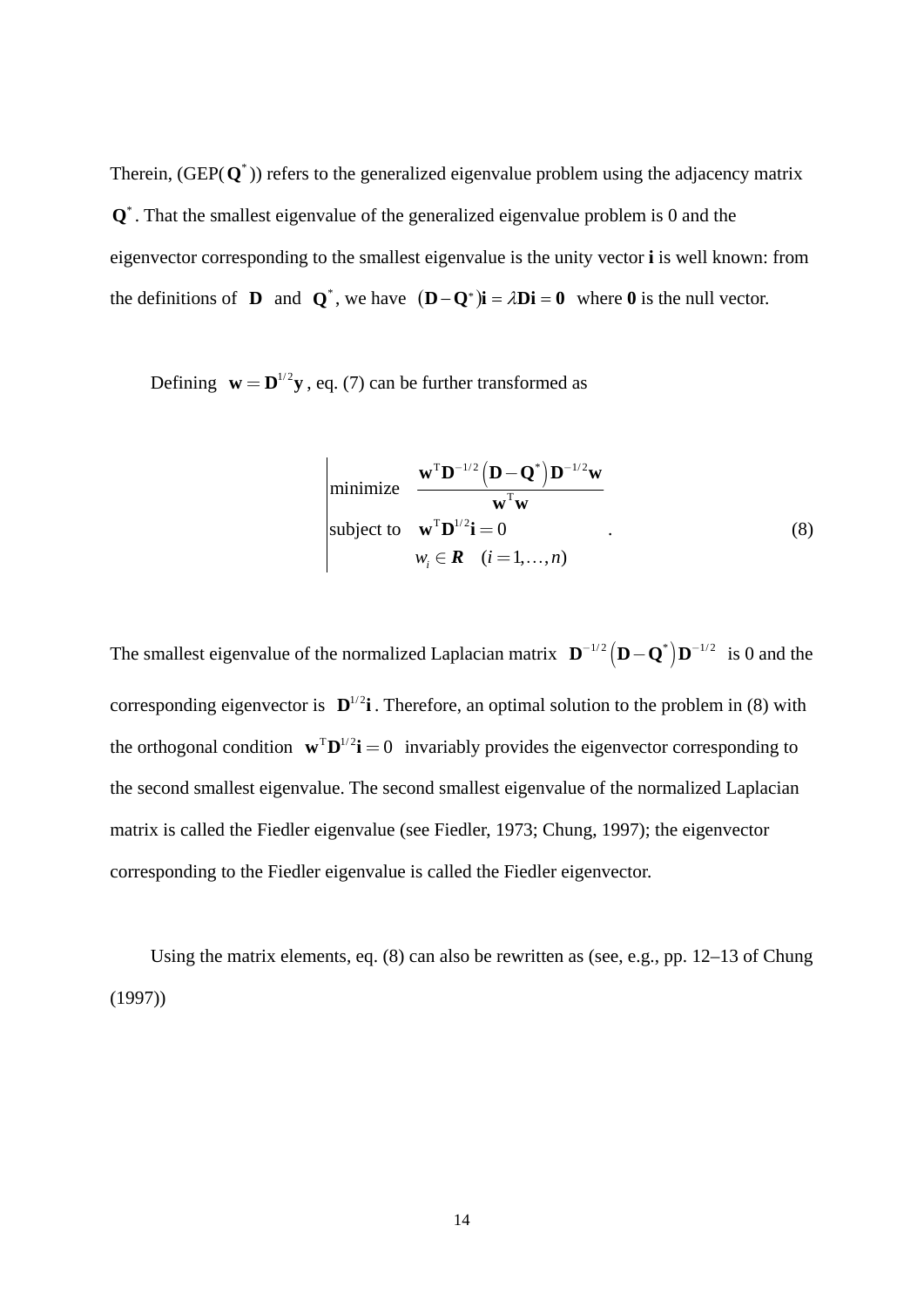$$
\begin{aligned}\n\text{minimize} & \frac{\sum_{i=1}^{n} \sum_{j=1}^{n} Q_{ij}^{*} \left( \frac{w_{i}}{\sqrt{d_{i}}} - \frac{w_{j}}{\sqrt{d_{j}}} \right)^{2}}{\sum_{i=1}^{n} w_{i}^{2}} \\
\text{subject to} & \sum_{i=1}^{n} w_{i} \sqrt{d_{i}} = 0 \qquad , \\
w_{i} \in \mathbf{R} \quad (i = 1, ..., n)\n\end{aligned}
$$
\n(9)

or equivalently,

minimize 
$$
\frac{\sum_{i=1}^{n} \sum_{j=1}^{n} Q_{ij}^{*} (y_i - y_j)^2}{\sum_{i=1}^{n} d_i y_i^2}
$$
  
subject to 
$$
\sum_{i=1}^{n} d_i y_i = 0
$$

$$
y_i \in \mathbf{R} \quad (i = 1,...,n)
$$
 (10)

An important feature of eqs. (9) and (10) is that, as Shi and Malik (2000) explained in their paper, the optimization problem forces the elements of the vector  $y = D^{-1/2}w$  to take similar values for sectors *i* and *j* that induce a large amount of energy by the bilateral transaction and form the energy-intensive transaction. In summary, if industrial sectors are found which have similar indicator vector values (−*b* or 1 in the original optimization problem), then the industries in question will form an energy-intensive industrial cluster.

Turning to a precise description of our method, set  $r = 20$  as the prescribed value for the maximum allowable number of sectors in a cluster to control the following recursive two-way cut algorithm. We assume that any sector, say  $u$ , is not isolated from the other sectors in *V*, i.e.  $d_u > 0$  for every  $u \in V$ . That is, any sector is assumed to purchase outputs of other sectors or to be purchased by other sectors. It is notable that the graph to be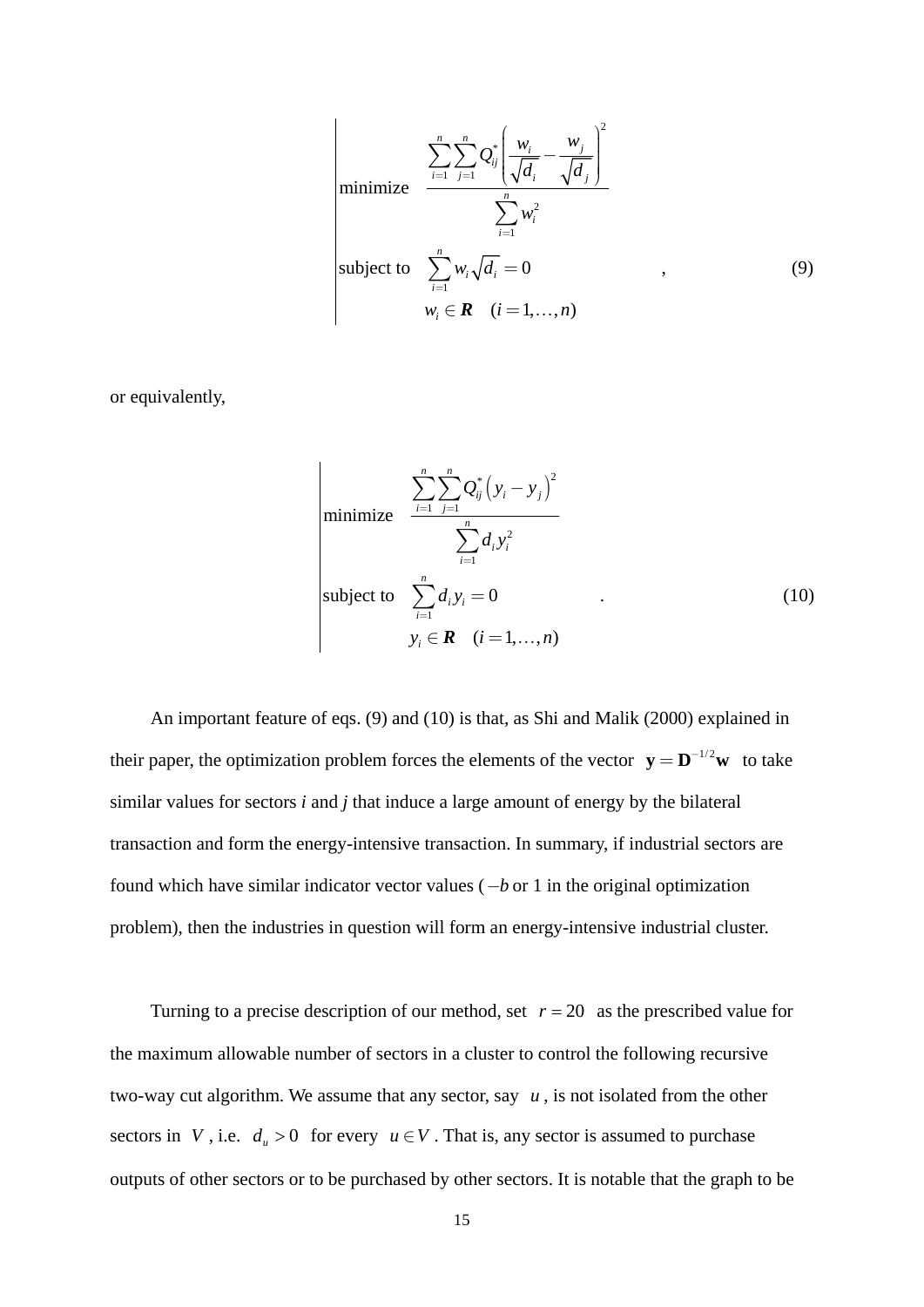analyzed is not necessarily connected. We seek to partition *V* into clusters that have the same features because we believe that a set with isolated sectors does not deserve to be called a cluster. In the recursive two-way cut algorithm, therefore, we do not partition a graph, or sub-network, any cut of which invariably induces sub-networks with isolated sectors even if the number of sectors in it is larger than the maximum allowable number, *r* . Then, the computational algorithm is presented as follows.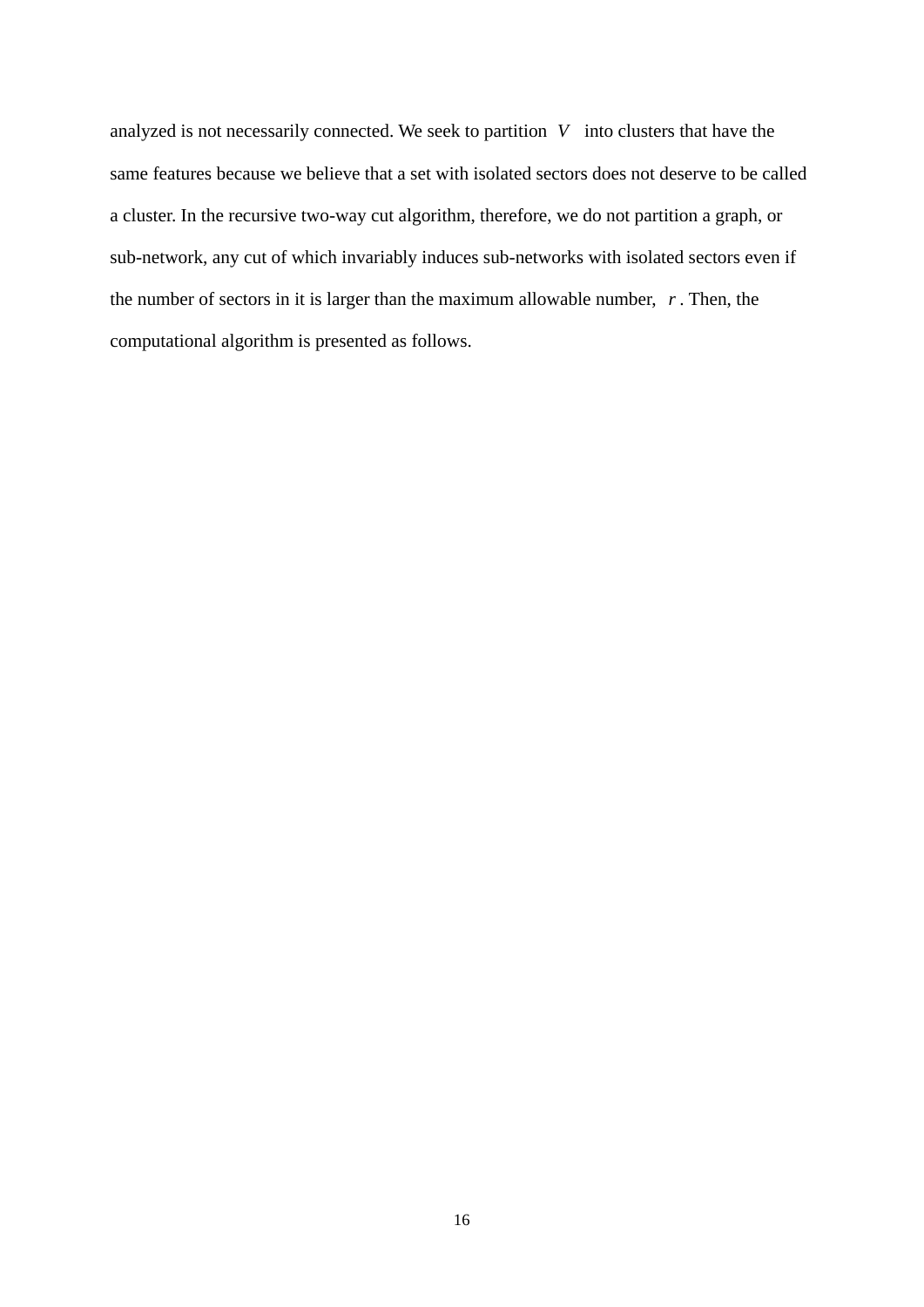**Step 0.** Set  $k := 0$ ,  $j := 0$  and  $\Omega := \{V\}$ .

**Step 1.** If  $\Omega \neq \emptyset$ , then set  $N := k$  and  $\overline{N} = i$  and terminate the algorithm. Otherwise, set  $j := j + 1$ , choose a set of sectors  $V_j \in \Omega$ , and set  $\Omega := \Omega - \{V_j\}$  and  ${\bf Q}^*_i := {\bf Q}^*(V_i,V_i)$ . **Step 2.** If the number of sectors in  $V_i$  is smaller than or equal to the prescribed value  $r$ , i.e. if  $|V_i| \le r$ , or any cut of  $V_j$  invariably induces sub-networks with isolated sectors, then set  $k := k + 1$  and  $S_k := V_i$ , and go to Step 1. **Step 3.** Solve the generalized eigenvalue problem GEP( $Q^*$ *j)* in (7) and obtain the eigenvector **y** that corresponds to the second smallest eigenvalue. **Step 4.** Set  $C := \{u | y_u \ge 0\}$ ,  $D := \{v | y_v < 0\}$  and  $\Omega := \Omega \cup \{C, D\}$ .

**Step 5.** Go to Step 1.

The computation was done using software (Matlab; The MathWorks Inc.). When the algorithm terminates, we are left with  $\overline{N}$  sub-networks and their sets of vertices and associated weight matrices are  $V_1, \ldots, V_{\bar{N}}$  and  $Q_{11}, \ldots, Q_{\bar{N}\bar{N}}$ , respectively. In addition, *N* of the  $\bar{N}$  sub-networks are clusters and their sets of vertices are  $S_1, \ldots, S_N$ . Actually,  $S_1, \ldots, S_N$ are exhaustive and mutually exclusive subsets of the set of all the industrial sectors *V* , i.e.  $S_1 \cup \cdots \cup S_N = V$  and  $S_i \cap S_k = \emptyset$   $(i, k = 1, ..., N; i \neq k)$ . Let  $p(k)$  denote the index of a sub-network such that it is the *k* -th cluster is the *p*(*k*) -th sub-network, i.e.  $V_{p(k)} = S_k$ . It is noteworthy that a sub-network, say *j* , has its two "children", *h* and *i* such that  $V_i = V_h \cup V_i$  and  $V_h \cap V_i = \emptyset$  unless it is a cluster.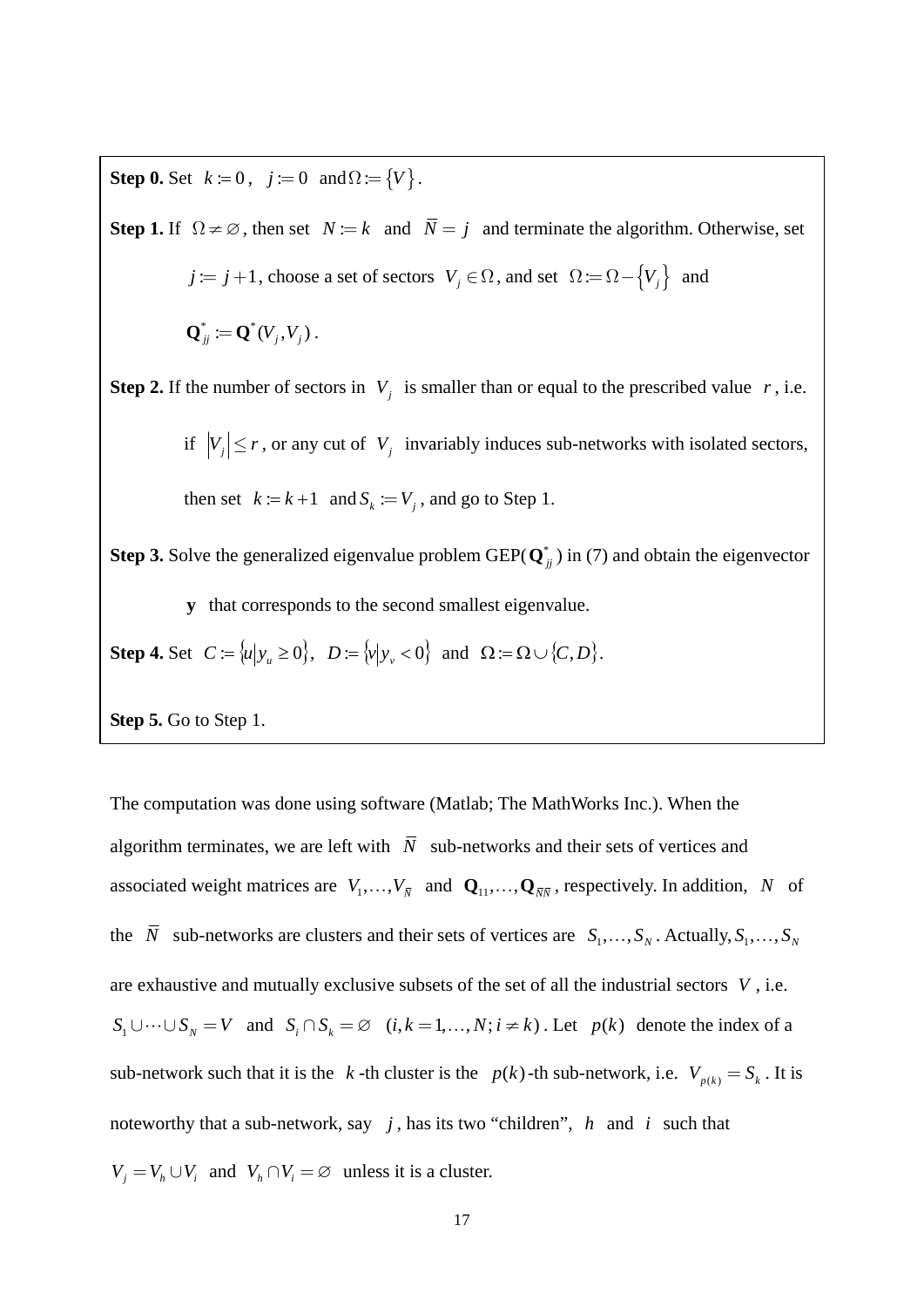Therefore, we used the recursive two-way cut algorithm and detected the energy clusters of the Japanese automobile supply chain in 2000. Here let us recall that the matrix  $\mathbf{Q} = (Q_{ij})$  $(i, j = 1, \dots, n)$  represents the energy consumption (unit: GJ) that is necessary to produce commodity *i* purchased for the production of commodity *j* required for the production of automobiles. Accordingly, this automobile supply chain totally consumes energy of  $\|Q\|$ . It is noteworthy that we obtain the relation  $\|\mathbf{Q}^*\| = 2\|\mathbf{Q}\|$ . The total amount of energy consumption,  $\|Q\|$ , can be decomposed as

$$
\|\mathbf{Q}\| = \|\mathbf{Q}_{p(1)p(1)}\| + \|\mathbf{Q}_{p(1)p(2)}\| + \cdots + \|\mathbf{Q}_{p(1)p(N)}\| \n+ \|\mathbf{Q}_{p(2)p(1)}\| + \|\mathbf{Q}_{p(2)p(2)}\| + \cdots + \|\mathbf{Q}_{p(2)p(N)}\| \n+ \cdots \n+ \|\mathbf{Q}_{p(N)p(1)}\| + \|\mathbf{Q}_{p(N)p(2)}\| + \cdots + \|\mathbf{Q}_{p(N)p(N)}\|
$$
\n(11)

where  $\mathbf{Q}_{ij} = \mathbf{Q}(V_i, V_j)$ . Furthermore,  $\left\| \mathbf{Q}_{p(k)p(k)} \right\|$  represents the subtotal of energy induced by the intermediate inputs between the sectors belonging to the  $k$ -th cluster. We designate  $\|\mathbf{Q}_{p(k)p(k)}\|$  as a within-cluster effect of cluster *k*. Using the proposed index, we evaluated the relevance of energy-intensive clusters of the automobile supply chain and the temporal changes in the within-cluster effects during the period of 2000.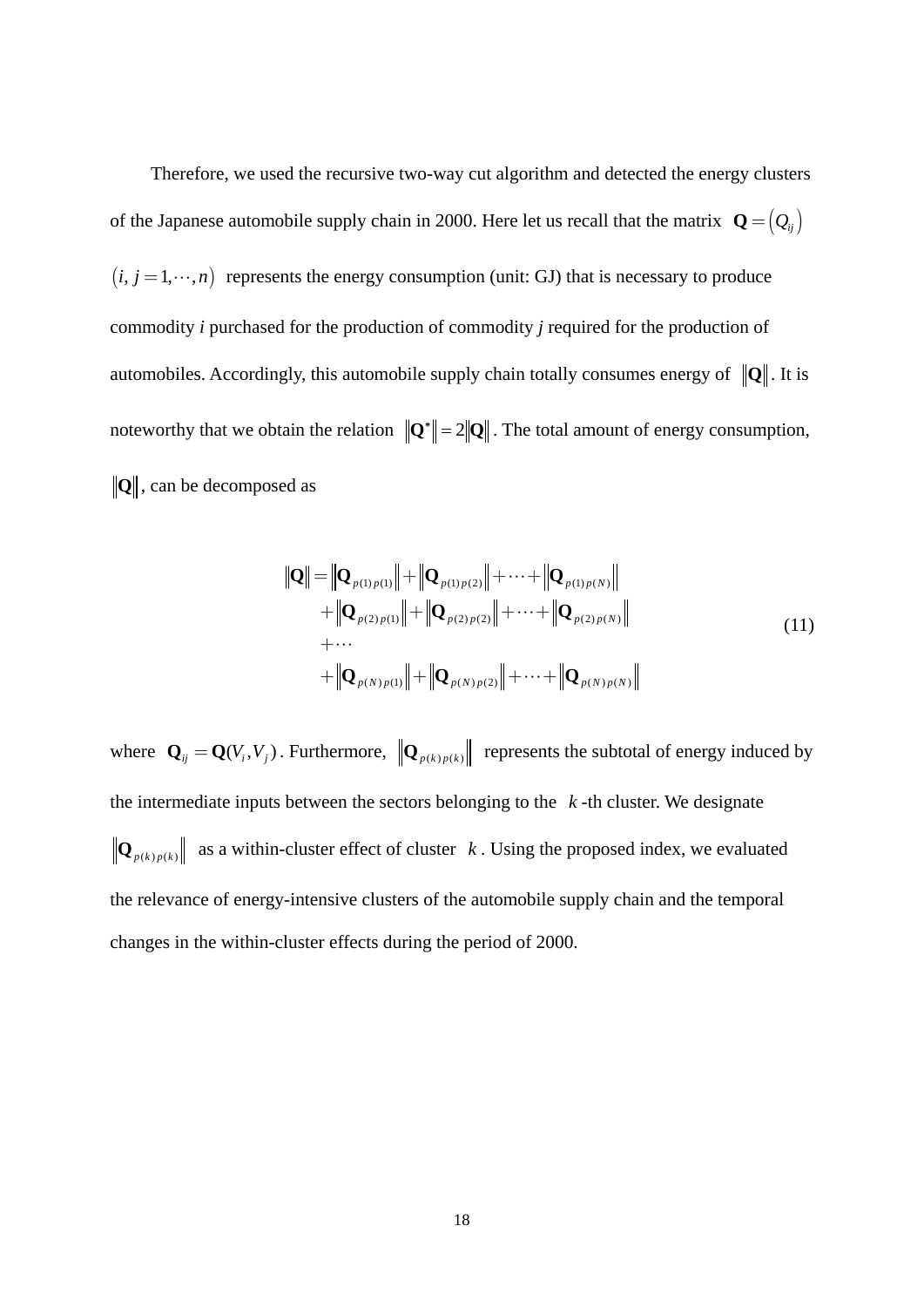#### **3. Data Sources**

As described in this paper, we specifically examined the 33 primary and secondary energy resources (Coking coal, Steam coal, lignite and anthracite, Coke, Blast furnace coke, Coke oven gas, BFG consumption, BFG generation, LDG consumption, LDG generation, Crude oil, Fuel oil A, Fuel oils B and C, Kerosene, Diesel oil, Gasoline, Jet fuel, Naphtha, Petroleum-derived hydrocarbon gas, Hydrocarbon oil, Petroleum coke, LPG, Natural gas, LNG, Mains gas, Black liquor, Waste wood, Waste tires, Recycled plastic of packages origin, Nuclear power generation, Hydroelectric and other power generations, Electric power for enterprise use, and On-site power generation). We compiled the energy inputs in calorific units (GJ) necessary for the respective sectoral production processes in monetary units (million yen), which data are obtainable from the Japanese Benchmark Input–Output Table in 2000 producer's prices (393 sectors) (see Nansai et al., 2007, 2009 for more details and Table A1 of the appendix for the sector classification). The primary and secondary energy resources are categorized into 5 energy sectors (see Table A2 of the appendix for the energy sector classification).

From the energy input–output database, the total energy consumption of each sector is calculable by summing up the energy inputs of each sector. The direct total energy intensity of sector *j*,  $\tilde{e}_j$ , is obtainable by dividing the total energy consumption by the sectoral production. It is noteworthy that summing up the energy inputs that belong to an energy category in question and dividing the calculated total energy consumption of the energy category by the sectoral production readily yields the direct total energy intensity of each energy category of sector *j*. Finally, we obtained the  $(393 \times 393)$  diagonal matrix with total energy intensities and constructed the adjacency matrix of energy consumptions **Q** by substituting the energy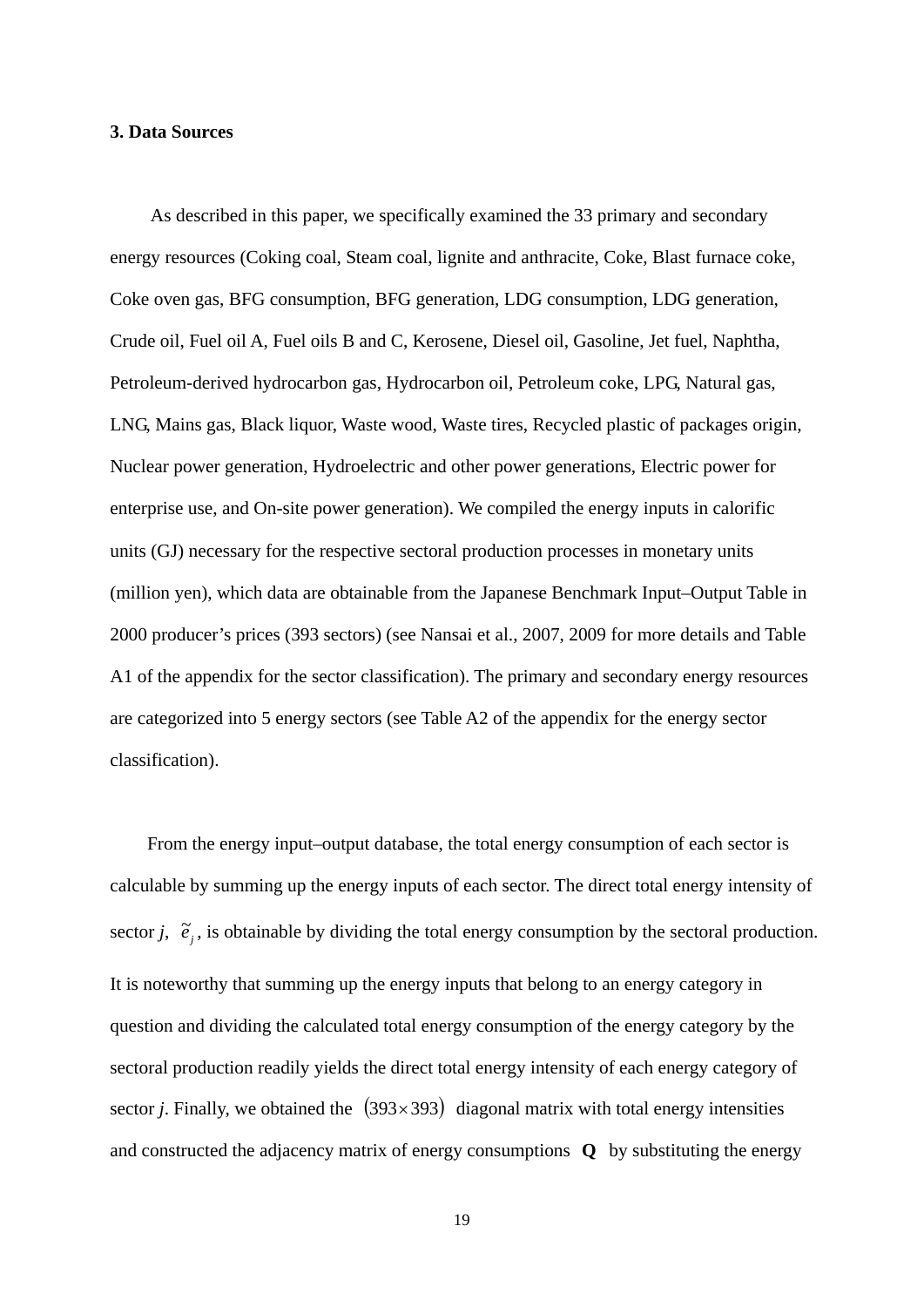intensity matrix  $diag(\tilde{E})$ , input coefficient matrix **A** from the benchmark input–output table, and the diagonalized matrix for the automobile domestic final demand (i.e., household consumption expenditure of automobile + fixed capital formation of automobile + increase in stock of automobile) diag( $\mathbf{F}_{\text{auto}}$ ) into the right-hand side of eq. (1).<sup>4</sup>

#### **4. Case study of the Japanese automobile supply chain in 2000**

The fundamental idea of the aforementioned sectoral approach is to reduce carbon dioxide emissions by extracting energy-intensive sectors from a supply chain from its upstream to downstream sectors and demanding that such sectors take further energy conservation measures. For example, this means that increased promotion of energy conservation in individual sectors would require further reduction of the power needed for the operation of the production lines of these auto-parts manufacturers. Parts assembly manufacturers, however, have already been making efforts to conserve energy through means such as the implementation of systems to monitor energy consumption in their production process to check their power consumption meticulously at each production line. The current situation, therefore, is that further energy conservation and carbon emission reduction through the efforts of individual parts assembly manufacturers is difficult to achieve.

Under such circumstances, heterogeneous (intersectoral) industry cooperation is expected to facilitate future energy-saving measures and carbon emission reduction. An important question to ask is which sectors need to cooperate mutually to reduce energy consumption and carbon dioxide emissions more effectively. More specifically, *which* 

 4 In Japan, the final demand of automobiles purchased by households is recorded in the household consumption expenditure, while the final demand of automobiles purchased by firms is recorded in the fixed capital formation.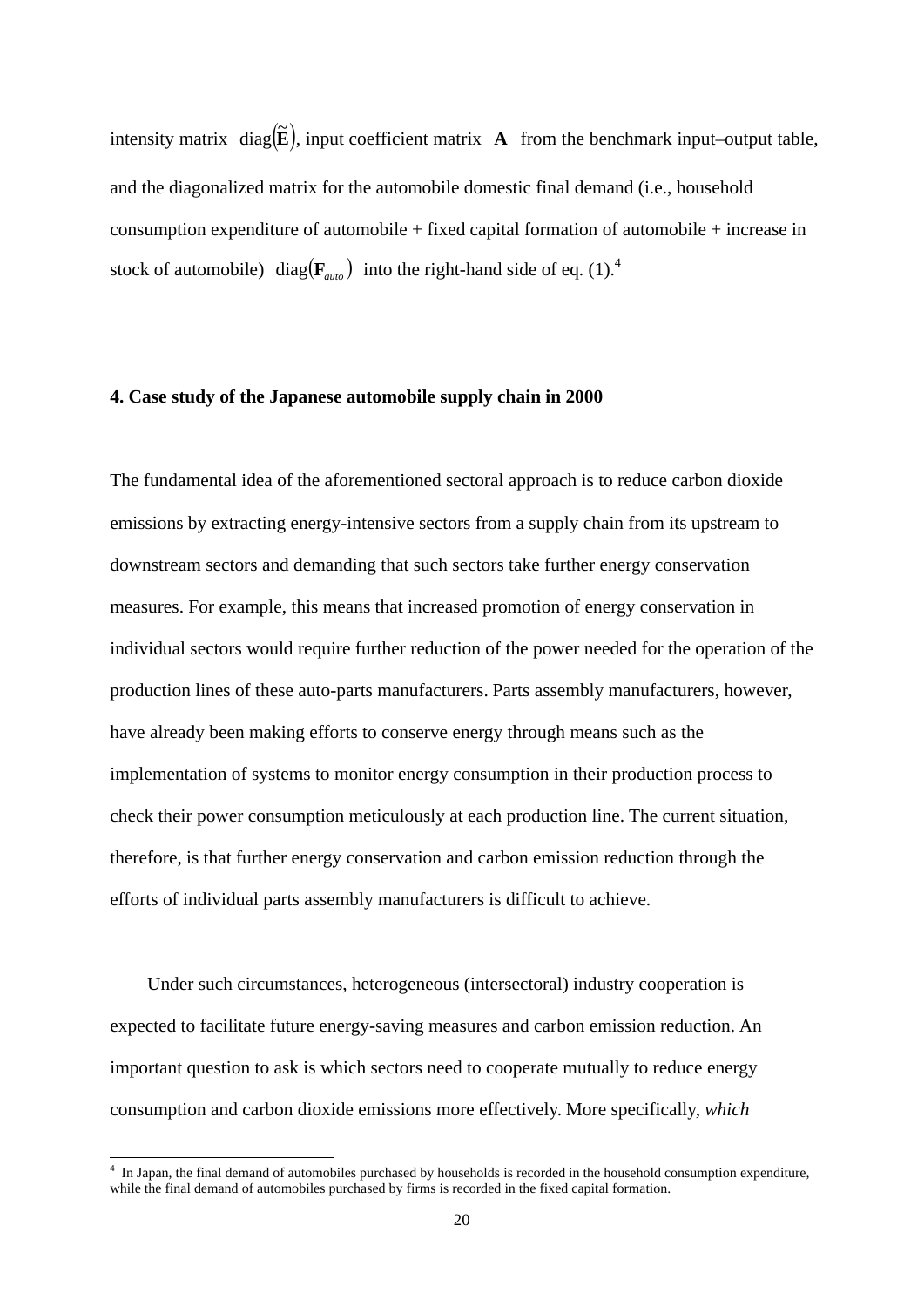*material producers the assembly manufacturers must closely collaborate with* is the question that must be answered to advance their effort to conserve energy. One way is to select the sectors subjectively based on knowledge from various experiences and then regard the group of these sectors as a cluster (group), and demand that they strengthen their operational ties for energy saving. This method, however, causes the arbitrary judgment of the analyzer and policy-maker to affect the final decision about the cluster significantly. Avoiding such arbitrary decision-making requires objective methods of some kind.

The new method proposed in Section 2 enables us to objectively detect the energy-intensive clusters from the automobile supply chain. From eq. (1), this study redefines the adjacency matrix, which is shown below as the total up to the quadratic terms so that the 30 high-ranking sectors with a large amount of induced energy consumption by sector will participate in the inter-industrial networks.

$$
\mathbf{Q} = \text{diag}(\mathbf{\widetilde{E}}) \text{diag}(\mathbf{F}_{\text{auto}}) + \text{diag}(\mathbf{\widetilde{E}}) \mathbf{A} \text{diag}(\mathbf{F}_{\text{auto}}) + \text{diag}(\mathbf{\widetilde{E}}) \mathbf{A} \text{diag}(\mathbf{A} \mathbf{F}_{\text{auto}})
$$

It should be noted that the total of the induced energy consumptions  $(C_i)$  of these top 30 sectors comprises more than 90% of the sum total  $\sum_{i=1}^n$ *i i C*<sub>*i*</sub> of induced energy consumption.

A cluster can be extracted objectively from a network using the spectral clustering approach formulated in the previous section. More specifically, first, the adjacency matrix  $\mathbf{Q}^*$ that expresses the weighted undirected graph is calculated using the adjacency matrix  $\mathbf{Q} = ( Q_{ij} )$   $(i, j = 1, \dots, n)$  that expresses the weighted directed graph. Then, the solution to the problem GEP( $Q^*$ ) given by eq. (7), i.e., the second eigenvector **y** of the generalized eigenvalue problem  $(D - Q^*)y = \lambda Dy$ , is obtained, and the network is divisible into two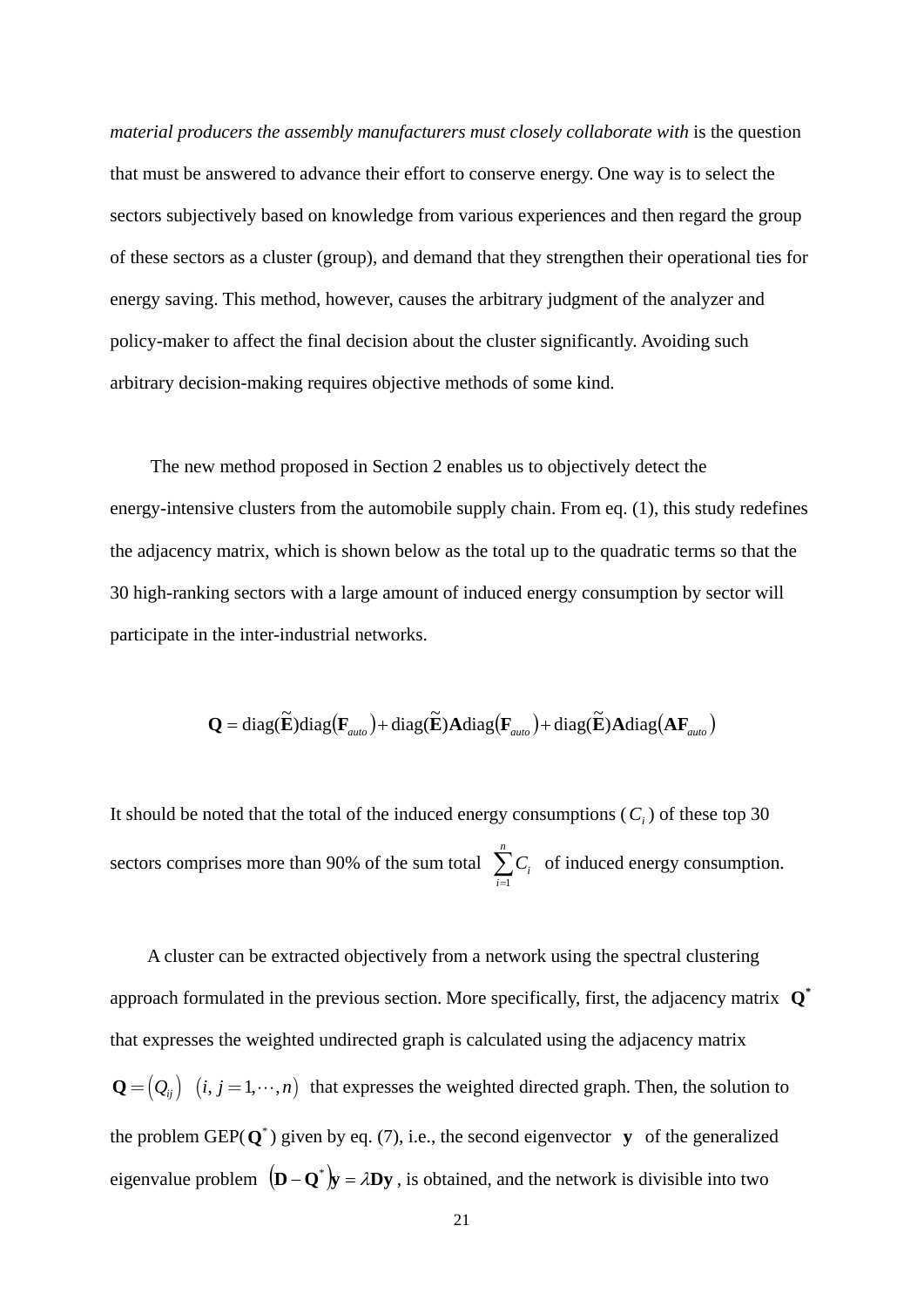highly energy-intensive sub-networks using the signs of the elements of **y** .

Sorting the elements of the calculated second eigenvector in ascending order yielded the following vectors.

$$
\begin{array}{c}\n#128 \left[ -7.92 \times 10^{4} \right] \\
#78 \left[ -6.97 \times 10^{4} \right] \\
#80 \left[ -6.13 \times 10^{4} \right] \\
+ 80 \left[ -6.13 \times 10^{4} \right] \\
+ 263 \left[ -3.52 \times 10^{8} \right] \\
+ 130 \left[ -2.91 \times 10^{8} \right] \\
+ 357 \left[ -1.31 \times 10^{8} \right] \\
+ 378 \left[ -2.83 \times 10^{9} \right] \\
+ 114 \left[ 3.55 \times 10^{7} \right] \\
+ 274 \left[ 4.63 \times 10^{7} \right] \\
+ 96 \left[ 5.60 \times 10^{7} \right] \\
+ 165 \left[ 1.13 \times 10^{5} \right] \\
+ 164 \left[ 1.13 \times 10^{5} \right] \\
+ 163 \left[ 1.60 \times 10^{5} \right] \\
\end{array}
$$
sgn(*y<sub>i</sub>*<sup>\*</sup>) > 0

where sector numbers corresponding to the elements are added as notations on the left border of the second eigenvectors. By particularly addressing the sign of the elements of this second eigenvector, the entire network is divisible into two sub-networks – one comprising the sectors belonging to the set of  $V_2 = \{ \text{\#128 (synthetic fibers)}, \text{\#78 (yarn and fabric giveng and}$ finishing (processing on commission only)), #73 (fiber yarns), #80 (carpets and floor mats), …, and #378 (other amusement and recreation services)} and the other composed of the sectors belonging to the set of  $V_3 = \{ \#341 \text{ (research institute for natural sciences (private, } \}$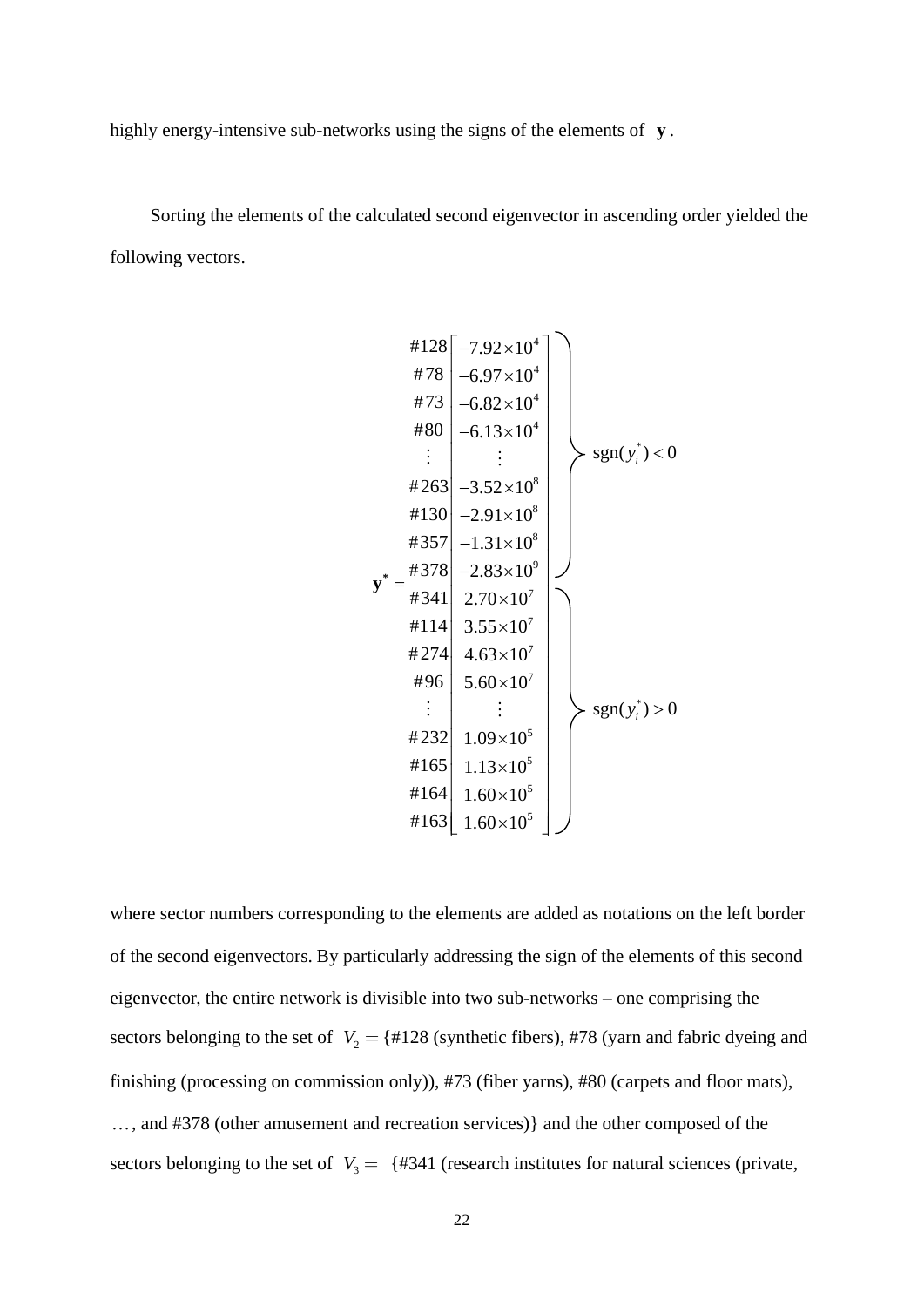non-profit)), #114 (petrochemical aromatic products (except synthetic resin)),…, and #164 (crude steel (electric furnaces), #163 (crude steel (converters))}. If the number of sectors belonging to these sub-networks that have been identified is equal to or smaller than the maximum allowable number of sectors, which is set as  $r = 20$  in this study, they are determined as a cluster. The number of sectors belonging to the sets  $V_2$  and  $V_3$ , however, exceeds this maximum allowable number of sectors. Therefore, each of the sub-networks formed by the sectors belonging to these sets is divided further into two. In concrete terms, the algorithm is  $\Omega = \{V_2, V_3\}$  at this stage. Therefore, one of its elements, i.e. a sub-network that has been detected, is selected. We assume that  $V_3$  has been selected. The adjacency matrix  $\mathbf{Q}_{33}^* = \mathbf{Q}^*(V_3, V_3)$  that corresponds to this sub-network is defined and the solution to the problem GEP( $\mathbf{Q}_{33}^*$ ) given by eq. (7) is obtained. Sub-network  $V_3$  is further divided into two sets of industrial sectors,  $V_4$  and  $V_5$ , based on the sign of the elements of the solution. Subsequently, we determine whether the number of sectors in each of  $V_4$  and  $V_5$  is greater than the maximum allowable number of sectors. If it does not, the sectors are determined as a cluster and if it does, the sub-networks detected are divided into two again in the same way. These steps are repeated until the calculation is stopped when there is no sub-network which has not been divided into two yet and should be divided because the number of sectors is greater than the maximum allowable number of sectors and further division without producing isolated sectors is possible.

As a result of the analysis, 27 clusters were detected. Although all 27 clusters cannot be described in this article because of space limitations, the results related to the top ten clusters with high "within-cluster effect  $(\|Q_{p(k)p(k)}\|)$ " formulated in the previous section are reported in the following.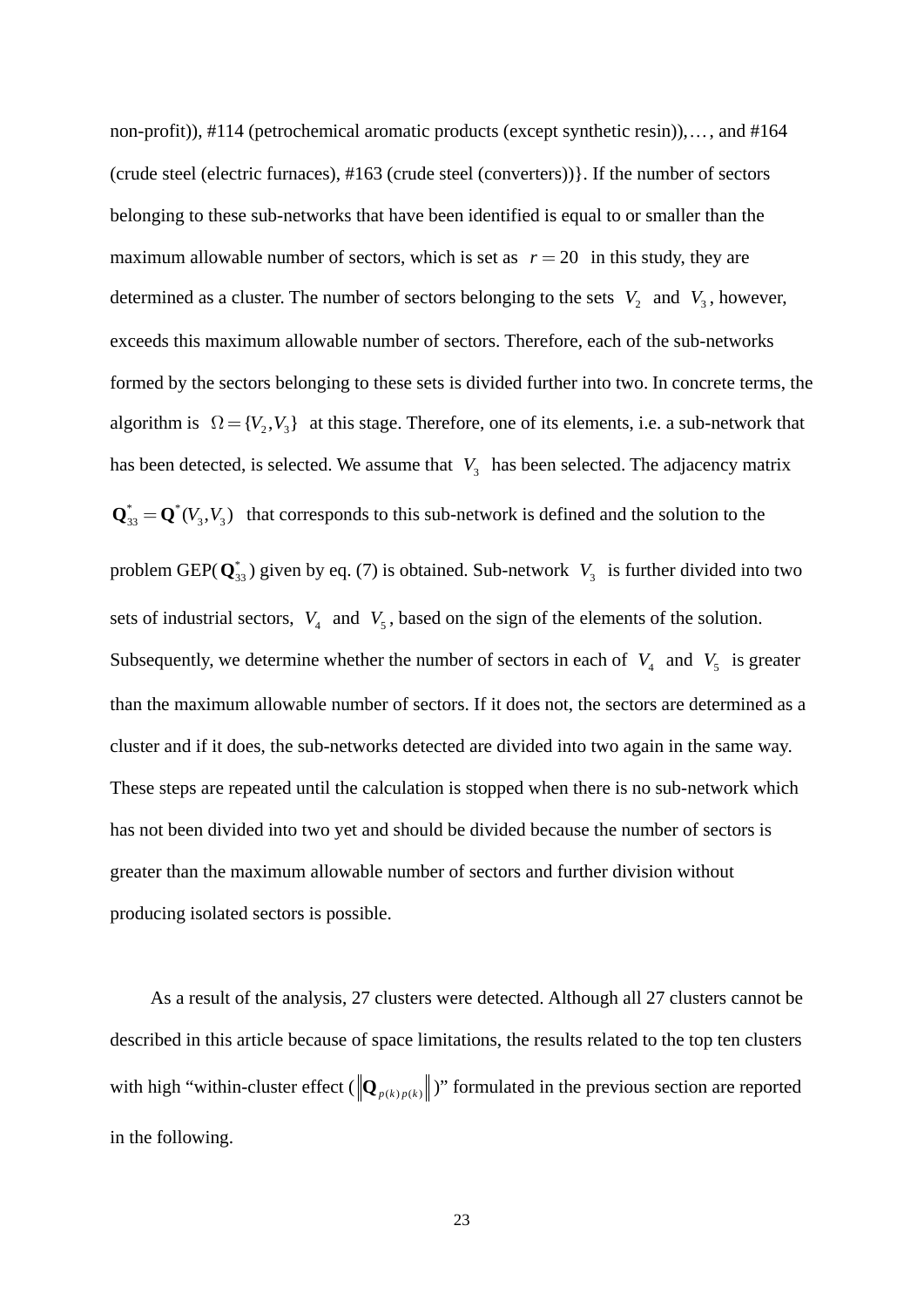#### (1) Motor vehicle parts and accessories cluster

Figure 1 presents the five clusters from the highest within-cluster effects. The clusters that have the highest within-cluster effect at approximately 20.7 PJ and is the most energy-intensive in the automobile supply chain is the cluster consisting primarily of three sectors including "electrical equipment for internal combustion engines (#244)," "internal combustion engines for motor vehicles and parts (#250)," and "motor vehicle parts and accessories (#251)" as indicated in Fig. 2. Calculation of the degrees of the sectors in this cluster revealed that the degree of "motor vehicle parts and accessories (#251)" was the highest; for this reason, this cluster is named the "motor vehicle parts and accessories cluster" for convenience. The other clusters that were detected were also named similarly. Figure 1 presents consumption by type of energy of the within-cluster effect of this cluster as 9.1 PJ for power consumption and 5.7 PJ for petroleum-based consumption, which comprise approximately 44% and 28%, respectively, of all consumption. These data suggest that the reduction of power consumption and petroleum-based energy in the cluster is the most important issue. Examination of the weight on the edges (i.e. the energy consumption induced by the inter-sectoral transactions) in the graph (the cluster) indicated in Fig. 2 reveals a particularly strong connection of the three major parts assembly manufacturers described earlier with three sectors made up of "cast and forged materials (iron) (#171)," "non-ferrous metal castings and forgings (#182)," and "bolts, nuts, rivets and springs (#188)" in the motor vehicle parts and accessories cluster. According to the information related to the Web site shown by Kinki Forging Cooperative Association (http://www.kintan.jp/forging.html), forged materials are used everywhere on automobiles, as connecting rods, crankshafts, rocker arms, various gears, constant-velocity joints, clutch hubs, and wheels. The development of forged materials therefore constitutes an important key to solving the conflict between the weight reduction of car bodies to improve the fuel-efficiency and hardening of car bodies to ensure collision safety (Osakada, 2009). These estimation results suggest that material development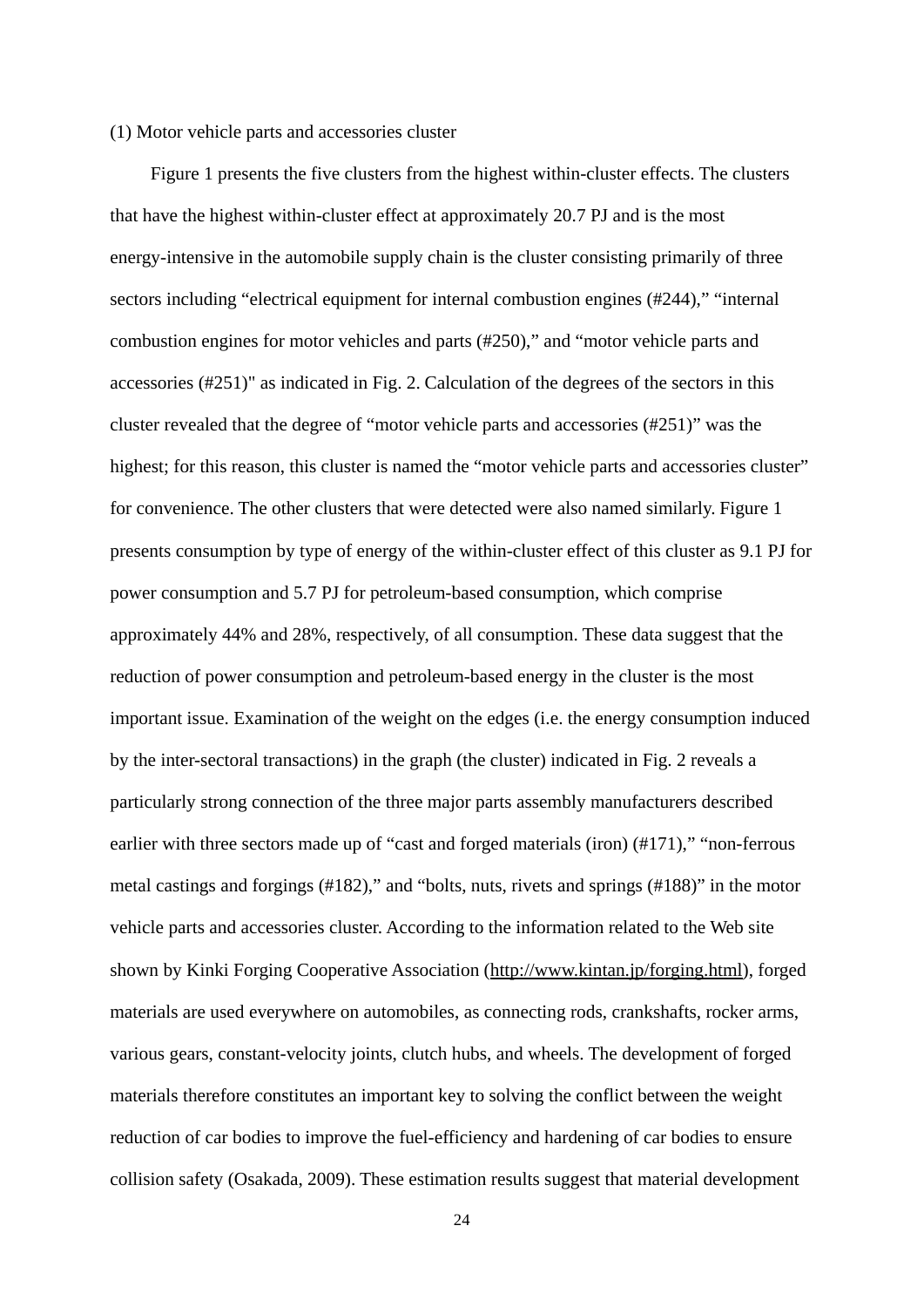is important not only to improve fuel efficiency and ensure collision safety on the part of end users through the industrial cooperation between auto-parts manufacturers and forged material manufacturers, but also to reduce energy consumption at the stage of manufacturing forged materials (ferrous and nonferrous) through the development of such materials. In particular, manufacturing of forged materials generally uses not only fuels such as fuel oil and kerosene as heating agents, but a large amount of electric power to operate hammers and forging machines for press (heavy equipment). In addition to the development of forged materials, the manufacturers of forged materials themselves are able to conserve energy of the entire automobile supply chain efficiently by making efforts to reduce the consumption of such energy. The power conservation in the use of forging machinery (heavy equipment) would naturally require cooperation between forged material manufacturers and heavy equipment manufacturers.

#### [**Insert Figure 1 here**]

#### [**Insert Figure 2 here**]

#### (2) Sheet glass and safety glass cluster

Modern cars are lumps of iron and can also be considered lumps of glass. Because of this, it is easily imaginable that a cluster consisting largely of glass manufacturers will be detected. This analysis caused the detection of this cluster as having the second highest within-cluster effect (c.f. Fig. 1). The consumption by type of energy of the within-cluster effect in Fig. 1 reveals that, in particular, the crude oil-based energy and electric power comprise approximately 60% and 31%, respectively, of all consumption in this "sheet glass and safety glass cluster," suggesting that the reduction of these types of energy is the priority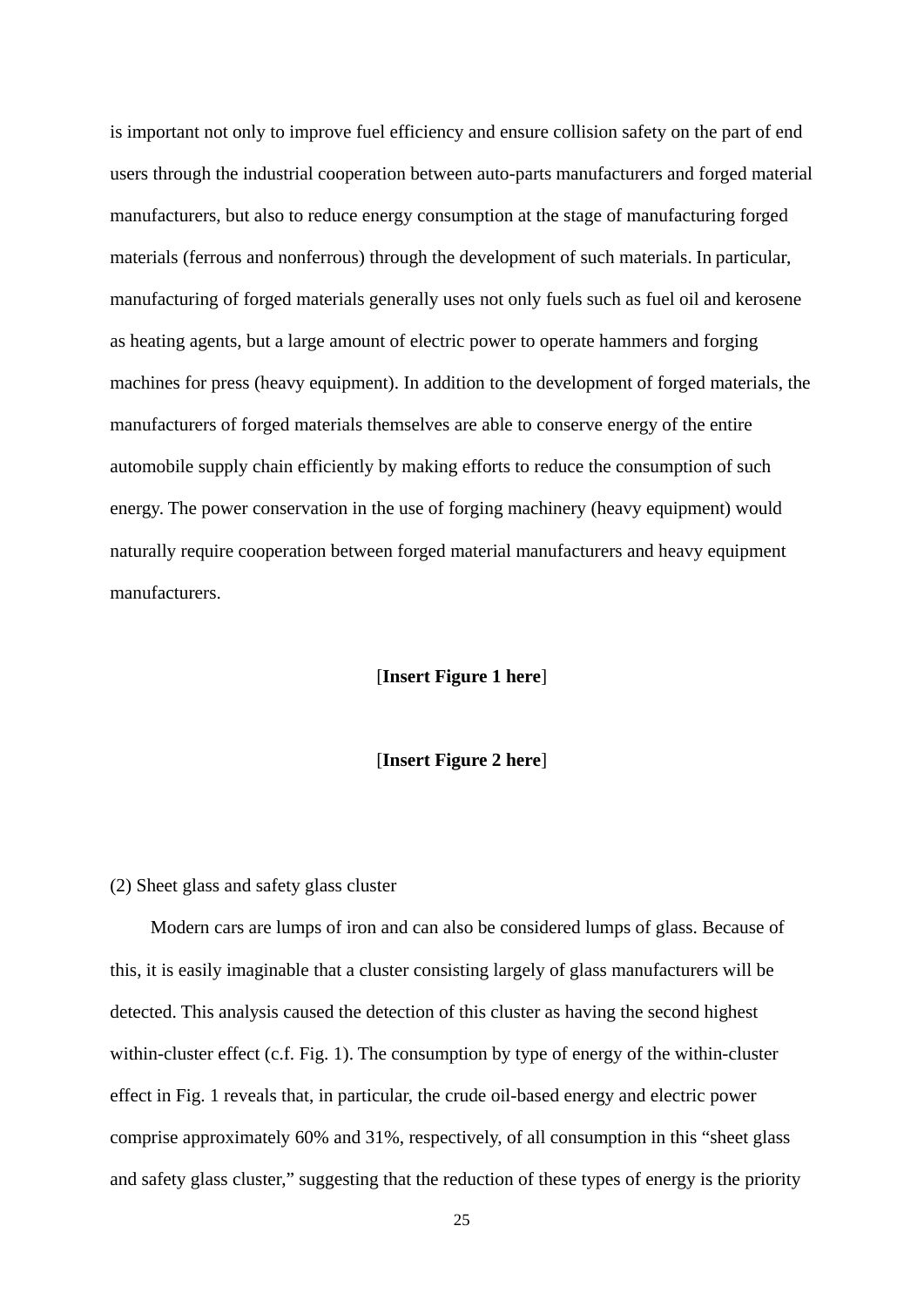issue. Figure 3 portrays this cluster's shape, which reveals that the inter-sectoral transactions, among others, from "materials for ceramics (#29)" and "industrial soda chemicals (#108) to "sheet glass and safety glass (#149)" and to "passenger motor cars (#246)," are energy-intensive. Especially, glass manufacturing uses a large amount of fuel oil for melting raw materials such as silica sand and soda ash  $(Na_2CO_3)$ , which increases crude oil-based energy consumption in the cluster. Glass manufacturing can be expected to reduce its carbon dioxide emissions by substituting natural gas for the fuel oil required in the melting process (Nippon Electric Glass Co., Ltd., 2009). Although tempered glass for automobiles (windshield, windows, etc.) is demanded to offer various features such as shock resistance, safety, insulation, blocking ultraviolet rays, and water repellence, design to reduce to the greatest extent possible the amount of energy-intensive glass used through measures such as weight reduction is needed. The technology for laminated glass (an intermediate membrane is inserted between two sheets of glass) has been developed in recent years, supporting the development of materials that can ensure both weight reduction and safety. It is important that auto-manufacturers adopt such materials with high environmental performance and also that they collaborate closely with glass manufacturers to design glass that meets the market needs.

#### [**Insert Figure 3 here**]

#### (3) Motor vehicle bodies cluster

As portrayed in Fig. 1, the cluster with the third highest within-cluster effect was the cluster that had "motor vehicle bodies (#249)" as its downstream sector. This cluster is characterized by the consumption of coal-based energy, which is higher than other clusters. Just as "cast and forged materials (iron)," the development of steel plates, an important material for car bodies, has become increasingly important for reducing the weight of car bodies and ensuring safety. Additionally, Fig. 4 suggests the great importance of reducing the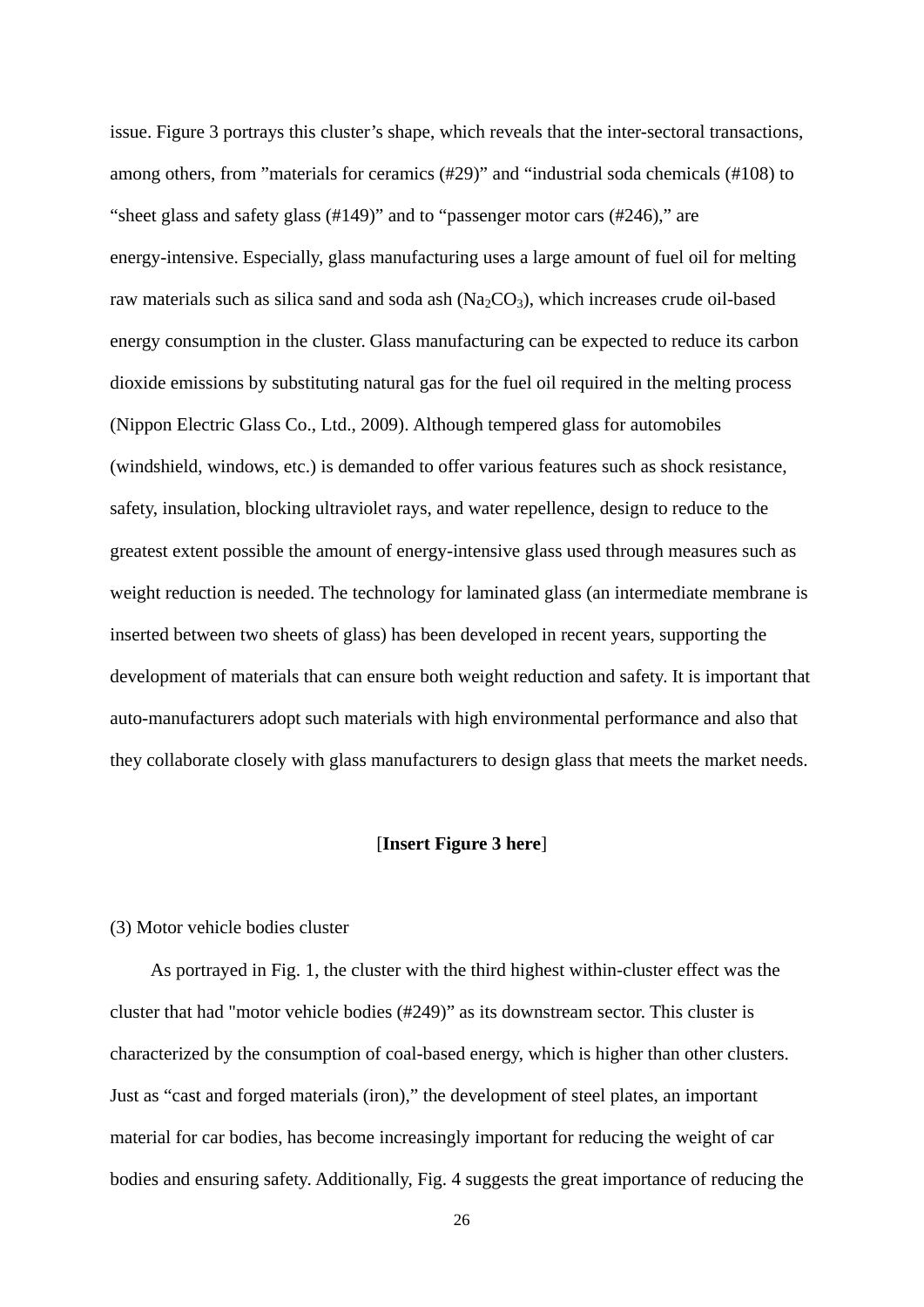amount of energy consumed throughout the inter-sectoral transactions from "motor vehicle bodies (#249)" to "hot rolled steel (#165)," "cold-finished steel (#167)," "coated steel (#168)," and "iron and steel shearing and slitting (#172)" in view of the environment. Tanaka and Fujita (2007), for instance, state that the development of high-tensile steel sheets by adopting the thermo-mechanical process technology is necessary for the reduction of car body weight and for improvement of collision safety. However, they fail to mention the degree to which additional energy would be consumed through the use of thermo-mechanical process. If the manufacturing of the new material generates additional energy consumption, then it is important that car body manufacturers and steel plate manufacturers work together and study the extent of fuel efficiency improvement achieved through car body weight reduction and whether the energy reduced by the fuel efficiency improvement exceeds the additional energy generated by the new material manufacturing. Moreover, because car bodies are connected more closely to energy-intensive "coastal and inland water transport (#312)" than other auto-parts, further improvement of logistics is anticipated to help achieve energy conservation.

#### [**Insert Figure 4 here**]

#### (4) Other high-ranking clusters

Those clusters with the fourth and fifth highest within-cluster effects were those composed largely of "tires & inner tubes (#142)", and that mostly containing "plastic products (#141)," respectively (see Figs. 5 and 6). These results suggest the continuing importance of energy saving measures in these two sectors. Regarding rubber products, which are important parts of automobiles, increased efforts to reduce energy at the manufacturing stage of rubber products through alliances between auto-parts manufacturers and rubber product manufacturers are demanded. The clusters from the sixth to the tenth highest within-cluster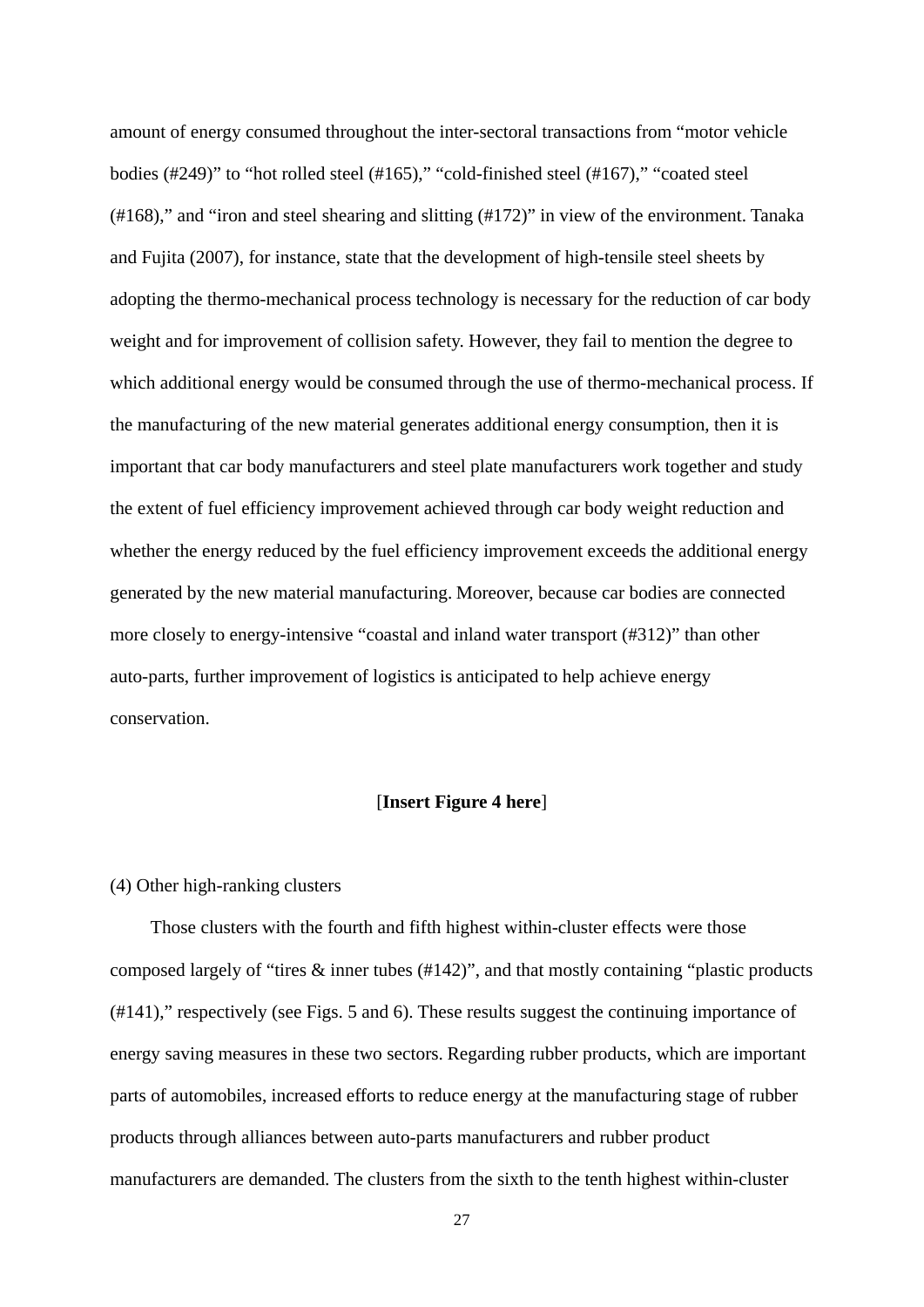effects are provided in the appendix for reference.

#### [**Insert Figure 5 here**]

[**Insert Figure 6 here**]

#### **5. Nested structure of detected energy-intensive clusters**

Section 4 presented results of partitioning the inter-industrial network consisting of 302 sectors after excluding the industrial sectors whose degree is zero from 393 sectors displayed in Table A1 into 27 clusters by applying the method of dividing inter-industrial networks recursively into two sub-networks or clusters based on the normalized cut value. Although the clusters detected were examined individually in Section 4, this section considers mutual relations, i.e. the nested structure of these clusters and sub-networks.

The normalized cut value defined by eq. (3) ranges from 0 to 2 for any graph and its sub-graphs. The 27 clusters presented in the previous section were obtained by dividing the (sub-)networks 26 times, and the minimum value of the corresponding 26 normalized cut values was 1.026, the median is 1.272, and the maximum value is 1.646. These values are substantially larger than the largest normalized cut value (0.04 or 0.08) in the numerical example in the image segmentation presented by Shi and Malik (2000). However, a commonality exists between the image segmentation as a network analysis covered by their analysis and our theme, inter-industrial network analysis, that understanding the clusters' mutual relations as a nested structure is important; as they stated, "it is more appropriate to think of returning a tree structure corresponding to a hierarchical partition instead of a single 'flat' partition (Shi and Malik, 2000, p. 888)." In our analysis, a larger normalized cut value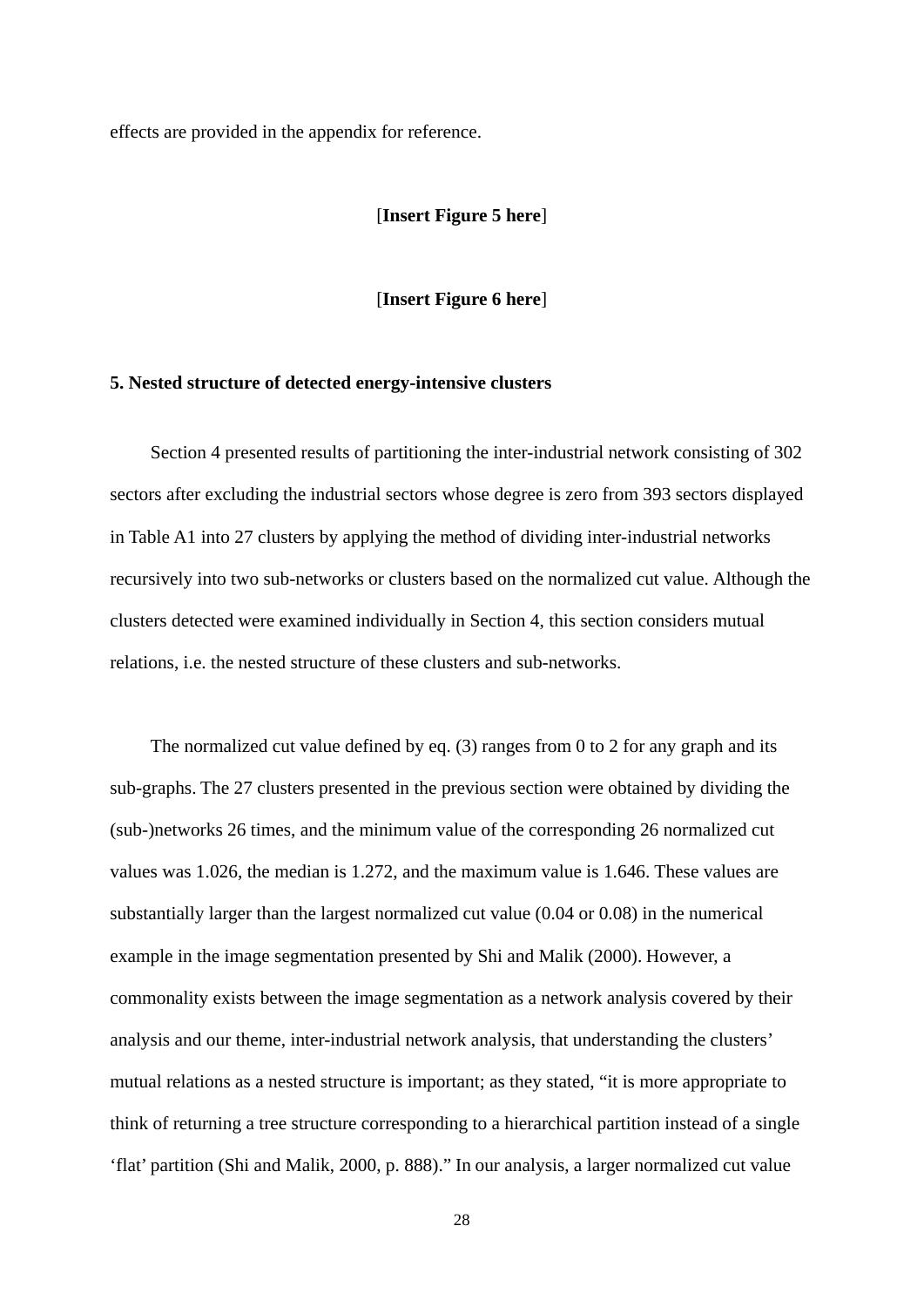signifies the greater importance of analyzing the nested structure in addition to the analysis of individual clusters that are detected systematically through the monothetic method presented in Section 2.

Figure 7 depicts the nested structure of sub-networks and clusters obtained by recursively applying the method to partition a (sub-)network into two. Meanwhile, the results of applying the algorithm with  $r = 10$  are presented in the figure to present the possibility of further partitioning of the 27 clusters reported in Section 4. The integers in the figure are sequential serial number *j* of the sub-network (the corresponding set of the industrial sectors is  $V_i$ ) that is formed in the process of applying the recursive algorithm. The *y*-coordinate (ordinate) of the point corresponding to each sub-network expresses the number of industrial sectors contained in the sub-network, as indicated in the figure using a logarithmic scale. The solid line in the figure expresses the nested structure of the sub-networks based on recursive division. It shows, for instance, that sub-network 1 was divided into sub-networks 2 and 3 and that sub-network 2 was divided into sub-networks 10 and 11 by application of the algorithm. Furthermore, the division of sub-network 39 into sub-networks 56 and 57 is indicated. Sub-network 39 was not partitioned any more in Section 4 because the number of industrial sectors contained in it is 18, which is less than 20, the maximum allowable number of sectors in a cluster. Therefore, sub-network 39 was reported as a cluster, in which the sector with the highest degree is "motor vehicle parts and accessories (#251)."

The width of each area shaded gray in the figure shows how large the cut value in the recursive algorithm is when a sub-network, say  $h$ , is divided into sub-networks  $i$  and  $j$ , as the ratio of the cut value to the total energy consumption in the inter-industrial network,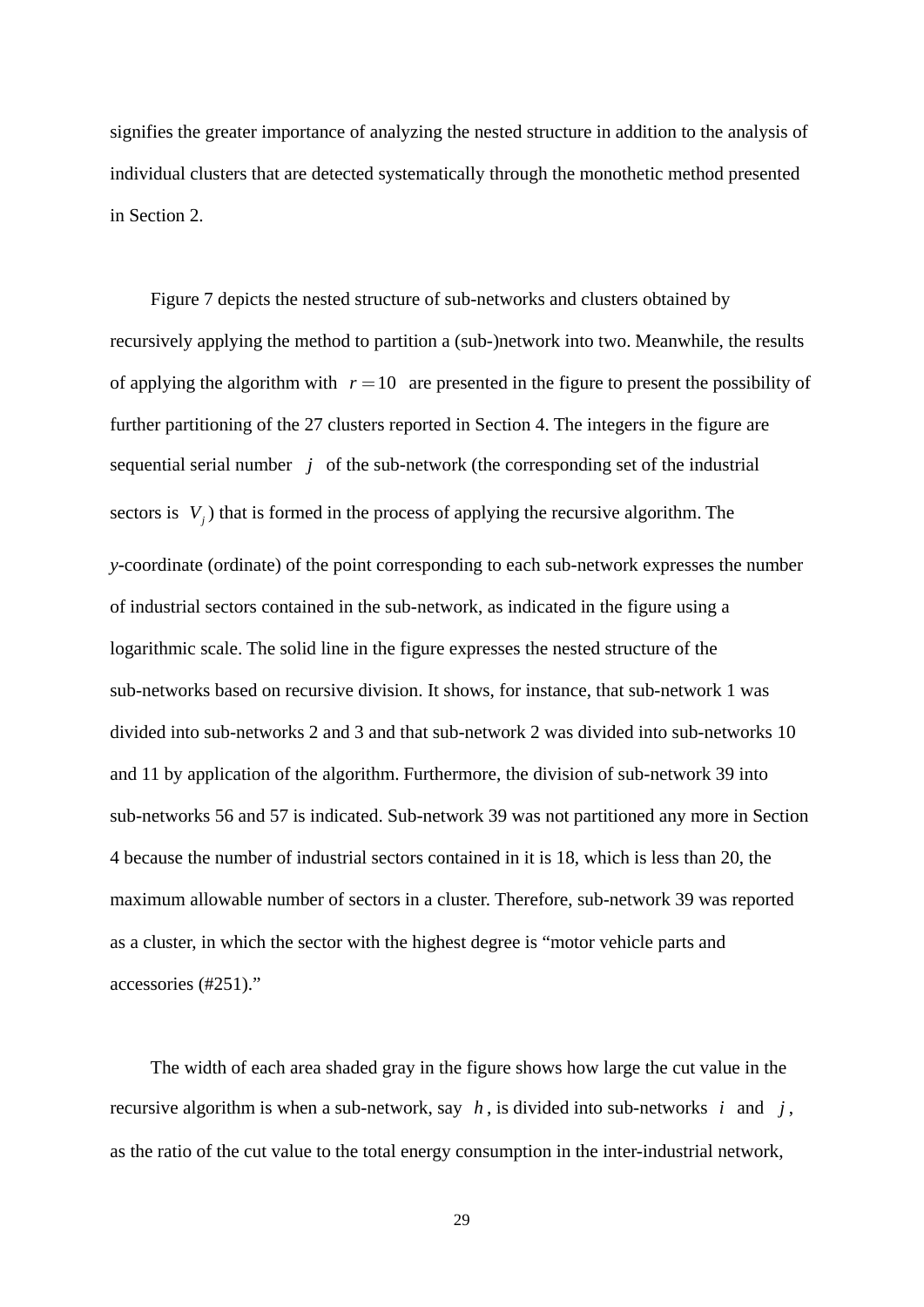which is

$$
\frac{Cut(V_i, V_j)}{\|\mathbf{Q}\|} = \frac{\|\mathbf{Q}_{ij}^*\|}{\frac{1}{2}\|\mathbf{Q}^*\|} = \frac{2\|\mathbf{Q}_{ij}^*\|}{\|\mathbf{Q}^*\|} .
$$

The three sub-networks *h*, *i*, and *j* have relations of  $V_h = V_i \cup V_j$  and

$$
\|\mathbf{Q}_{hh}^*\| = \|\mathbf{Q}_{ii}^*\| + \|\mathbf{Q}_{jj}^*\| + \|\mathbf{Q}_{ij}^*\| + \|\mathbf{Q}_{ji}^*\|
$$
  
=  $\|\mathbf{Q}_{ii}^*\| + \|\mathbf{Q}_{jj}^*\| + 2\|\mathbf{Q}_{ij}^*\|$ 

among themselves. Now let us regard sub-networks *i* and *j* as temporary clusters in the process of the recursive algorithm regardless of the numbers of sectors contained in them. The portions of the within-cluster effect  $\|\mathbf{Q}_{hh}^*\|$  of sub-network *h* that correspond to the within-cluster effects  $\|\mathbf{Q}_{ii}^*\|$  and  $\|\mathbf{Q}_{jj}^*\|$  of sub-networks *i* and *j* are not shaded gray in the figure while the portion that corresponds to energy consumption,  $2\|\mathbf{Q}_{ij}^*\|$ , not included in either of the within-cluster effects is shaded gray. These amounts of energy are indicated in the figure as the ratio of them to the total energy consumption  $\|\mathbf{Q}_{hh}^*\|$ . Consequently, by shading the amount not included in the within cluster effects of the sub-networks for each division in the process of recursive algorithm, not only is the hierarchy of the sub-networks expressed with solid lines, but the strength of the relations in terms of the energy consumption between sub-networks is indicated in the figure. For instance, the cut value when sub-network 1 is divided into sub-networks 2 and 3 is approximately 5.8% of the total consumption (i.e.  $2\|\mathbf{Q}_{23}^*\|/\|\mathbf{Q}_{11}^*\|=0.058$ ) and the cut value when sub-network 3 is divided into sub-networks 4 and 5 is approximately 45.7% of the total consumption (i.e.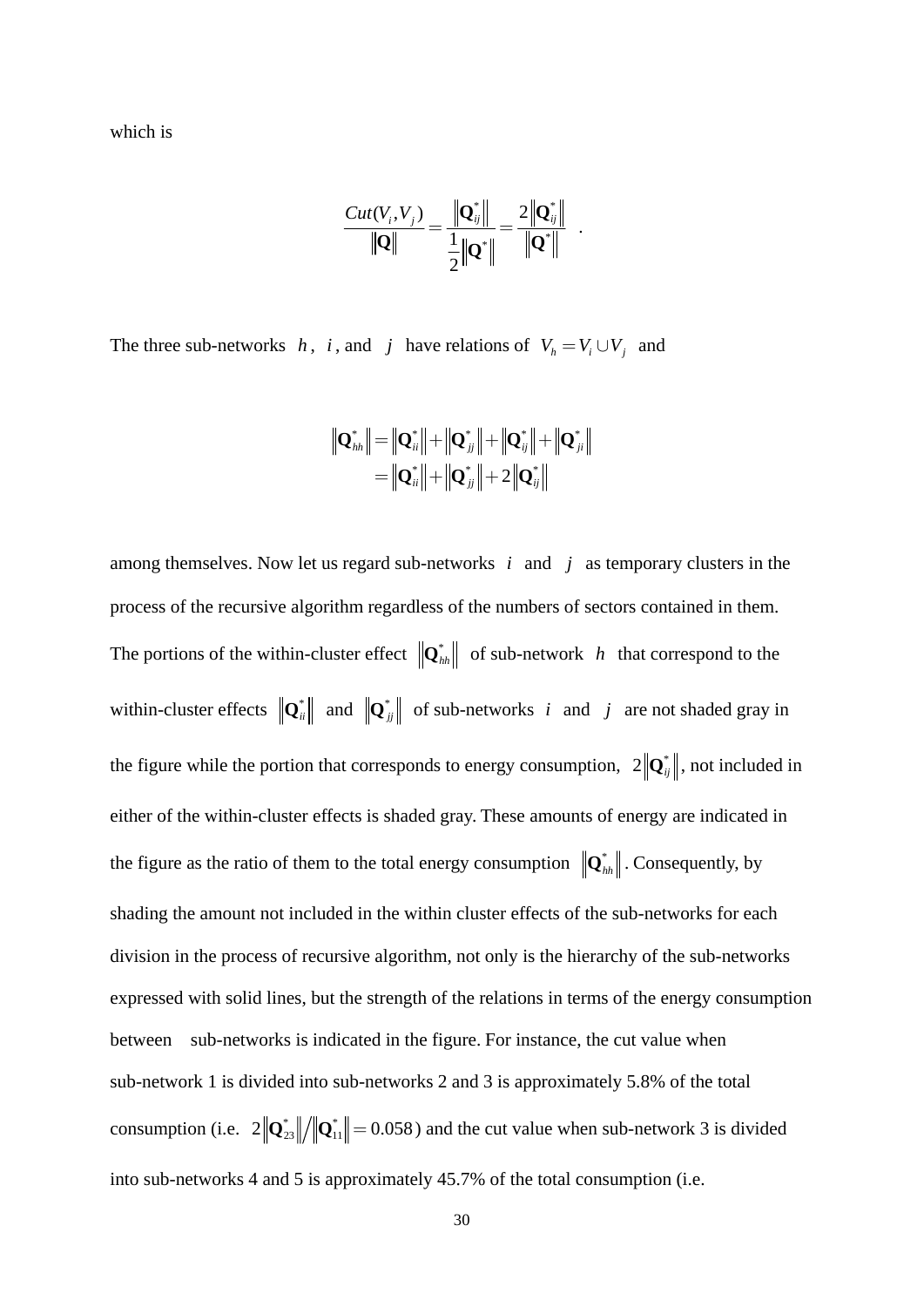$$
2\left\|\mathbf{Q}_{45}^*\right\|/\left\|\mathbf{Q}_{33}^*\right\|=0.457
$$
 ).

The most downstream sector in the supply chain expressed by the whole inter-industrial network in the analysis is apparently "passenger motor cars (#246)," and the sub-networks to which the sector belongs are, in order of division based on the recursive algorithm, sub-networks  $1 \rightarrow 3 \rightarrow 5 \rightarrow 7 \rightarrow 9 \rightarrow 14$ . Of these five divisions, the cut values of the second one (3  $\rightarrow$  5) and the fifth one (9  $\rightarrow$  14) are particularly large. The figure implies, therefore, that although close cooperation within sub-network 14 (e.g., between "passenger motor cars (#246)" and "sheet glass and safety glass (#149)") obtained by dividing sub-network 9 is important, collaboration in the entire sub-network 9 (e.g., including "petroleum refinery products (inc. greases) (#138)," which does not belong to sub-network 14) is also highly significant.

Reducing the number of sectors in the clusters by dividing sub-networks is expected to facilitate the communication for the cooperative work among the industrial sectors as the number of alliance partners is reduced. Meanwhile, the communication with a range of partners expanded to the sub-networks before division must be given adequate attention, as noted above. In Fig. 7, some points representing sub-networks before and after the corresponding divisions are on a almost straight vertical line. A typical example is  $2 \rightarrow 10 \rightarrow 58$ . These represent the sub-networks surrounding "tires & inner tubes (#142)" or "synthetic rubber (#117)," in which the number of industrial sectors is 77, 17, and 4, respectively. On the other hand, their within-cluster effects are, respectively, 6.9 PJ, 5.7 PJ, and 4.2 PJ. Although the number of industrial sectors is reduced to about one-twentieth in sub-networks 2 to 58, the within-cluster effect declines only to about 60% of the original. Consequently, this is considered a hierarchy of sub-networks in which the importance of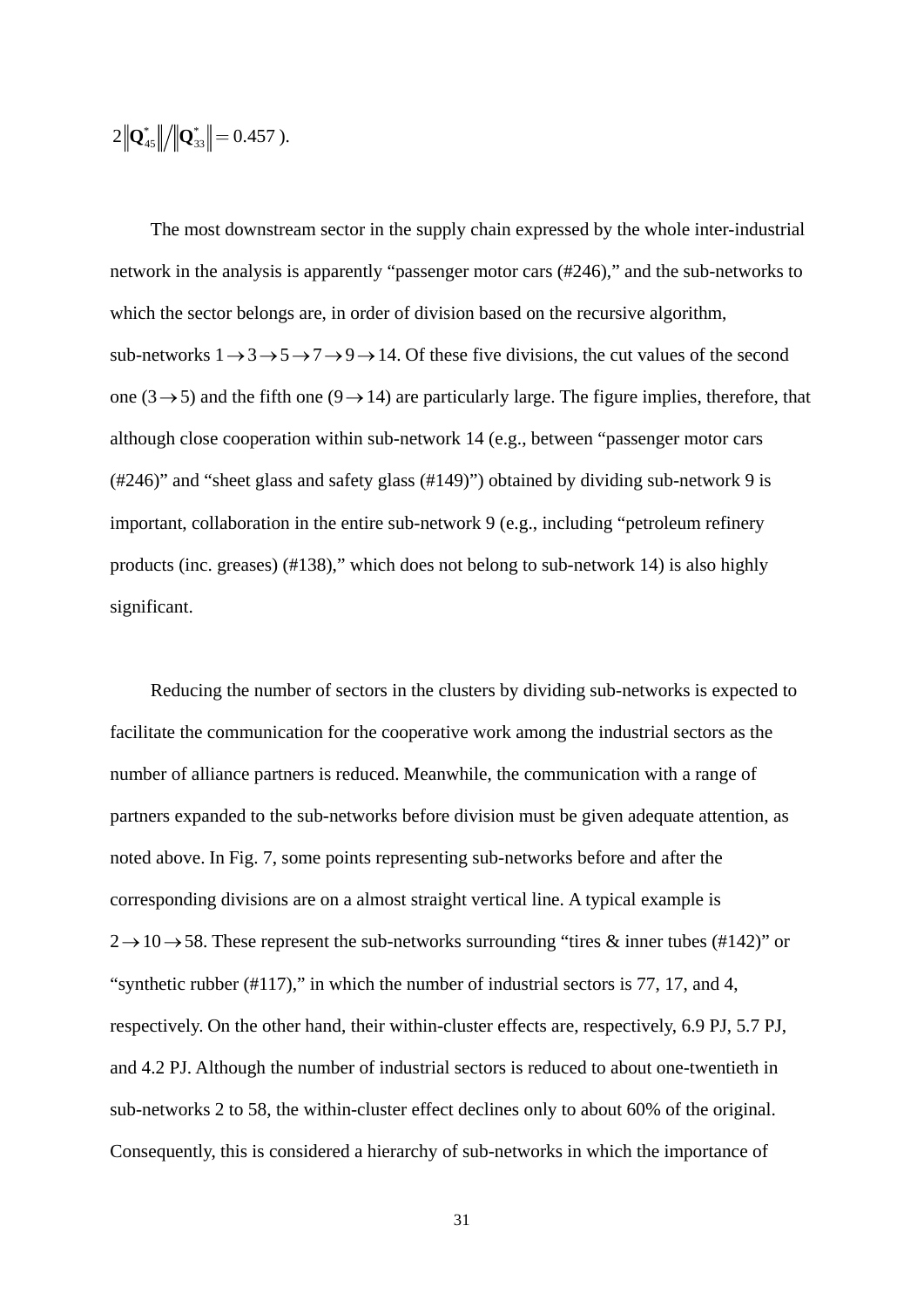communication with partners extended to the sub-networks before division is low. The pair of sub-networks 25 and 39 is a similar example. The sector of the highest degree in both of these two sub-networks is "motor vehicle parts and accessories (#251)." The number of industrial sectors decreases to two thirds from 27 to 18 in the process of dividing sub-network 25 to obtain sub-network 39 (and sub-network 38). Meanwhile, the within-cluster effect is reduced only to approximately 80% from 24.5 PJ to 20.7 PJ. Conversely, the part in which the process of recursive division is drawn as a side-to-side zigzag line is likely to represent a hierarchy in which the communication with partners extended to the sub-networks before division is highly demanded.

#### **6. Policy implication**

When further reduction of carbon dioxide and other greenhouse gases is necessary to achieve the goals of the Kyoto Protocol, in May 2008, the Japanese government amended the Law Concerning the Rational Use of Energy. Before the amendment, individual factories and offices were necessary to report on their own the amount of their annual energy use (in terms of crude oil) to the government and be named a designated energy management factory. After the amendment, however, companies responsible for the entire supply chain concerning their businesses including factories, offices, and other establishments must report to the government the mount of energy consumed in the entire supply chain. In other words, companies must emphasize the energy conservation of a factory alone, but throughout the entire product lifecycle including material procurement, material processing, parts manufacturing, finished product manufacturing, and business and sales activities. Evidently, the government and companies must decide on the targets in the complex product lifecycle objectively in an effort to reduce energy consumption in the most effective manner using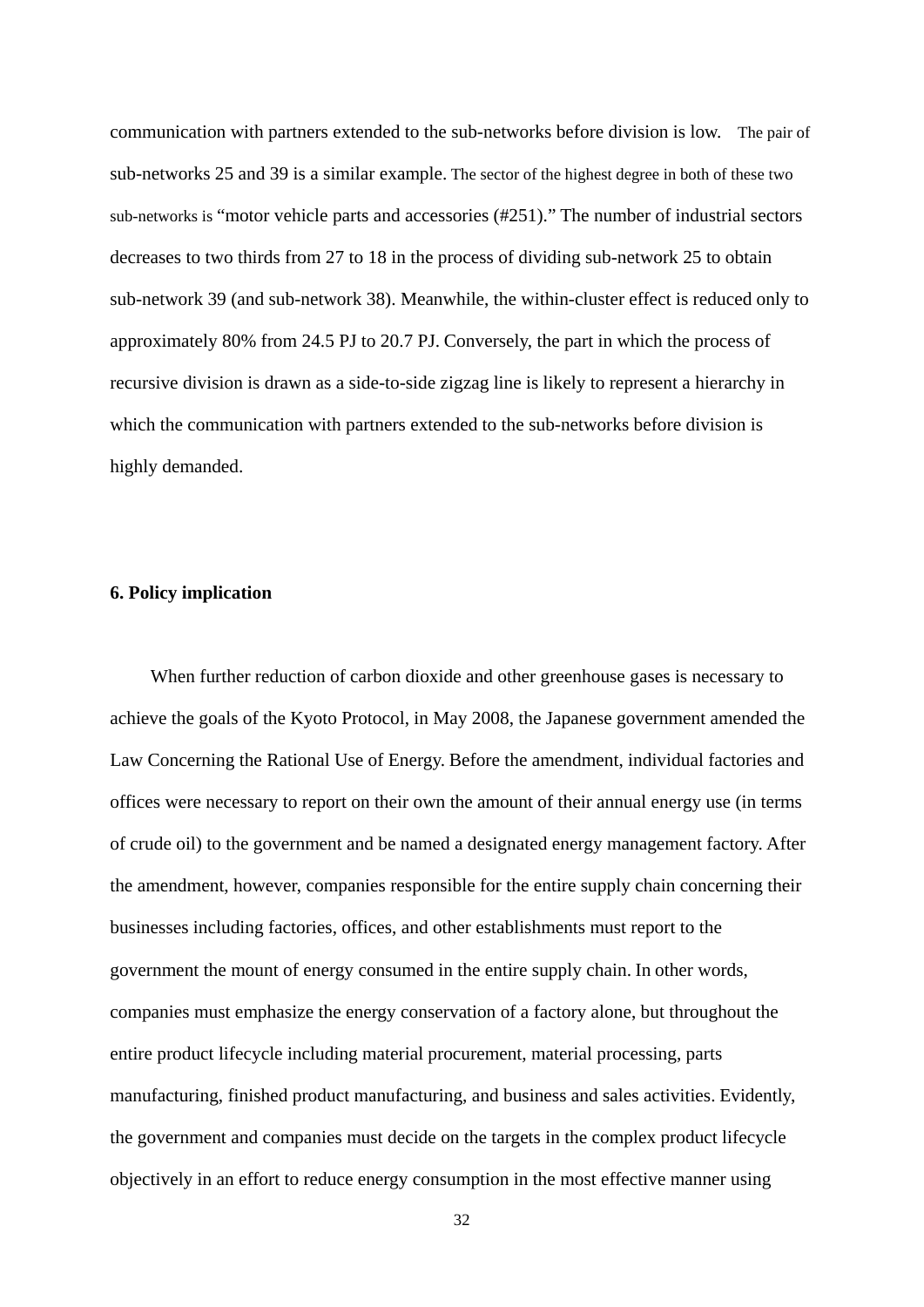limited resources. Energy-intensive industrial clusters are identifiable from the entire product supply chains or economic systems using the method of detecting energy clusters proposed in this study. In addition, priorities of the energy saving measures can be determined by measuring the within cluster effect in the clusters. This allows the proposal and implementation of effective energy policy for each cluster.

#### **7. Conclusion**

This study has developed a new method of quantitatively identifying energy-intensive industrial clusters from product supply chains by combining structural path analysis and spectral clustering analysis. Detection of industrial clusters from the automobile supply chain using the environmental input–output table of year 2000 caused the discovery of several clusters in which the upstream to downstream sectors are joined together––e.g., from "materials for ceramics (#29)" and "industrial soda chemicals (#108)" to "sheet glass and safety glass (#149)" and then to "passenger motor cars (#246)"––which revealed a composition of sectors that differs significantly from the current Japan Standard Industrial Classification.

The study also proposed the "within-cluster effect" as an indicator of the energy intensity in the industrial clusters identified from the passenger car supply chain and quantitatively analyzed the importance of industrial clusters in terms of the environment. The result of the analysis indicates the cluster with three sectors including "electrical equipment for internal combustion engines (#244)," "internal combustion engines for motor vehicles and parts (#250)," and "motor vehicle parts and accessories (#251)" as the most energy-intensive cluster in the automobile supply chain. The consumption by type of energy of the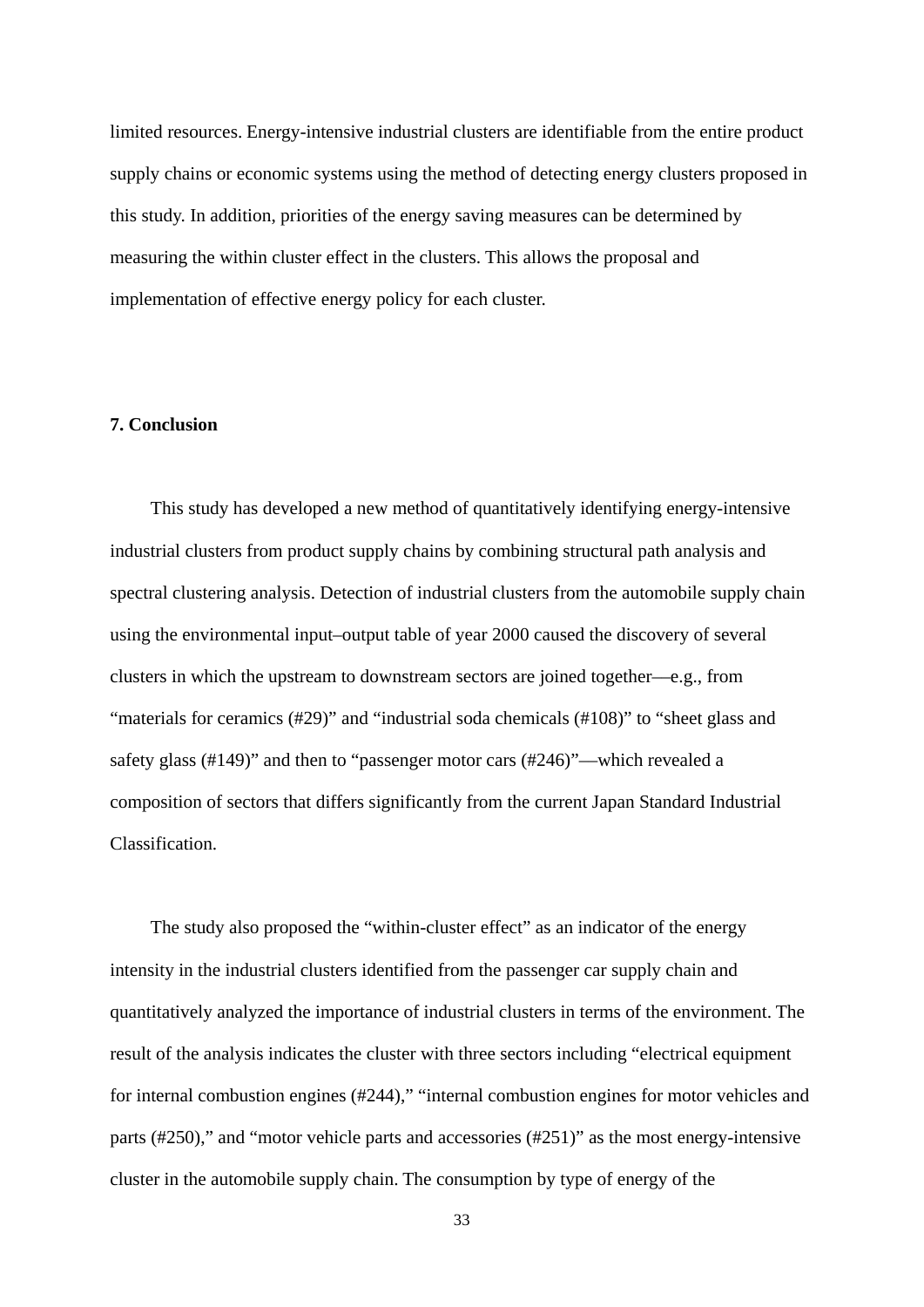within-cluster effect of this cluster reveals extremely high levels of electric power consumption and petroleum-based energy consumption comprising approximately 44% and 28%, respectively, of all energy consumption, suggesting that the most important issue is to reduce the electric power consumption and petroleum-based energy in the clusters. Because this demonstrates, measurement of the within-cluster effect allows the quantitative argument of industrial clusters that should be prioritized in energy-saving measures in the supply chain of the product concerned. This is also capable of specifying the types of energy in industrial clusters that must be reduced.

The Law Concerning the Rational Use of Energy amended in 2008 expanded the range of businesses necessary to control their energy consumption for the purpose of reducing greenhouse gases, encouraging the effective use of fuel resources, and reducing the increased burden on the national economy caused by increased energy prices. The law also encourages energy-saving projects that are jointly pursued by companies from different industries. The responsibility of energy use must be borne not only with the sector concerned but also parties doing business with the sector. For this reason, the identification of policy units that allow efficient joint energy-saving projects becomes an important issue. The new method proposed in this study enables the identification of important and specific policy units in view of energy intensity. The analysis of industrial clusters from product supply chains other than that of automobiles and the analysis of industrial clusters of scarce resources such as precious metals other than energy resources should also be addressed in future studies.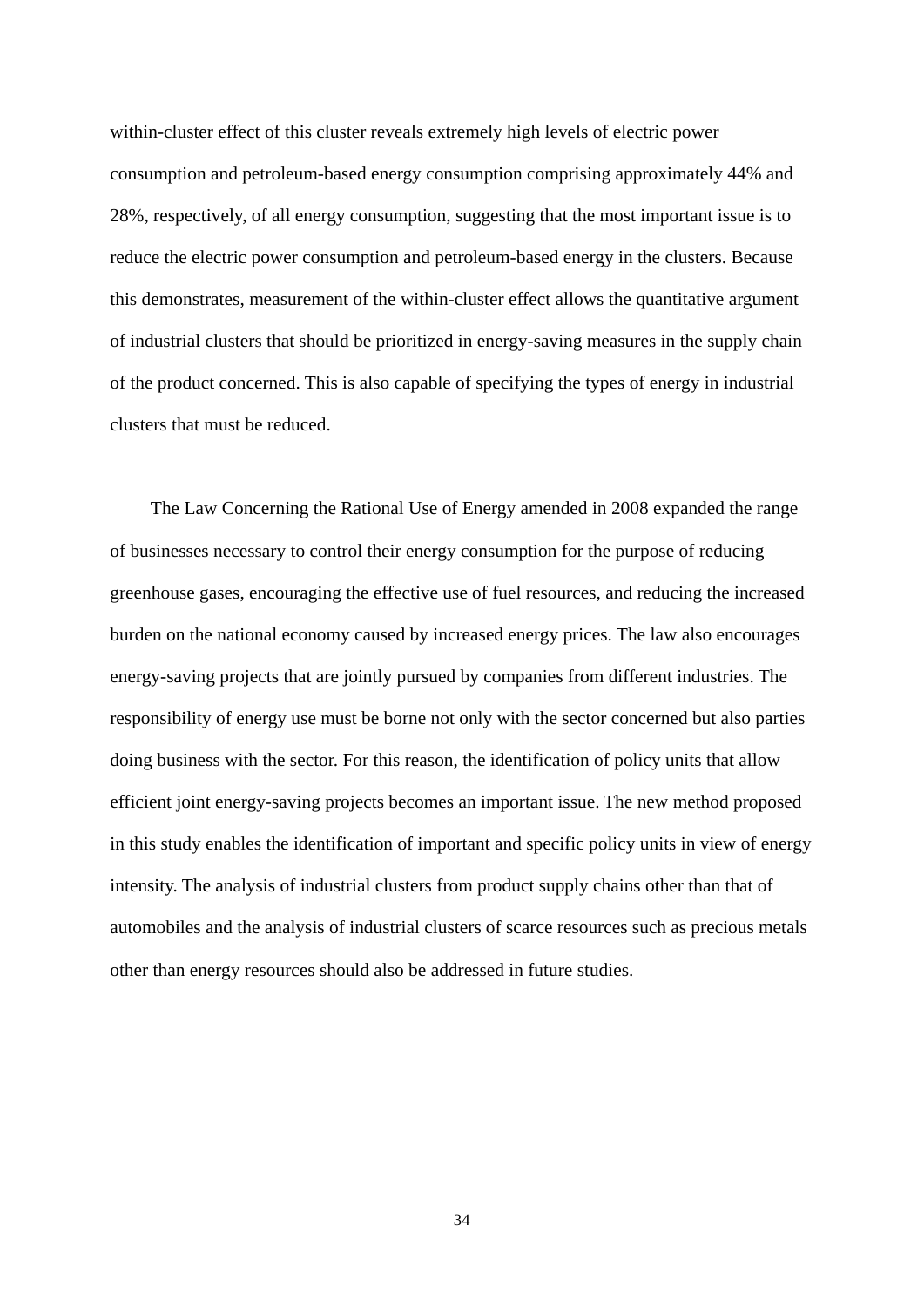#### **References**

- Aroche-Reyes, F., 2003. A qualitative input–output method to find basic economic structures, *Papers in Regional Science*, 82, 581–590.
- Bellman, R., 1997. *Introduction to matrix analysis*, Society for Industrial and Applied Mathematics, Philadelphia.
- Bharadwaj, K.R., 1966. A note on structural interdependence and the concept of a key sector, *Kyklos*, 19, 315–319.
- Chung, F.R.K., 1997. Spectral Graph Theory, American Mathematical Society, Providence.
- Czamanski, S., Ablas, L.A. 1979. Identification of industrial clusters and complexes: a comparison of methods and findings, *Urban Studies*, 16, 61–80.
- Dietzenbacher, E., 1996. An algorithm for finding block-triangular forms, *Applied Mathematics and Computation*, 76, 161–171.

Dietzenbacher, E., 2005. More on multipliers, *Journal of Regional Science*, 45, 421–426.

- Feser, E.J., Bergman, E.M., 2000. National industry cluster templates: a framework for applied regional cluster analysis, *Regional Studies*, 34, 1–19.
- Feser, E., Sweeney, S., Renski, H., 2005. A descriptive analysis of discrete U.S. industrial complexes, *Journal of Regional Science*, 45, 395–419.
- Fiedler, M., 1973. Algebraic connectivity of graphs, *Czechoslovak Mathematical Journal*, 23, 298–305.
- Fukui, Y., 1986. A more powerful method for triangularizing input–output matrices and the similarity of production structures, *Econometrica*, 54, 1425–1433.
- Ghosh, S., Roy, J., 1998. Qualitative input–output analysis of the Indian economic structure, *Economic Systems Research*, 10, 263–274.
- Hazari, B., 1970. Empirical identification of key-sectors in the Indian economy, *Review of Economics and Statistics*, 52, 301–305.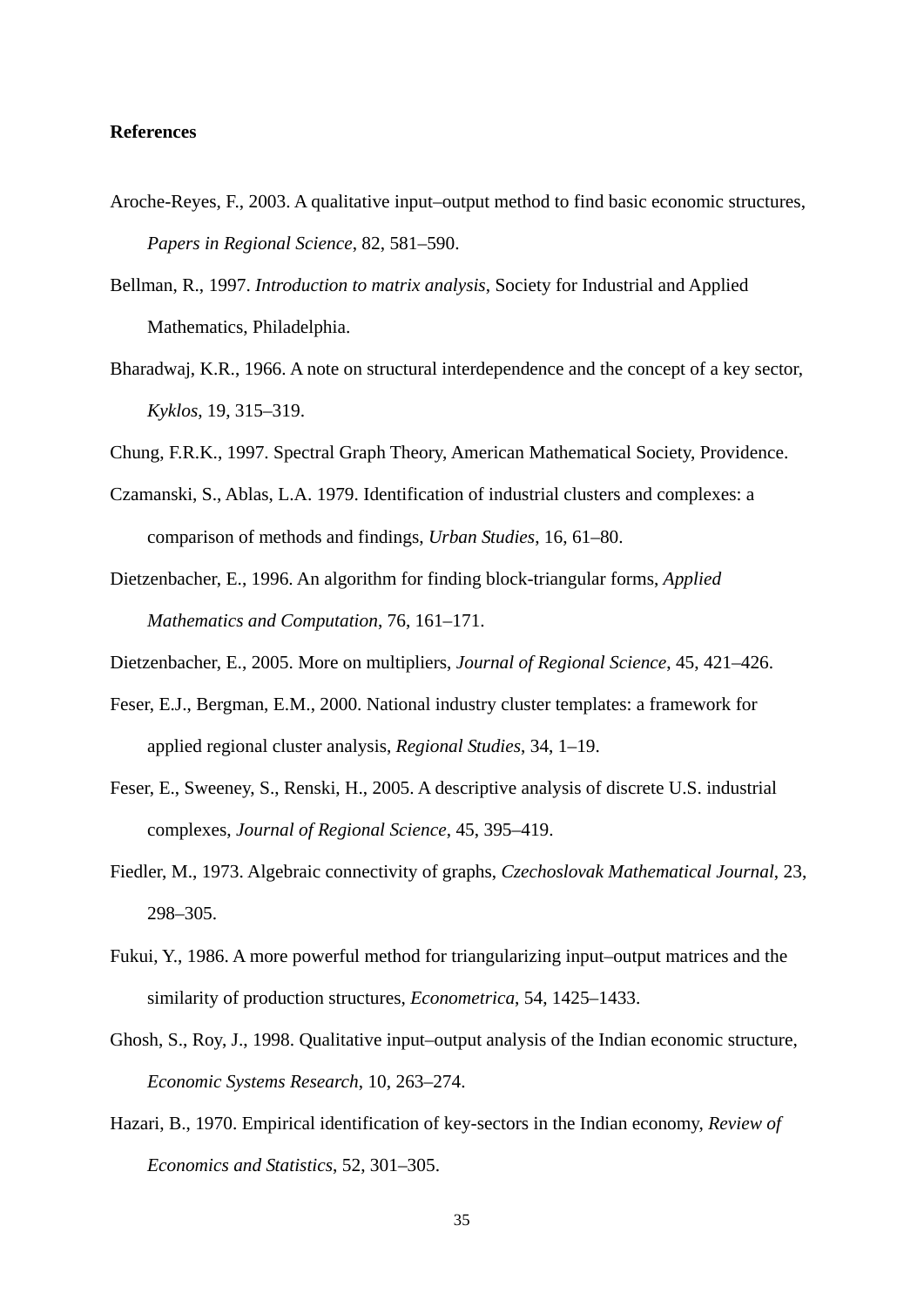- Hendrickson, B., Leland, R., 1995. An improved spectral graph partitioning algorithm for mapping parallel computations, *SIAM Journal on Scientific Computing*, 16, 452–469.
- Hirschman, A.O., 1958. The strategy of economic development, Yale University Press, New Haven, CT, USA.
- Howe, E.C., 1991. A more powerful method for triangularizing input–output matrices: a comment, *Econometrica*, 59, 521–523.
- Kagawa, S., Inamura, H., 2001. A structural decomposition of energy consumption based on a hybrid rectangular input–output framework: Japan's case, *Economic Systems Research*, 13, 339–363.
- Kagawa, S., Kudoh, Y., Nansai, K., Tasaki, T., 2008. The economic and environmental consequences of automobile lifetime extension and fuel economy improvement: Japan's case, *Economic Systems Research*, 20, 3–28.
- Kagawa, S., Oshita, Y., Nansai, K., Suh, S., 2009. How has dematerialization contributed to reducing oil price pressure?: a qualitative input–output analysis for the Japanese economy during 1990–2000, *Environmental Science & Technology*, 43, 245–252.
- Kelton, C.L., Pasquale, M.K., Rebelein, R.P., 2008. Using the North American industry classification system (NAICS) to identify national industry cluster templates for applied regional analysis, *Regional Studies*, 42, 305–321.
- Lahr, M.L., Dietzenbacher, E., 2001. *Input–output analysis: frontiers and extensions*, Palgrave, Basingstoke.
- Lenzen, M., 2003. Environmentally important paths, linkages and key sectors in the Australian economy, *Structural Change and Economic Dynamics*, 14, 1–34.
- Miller, R.E., Blair, R.E., 2009. *Input–output analysis: foundations and extensions*, Cambridge University Press, Cambridge.
- Nansai, K., Kagawa, S., Suh, S., Inaba, R., Moriguchi, Y., 2007. Simple indicator to identify the environmental soundness of growth of consumption and technology: "eco-velocity of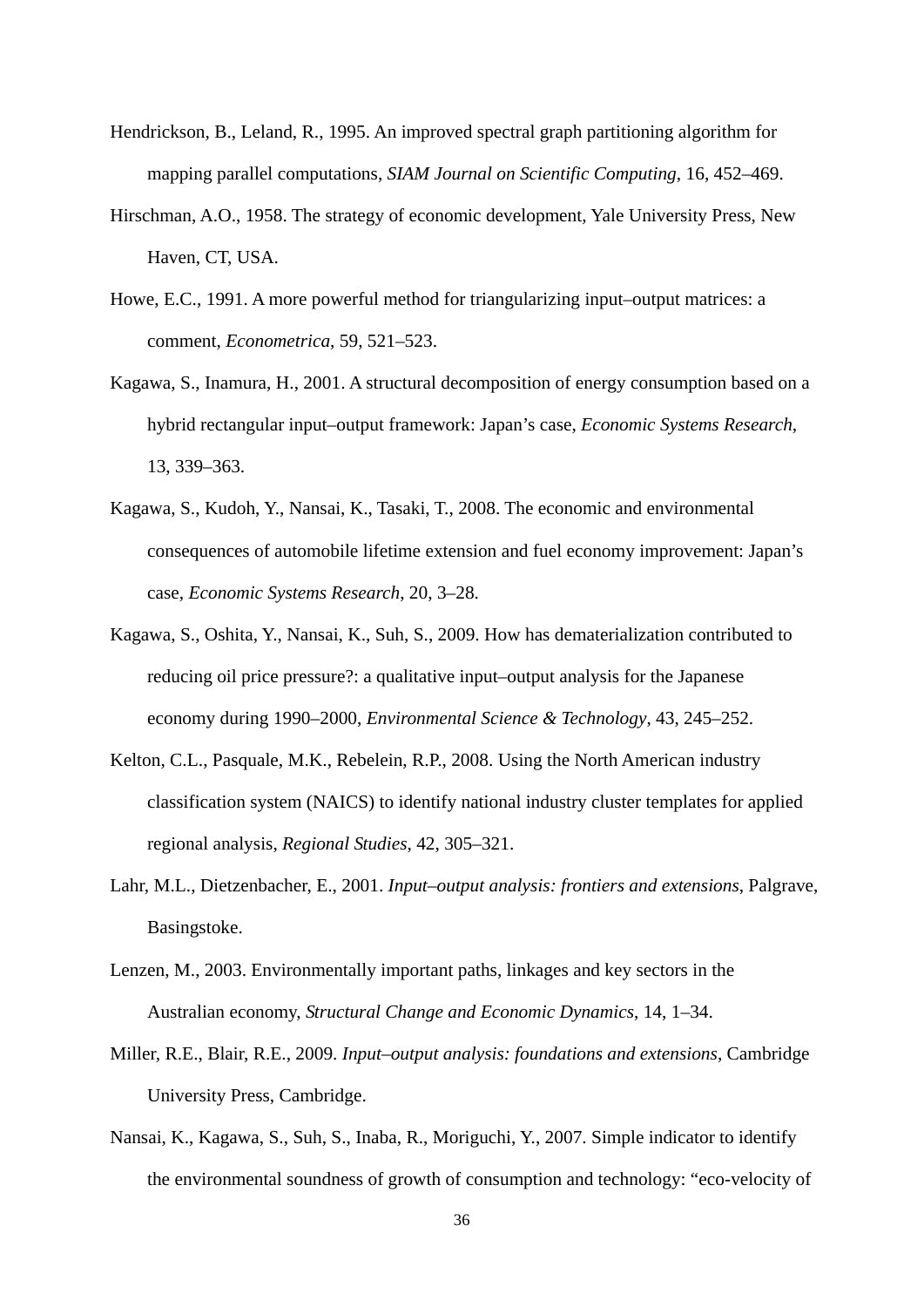consumption", *Environmental Science & Technology*, 41, 1465–1472.

- Nansai, K., Kagawa, S., Suh, S., Fujii, M., Inaba, R., Hashimoto, S., 2009. Material and energy dependence of services and its implications for climate change, *Environmental Science & Technology*, 43, 4241–4246.
- Nippon Electric Glass Co., Ltd. (2009) Reduction in  $CO<sub>2</sub>$  emissions associated with energy consumptions in Glass manufacturing sector, http://www.meti.go.jp/committee/materials2/downloadfiles/g90527a05j.pdf, last visited on February 2, 2010. (in Japanese)

Takasugi, N. et al., 2009. Nippon Steel Monthly (July), 2–4. (in Japanese)

- Tanaka, Y., Fujita, S., 2007. Forecast of the manufacturing technology of high strength steel sheets for lightweight automobile bodies, *JFE Technical Report*, 16, 1–5. (in Japanese)
- Oosterhaven, J., Eding, G.J., Stelder D., 2001. Clusters, linkages and regional spillovers: methodology and policy implications for the two Dutch main ports and the rural north, *Regional Studies*, 35 809–822.
- Oosterhaven, J., Stelder, D., 2002. Net multipliers avoid exaggerating impacts: with a bi-regional illustration for the Dutch transportation sector, *Journal of Regional Science*, 42, 533–543.
- Osakada, K., 2009. The strategy of forging, *Sokeizai*, 50, 68–72. (in Japanese)
- Rasmussen, P.N., 1956. *Studies in intersectoral relations*. North-Holland, Amsterdam, Netherlands.
- Roepke, H., Adams, D., Wiseman, R., 1974. A new approach to the identification of industrial complexes using input–output data, *Journal of Regional Science*, 14, 15–29.
- Shi, J., Malik, J., 2000. Normalized cuts and image segmentation, *IEEE Transactions on Pattern Analysis and Machine Intelligence*, 22, 888–905.
- Simpson, D., Tsukui, J. 1965. The fundamental structure of input–output tables: an international comparison, *Review of Economics and Statistics*, 47, 434–446.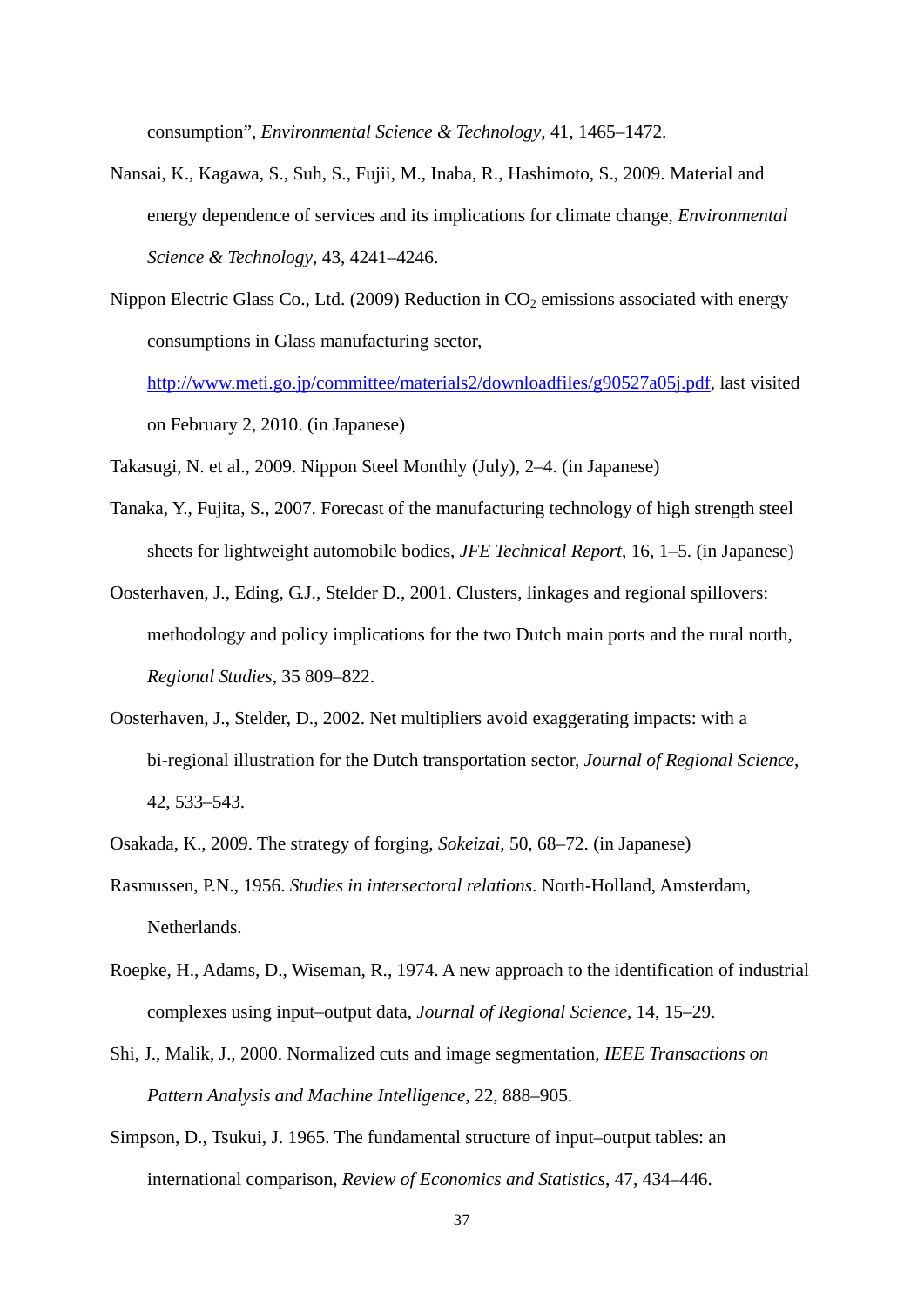- Spielman, D.A., Teng, S., 2007. Spectral partitioning works: Planar graphs and finite element meshes, *Linear Algebra and its Application*, 421, 284–305.
- Streit, M.E., 1969. Spatial association and economic linkages between industries, *Journal of Regional Science*, 9, 177–188.
- von Luxburg, U., 2007. A tutorial on spectral clustering, *Statistics and Computing*, 17, 4, 395–416.
- von Luxburg, U., Belkin, M., Bousquet, O., 2008. Consistency of spectral clustering, *The Annals of Statistics*, 36, 555–586.
- Weber, C., Schnabl, H., 1998. Environmentally important inter-sectoral flows: insights from main contributions identification and minimal flow analysis, *Economic Systems Research*, 10, 337–356.
- Wu, Z., Leahy, R., 1993. An optimal graph theoretic approach to data clustering: theory and its application to image segmentation, *Transactions on Pattern Analysis and Machine Intelligence*, 15, 1101–1113.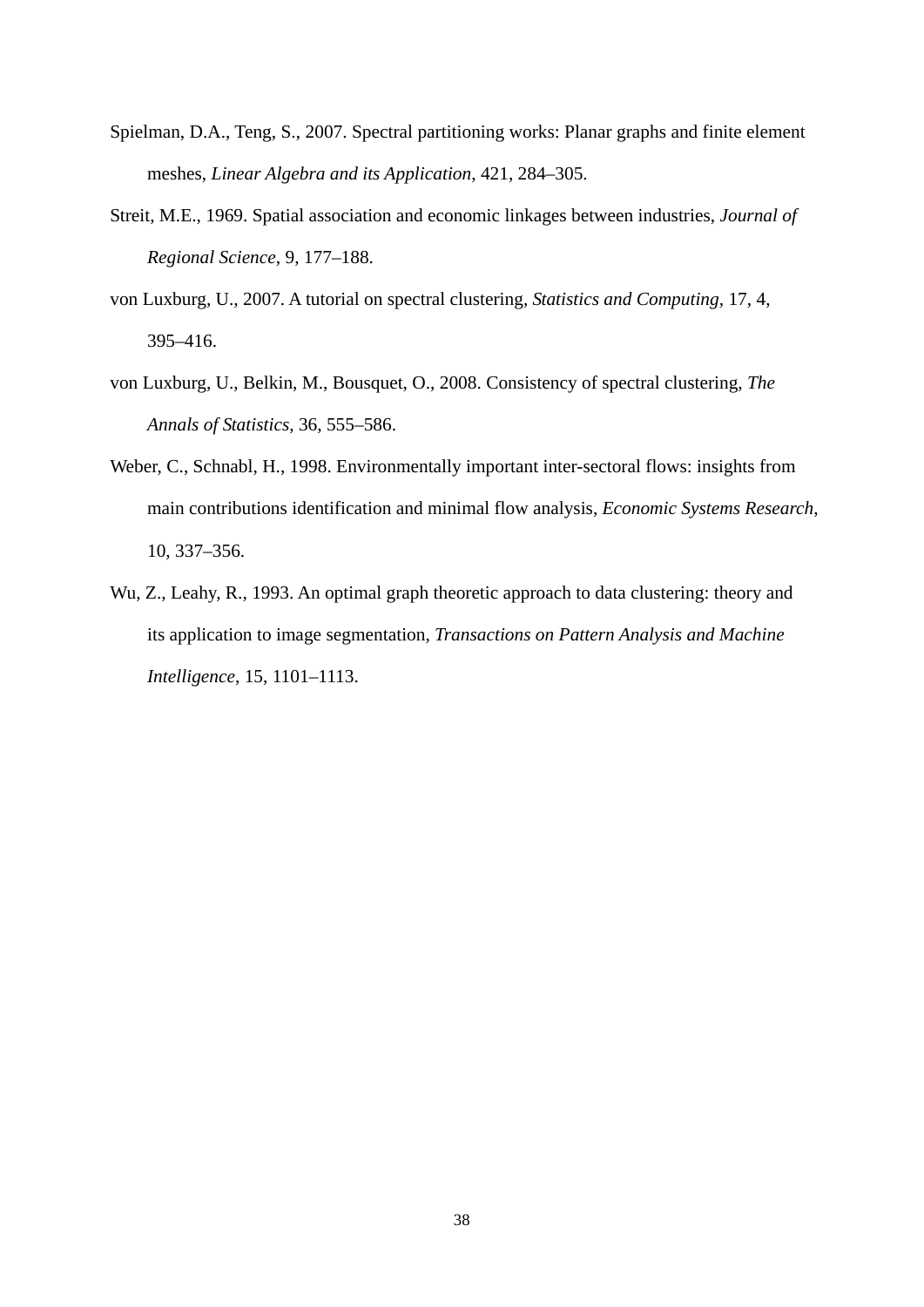#### **Acknowledgments**

An early version of this paper was prepared for the International Conference on Input–Output Techniques, Seville, 9–11 July, 2008 and for the 19th Conference of the Pan Pacific Association of Input–Output Studies, Yamaguchi, 15–16 November, 2008. We gratefully acknowledge the helpful comments from Bart Los (University of Groningen) and Hitoshi Hayami (Keio University). This research was supported by a Grant-in-Aid for research (No. 21710044) from the Ministry of Education, Culture, Sports, Science and Technology in Japan and partially supported by the Environment Fund from Mitsui & Co., Ltd. (Grant No. R07-194).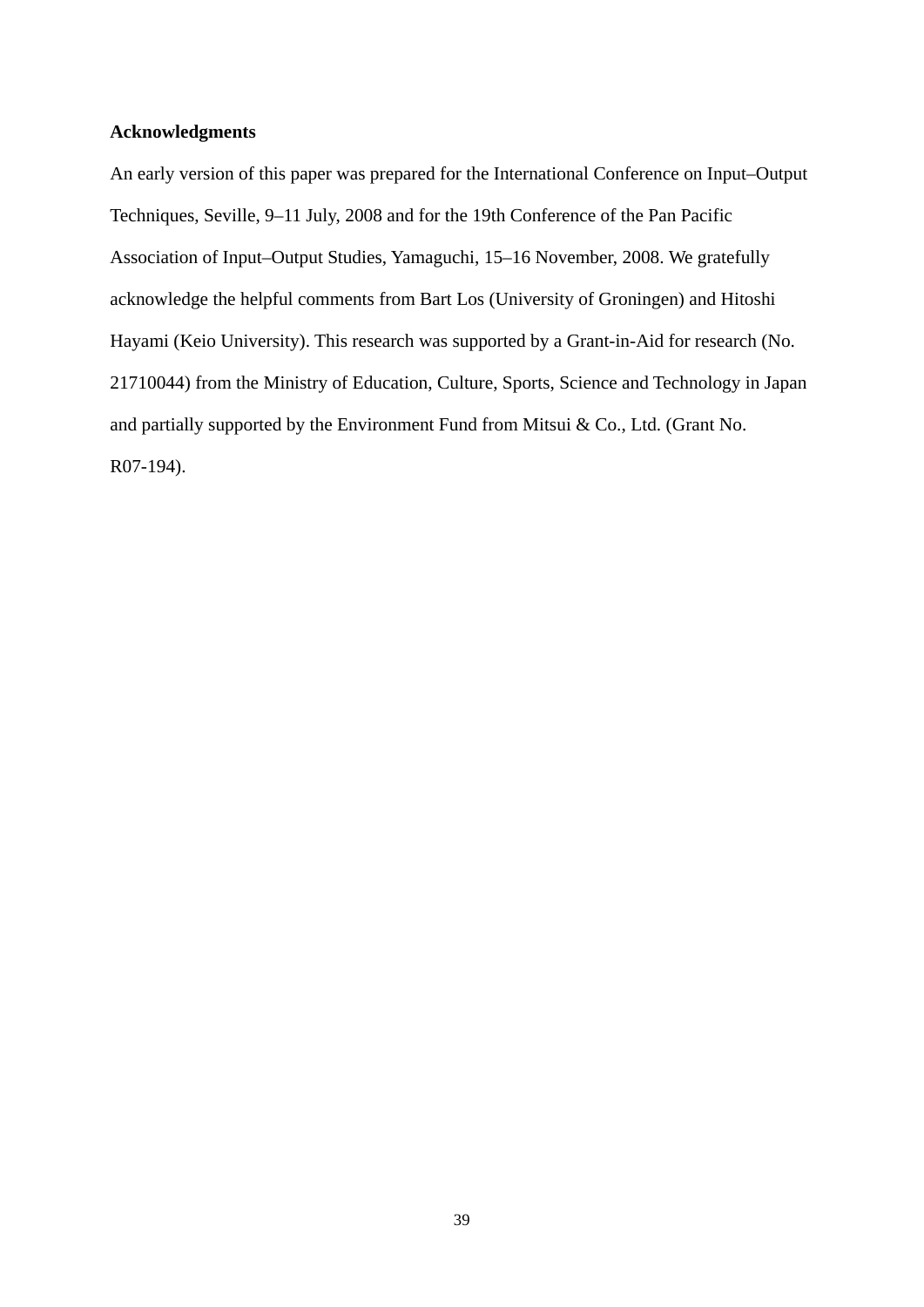#### **Figure**



**Figure 1.** Within cluster effects of the energy intensive clusters



from the automobile supply chain of Japan (unit: PJ).

**Figure 2.** Motor vehicle parts and accessories cluster with the largest within-cluster effect.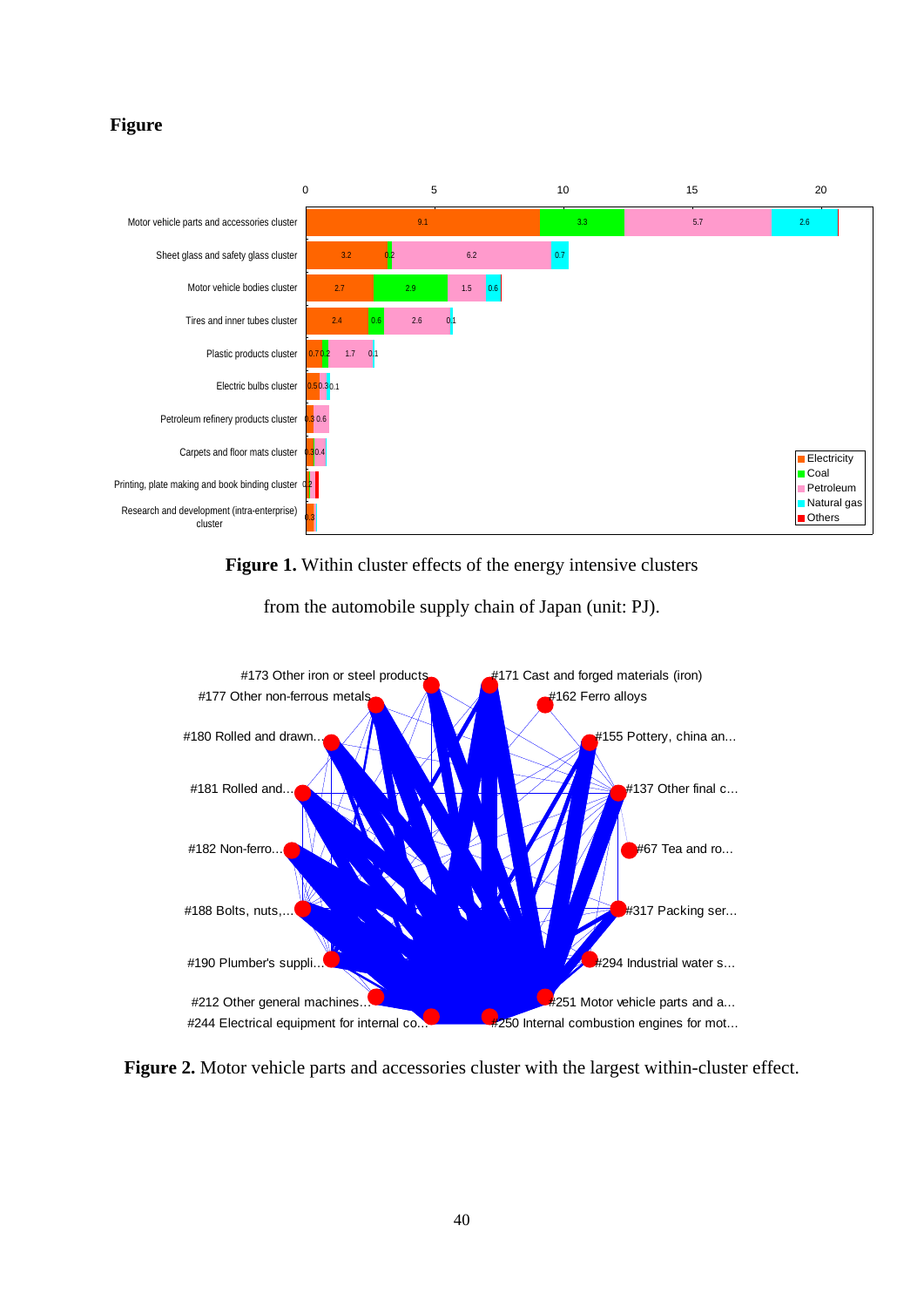

Figure 3. Sheet glass and safety glass cluster with the second largest within-cluster effect.



**Figure 4.** Motor vehicle bodies cluster with the third largest within-cluster effect.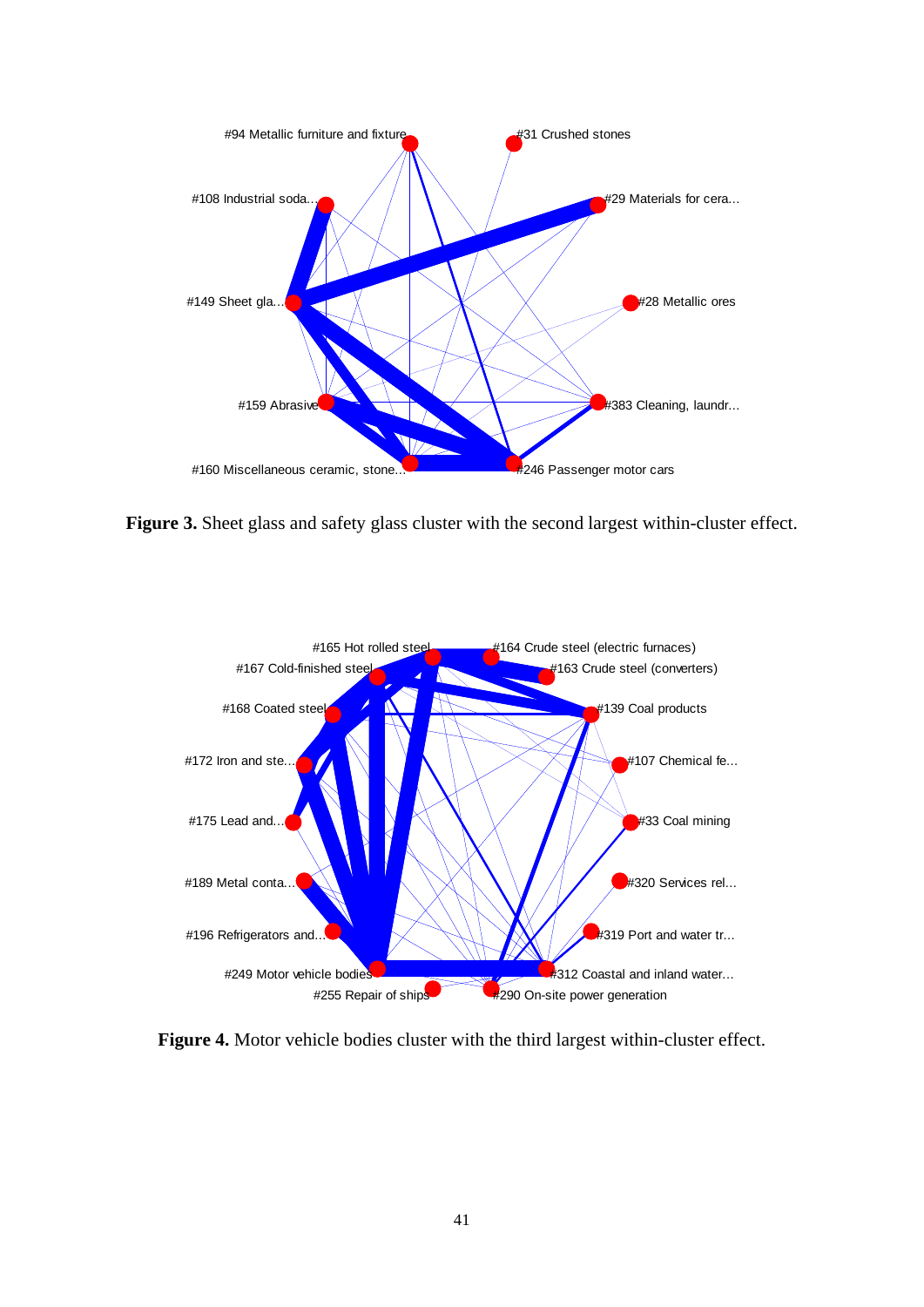

**Figure 5.** Tires and inner tubes cluster with the fourth largest within-cluster effect.



Figure 6. Plastic products cluster with the fifth largest within-cluster effect.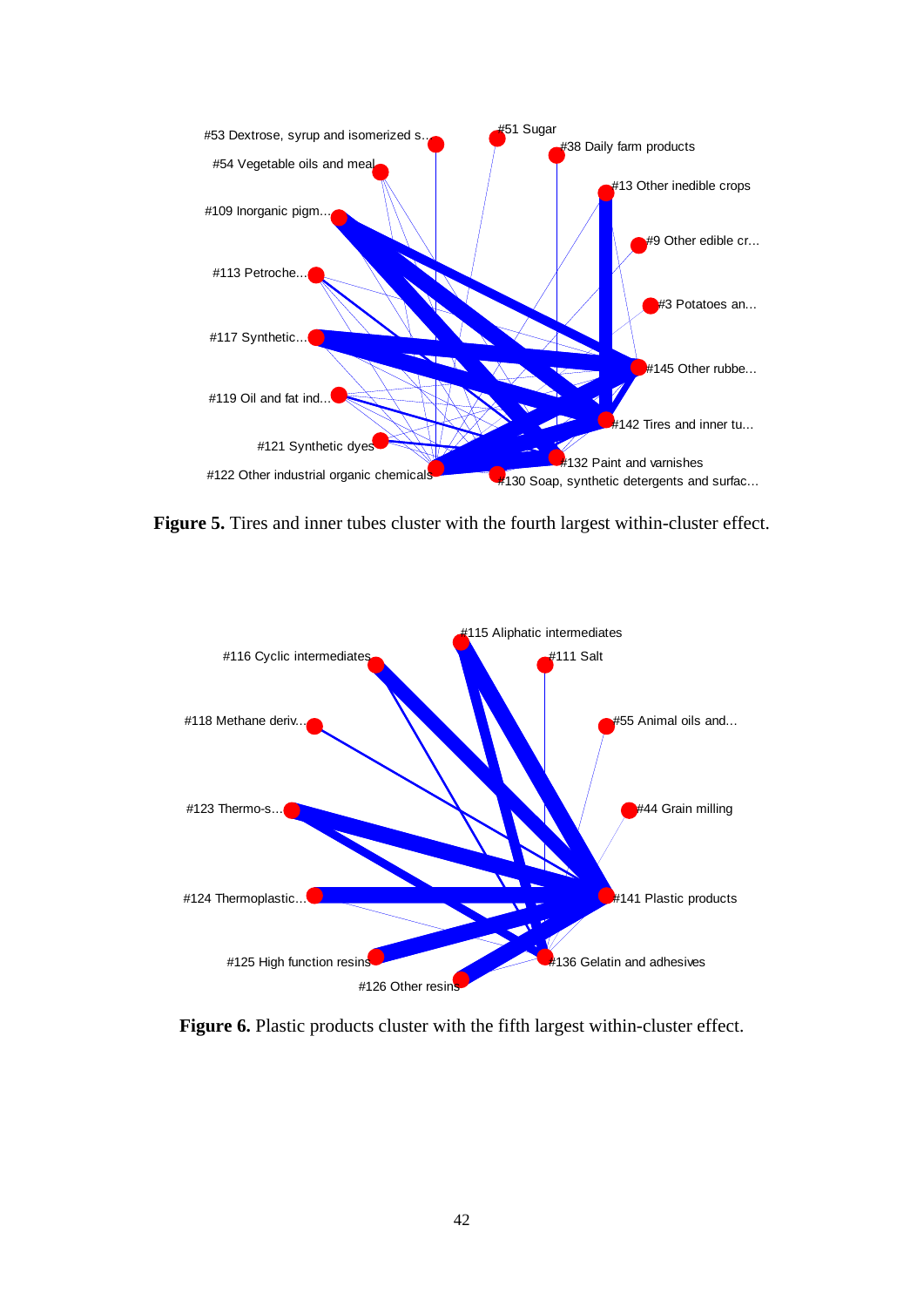

**Figure 7**. Nested structure of detecting energy-intensive clusters.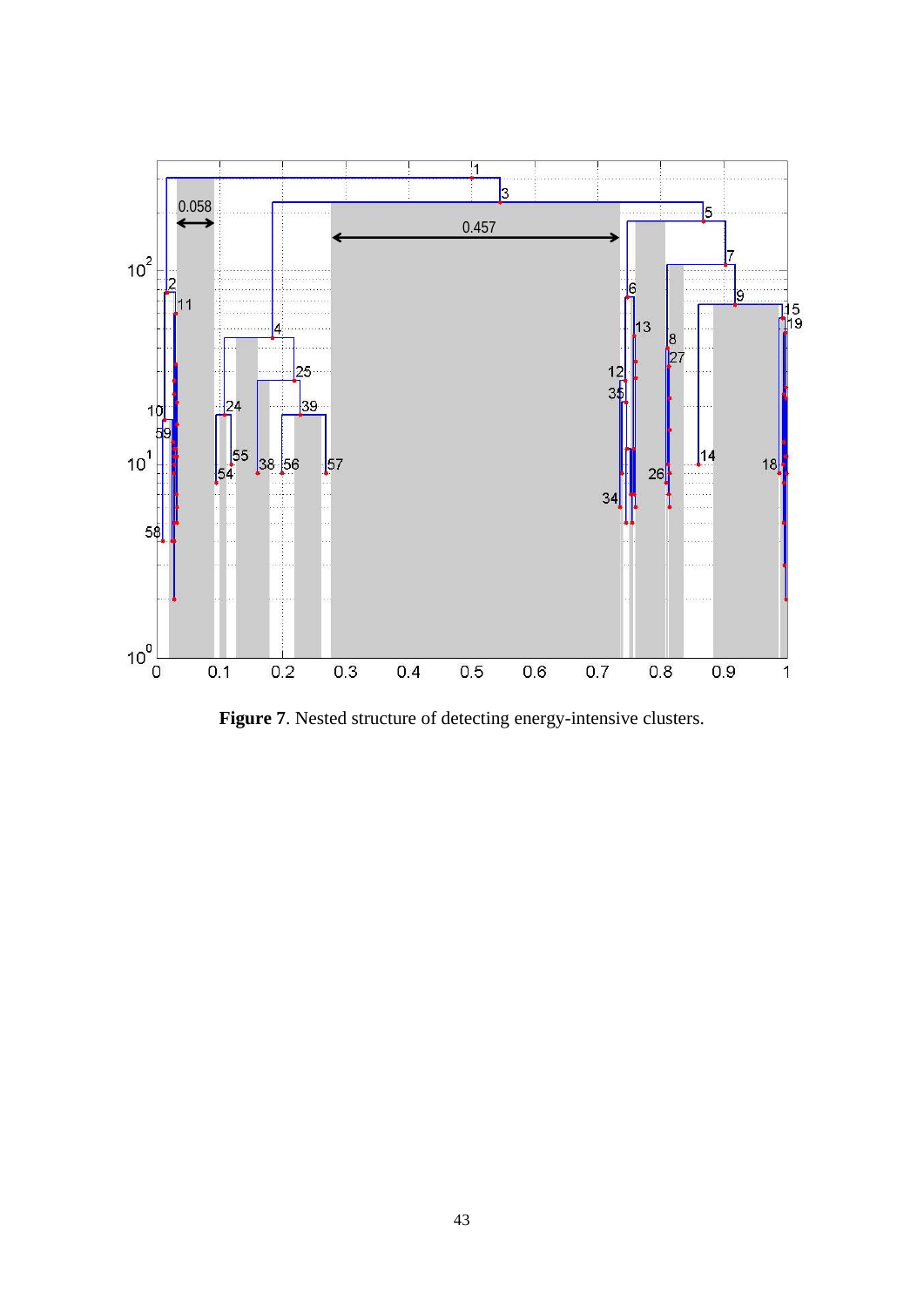### **Appendix**

## **Table A1. Sector classification**

| N <sub>o</sub> | Sector name                                       | No. | Sector name                                              |
|----------------|---------------------------------------------------|-----|----------------------------------------------------------|
| 1.             | Rice                                              | 36. | Processed meat products                                  |
| 2.             | Wheat, barley, and the like                       | 37. | Bottled or canned meat products                          |
| 3.             | Potatoes and sweet potatoes                       | 38. | Daily farm products                                      |
| 4.             | Pulses                                            | 39. | Frozen fish and shellfish                                |
| 5.             | Vegetables                                        | 40. | Salted, dried or smoked seafood                          |
| 6.             | Fruits                                            | 41. | Bottled or canned seafood                                |
| 7.             | Sugar crops                                       | 42. | Fish paste                                               |
| 8.             | Crops for beverages                               | 43. | Other processed seafood                                  |
| 9.             | Other edible crops                                | 44. | Grain milling                                            |
| 10.            | Crops for feed and forage                         | 45. | Flour and other grain milled products                    |
| 11.            | Seeds and seedlings                               | 46. | <b>Noodles</b>                                           |
| 12.            | Flowers and plants                                | 47. | <b>Bread</b>                                             |
| 13.            | Other inedible crops                              | 48. | Confectionery                                            |
| 14.            | Daily cattle farming                              | 49. | Bottled or canned vegetables and fruits                  |
| 15.            | Hen eggs                                          | 50. | Preserved agricultural foodstuffs (other than bottled or |
| 16.            | Fowl and broilers                                 | 51. | Sugar                                                    |
| 17.            | Hogs                                              | 52. | Starch                                                   |
| 18.            | Beef cattle                                       | 53. | Dextrose, syrup, and isomerized sugar                    |
| 19.            | Other livestock                                   | 54. | Vegetable oils and meal                                  |
| 20.            | Veterinary service                                | 55. | Animal oils and fats                                     |
| 21.            | Agricultural services (except veterinary service) | 56. | Condiments and seasonings                                |
| 22.            | Silviculture                                      | 57. | Prepared frozen foods                                    |
| 23.            | Logs                                              | 58. | Retort foods                                             |
| 24.            | Special forest products (inc. hunting)            | 59. | Dishes, sushi, and lunch boxes                           |
| 25.            | Marine fisheries                                  | 60. | School lunch (public)**                                  |
| 26.            | Marine culture                                    | 61. | School lunch (private)*                                  |
| 27.            | Inland water fisheries and culture                | 62. | Other foods                                              |
| 28.            | Metallic ores                                     | 63. | Refined sake                                             |
| 29.            | Materials for ceramics                            | 64. | Beer                                                     |
| 30.            | Gravel and quarrying                              | 65. | Whiskey and brandy                                       |
| 31.            | Crushed stones                                    | 66. | Other liquors                                            |
| 32.            | Other non-metallic ores                           | 67. | Tea and roasted coffee                                   |
| 33.            | Coal mining                                       | 68. | Soft drinks                                              |
| 34.            | Crude petroleum and natural gas                   | 69. | Manufactured ice                                         |
| 35.            | Slaughtering and meat processing                  | 70. | Feed                                                     |
|                |                                                   |     |                                                          |

|                 | classification                                           |
|-----------------|----------------------------------------------------------|
| N <sub>O.</sub> | Sector name                                              |
| 36.             | Processed meat products                                  |
| 37.             | Bottled or canned meat products                          |
| 38.             | Daily farm products                                      |
| 39.             | Frozen fish and shellfish                                |
| 40.             | Salted, dried or smoked seafood                          |
| 41.             | Bottled or canned seafood                                |
| 42.             | Fish paste                                               |
| 43.             | Other processed seafood                                  |
| 44.             | Grain milling                                            |
| 45.             | Flour and other grain milled products                    |
| 46.             | <b>Noodles</b>                                           |
| 47.             | <b>Bread</b>                                             |
| 48.             | Confectionery                                            |
| 49.             | Bottled or canned vegetables and fruits                  |
| 50.             | Preserved agricultural foodstuffs (other than bottled or |
| 51.             | Sugar                                                    |
| 52.             | Starch                                                   |
| 53.             | Dextrose, syrup, and isomerized sugar                    |
| 54.             | Vegetable oils and meal                                  |
| 55.             | Animal oils and fats                                     |
| 56.             | Condiments and seasonings                                |
| 57.             | Prepared frozen foods                                    |
| 58.             | Retort foods                                             |
| 59.             | Dishes, sushi, and lunch boxes                           |
| 60.             | School lunch (public)**                                  |
| 61.             | School lunch (private)*                                  |
| 62.             | Other foods                                              |
| 63.             | Refined sake                                             |
| 64.             | Beer                                                     |
| 65.             | Whiskey and brandy                                       |
| 66.             | Other liquors                                            |
| 67.             | Tea and roasted coffee                                   |
| 68.             | Soft drinks                                              |
| 69.             | Manufactured ice                                         |
| 70.             | Feed                                                     |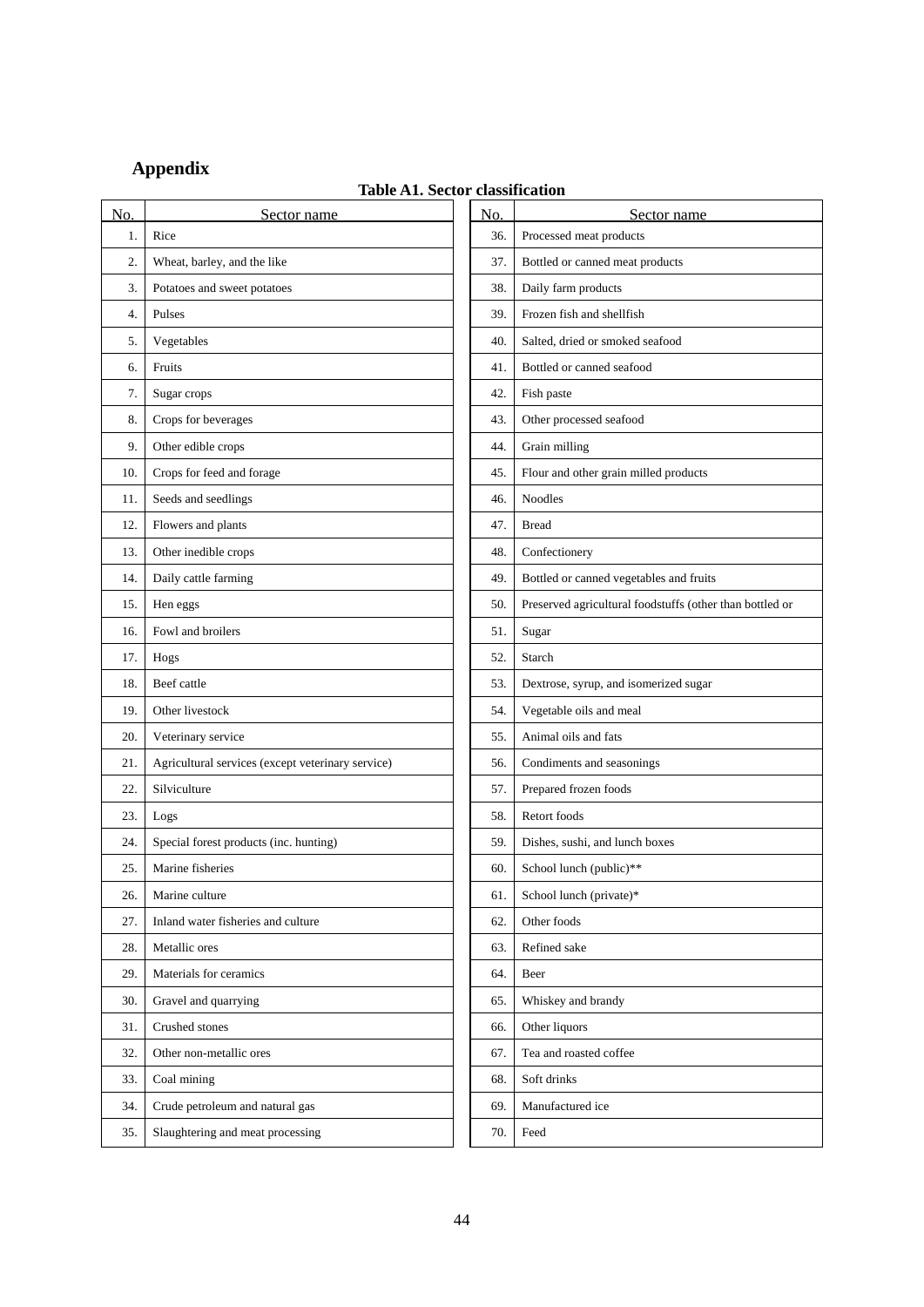| Organic fertilizers, n.e.c.<br>106.<br>Publishing<br>71.<br>72.<br>107.<br>Chemical fertilizer<br>Tobacco<br>Fiber yarns<br>108.<br>Industrial soda chemicals<br>73.<br>Cotton and staple fiber fabrics (inc. fabrics of synthetic<br>109.<br>Inorganic pigment<br>74.<br>Silk and artificial silk fabrics (inc. fabrics of synthetic<br>Compressed gas and liquefied gas<br>75.<br>110.<br>Woolen fabrics, hemp fabrics, and other fabrics<br>111.<br>Salt<br>76.<br>Knitting fabrics<br>77.<br>112.<br>Other industrial inorganic chemicals<br>Yarn and fabric dyeing and finishing (processing on<br>113.<br>Petrochemical basic products<br>78.<br>Ropes and nets<br>Petrochemical aromatic products (except synthetic resin)<br>79.<br>114.<br>Aliphatic intermediates<br>80.<br>Carpets and floor mats<br>115.<br>Fabricated textiles for medical use<br>Cyclic intermediates<br>81.<br>116.<br>Synthetic rubber<br>82.<br>Other fabricated textile products<br>117.<br>Woven fabric apparel<br>Methane derivatives<br>83.<br>118.<br>Knitted apparel<br>119.<br>84.<br>Oil and fat industrial chemicals<br>Other wearing apparel and clothing accessories<br>Plasticizers<br>120.<br>85.<br>Bedding<br>121.<br>Synthetic dyes<br>86.<br>Other industrial organic chemicals<br>Other ready-made textile products<br>122.<br>87.<br>Timber<br>Thermo-setting resins<br>88.<br>123.<br>Plywood<br>Thermoplastics resins<br>89.<br>124.<br>Wooden chips<br>125.<br>High function resins<br>90.<br>Other resins<br>Other wooden products<br>126.<br>91.<br>Wooden furniture and fixtures<br>92.<br>127.<br>Rayon and acetate<br>Wooden fixtures<br>128.<br>Synthetic fibers<br>93.<br>Metallic furniture and fixture<br>129.<br>Medicaments<br>94.<br>130.<br>Soap, synthetic detergents, and surface active agents<br>95.<br>Pulp<br>96.<br>Paper<br>131.<br>Cosmetics, toilet preparations, and dentifrices<br>Paperboard<br>Paint and varnishes<br>97.<br>132.<br>Corrugated cardboard<br>Printing ink<br>98.<br>133.<br>Photographic sensitive materials<br>Coated paper and building (construction) paper<br>99.<br>134.<br>Corrugated cardboard boxes<br>Agricultural chemicals<br>100.<br>135.<br>Other paper containers<br>Gelatin and adhesives<br>101.<br>136.<br>102.<br>Paper textiles for medical use<br>137.<br>Other final chemical products<br>Other pulp, paper, and processed paper products<br>Petroleum refinery products (inc. greases)<br>103.<br>138.<br>Newspapers<br>Coal products<br>104.<br>139.<br>Printing, plate making and book binding<br>Paving materials<br>105.<br>140. | No. | Sector name | No. | Sector name |
|--------------------------------------------------------------------------------------------------------------------------------------------------------------------------------------------------------------------------------------------------------------------------------------------------------------------------------------------------------------------------------------------------------------------------------------------------------------------------------------------------------------------------------------------------------------------------------------------------------------------------------------------------------------------------------------------------------------------------------------------------------------------------------------------------------------------------------------------------------------------------------------------------------------------------------------------------------------------------------------------------------------------------------------------------------------------------------------------------------------------------------------------------------------------------------------------------------------------------------------------------------------------------------------------------------------------------------------------------------------------------------------------------------------------------------------------------------------------------------------------------------------------------------------------------------------------------------------------------------------------------------------------------------------------------------------------------------------------------------------------------------------------------------------------------------------------------------------------------------------------------------------------------------------------------------------------------------------------------------------------------------------------------------------------------------------------------------------------------------------------------------------------------------------------------------------------------------------------------------------------------------------------------------------------------------------------------------------------------------------------------------------------------------------------------------------------------------------------------------------------------------------------------------------------------------------------------------------------------------------|-----|-------------|-----|-------------|
|                                                                                                                                                                                                                                                                                                                                                                                                                                                                                                                                                                                                                                                                                                                                                                                                                                                                                                                                                                                                                                                                                                                                                                                                                                                                                                                                                                                                                                                                                                                                                                                                                                                                                                                                                                                                                                                                                                                                                                                                                                                                                                                                                                                                                                                                                                                                                                                                                                                                                                                                                                                                              |     |             |     |             |
|                                                                                                                                                                                                                                                                                                                                                                                                                                                                                                                                                                                                                                                                                                                                                                                                                                                                                                                                                                                                                                                                                                                                                                                                                                                                                                                                                                                                                                                                                                                                                                                                                                                                                                                                                                                                                                                                                                                                                                                                                                                                                                                                                                                                                                                                                                                                                                                                                                                                                                                                                                                                              |     |             |     |             |
|                                                                                                                                                                                                                                                                                                                                                                                                                                                                                                                                                                                                                                                                                                                                                                                                                                                                                                                                                                                                                                                                                                                                                                                                                                                                                                                                                                                                                                                                                                                                                                                                                                                                                                                                                                                                                                                                                                                                                                                                                                                                                                                                                                                                                                                                                                                                                                                                                                                                                                                                                                                                              |     |             |     |             |
|                                                                                                                                                                                                                                                                                                                                                                                                                                                                                                                                                                                                                                                                                                                                                                                                                                                                                                                                                                                                                                                                                                                                                                                                                                                                                                                                                                                                                                                                                                                                                                                                                                                                                                                                                                                                                                                                                                                                                                                                                                                                                                                                                                                                                                                                                                                                                                                                                                                                                                                                                                                                              |     |             |     |             |
|                                                                                                                                                                                                                                                                                                                                                                                                                                                                                                                                                                                                                                                                                                                                                                                                                                                                                                                                                                                                                                                                                                                                                                                                                                                                                                                                                                                                                                                                                                                                                                                                                                                                                                                                                                                                                                                                                                                                                                                                                                                                                                                                                                                                                                                                                                                                                                                                                                                                                                                                                                                                              |     |             |     |             |
|                                                                                                                                                                                                                                                                                                                                                                                                                                                                                                                                                                                                                                                                                                                                                                                                                                                                                                                                                                                                                                                                                                                                                                                                                                                                                                                                                                                                                                                                                                                                                                                                                                                                                                                                                                                                                                                                                                                                                                                                                                                                                                                                                                                                                                                                                                                                                                                                                                                                                                                                                                                                              |     |             |     |             |
|                                                                                                                                                                                                                                                                                                                                                                                                                                                                                                                                                                                                                                                                                                                                                                                                                                                                                                                                                                                                                                                                                                                                                                                                                                                                                                                                                                                                                                                                                                                                                                                                                                                                                                                                                                                                                                                                                                                                                                                                                                                                                                                                                                                                                                                                                                                                                                                                                                                                                                                                                                                                              |     |             |     |             |
|                                                                                                                                                                                                                                                                                                                                                                                                                                                                                                                                                                                                                                                                                                                                                                                                                                                                                                                                                                                                                                                                                                                                                                                                                                                                                                                                                                                                                                                                                                                                                                                                                                                                                                                                                                                                                                                                                                                                                                                                                                                                                                                                                                                                                                                                                                                                                                                                                                                                                                                                                                                                              |     |             |     |             |
|                                                                                                                                                                                                                                                                                                                                                                                                                                                                                                                                                                                                                                                                                                                                                                                                                                                                                                                                                                                                                                                                                                                                                                                                                                                                                                                                                                                                                                                                                                                                                                                                                                                                                                                                                                                                                                                                                                                                                                                                                                                                                                                                                                                                                                                                                                                                                                                                                                                                                                                                                                                                              |     |             |     |             |
|                                                                                                                                                                                                                                                                                                                                                                                                                                                                                                                                                                                                                                                                                                                                                                                                                                                                                                                                                                                                                                                                                                                                                                                                                                                                                                                                                                                                                                                                                                                                                                                                                                                                                                                                                                                                                                                                                                                                                                                                                                                                                                                                                                                                                                                                                                                                                                                                                                                                                                                                                                                                              |     |             |     |             |
|                                                                                                                                                                                                                                                                                                                                                                                                                                                                                                                                                                                                                                                                                                                                                                                                                                                                                                                                                                                                                                                                                                                                                                                                                                                                                                                                                                                                                                                                                                                                                                                                                                                                                                                                                                                                                                                                                                                                                                                                                                                                                                                                                                                                                                                                                                                                                                                                                                                                                                                                                                                                              |     |             |     |             |
|                                                                                                                                                                                                                                                                                                                                                                                                                                                                                                                                                                                                                                                                                                                                                                                                                                                                                                                                                                                                                                                                                                                                                                                                                                                                                                                                                                                                                                                                                                                                                                                                                                                                                                                                                                                                                                                                                                                                                                                                                                                                                                                                                                                                                                                                                                                                                                                                                                                                                                                                                                                                              |     |             |     |             |
|                                                                                                                                                                                                                                                                                                                                                                                                                                                                                                                                                                                                                                                                                                                                                                                                                                                                                                                                                                                                                                                                                                                                                                                                                                                                                                                                                                                                                                                                                                                                                                                                                                                                                                                                                                                                                                                                                                                                                                                                                                                                                                                                                                                                                                                                                                                                                                                                                                                                                                                                                                                                              |     |             |     |             |
|                                                                                                                                                                                                                                                                                                                                                                                                                                                                                                                                                                                                                                                                                                                                                                                                                                                                                                                                                                                                                                                                                                                                                                                                                                                                                                                                                                                                                                                                                                                                                                                                                                                                                                                                                                                                                                                                                                                                                                                                                                                                                                                                                                                                                                                                                                                                                                                                                                                                                                                                                                                                              |     |             |     |             |
|                                                                                                                                                                                                                                                                                                                                                                                                                                                                                                                                                                                                                                                                                                                                                                                                                                                                                                                                                                                                                                                                                                                                                                                                                                                                                                                                                                                                                                                                                                                                                                                                                                                                                                                                                                                                                                                                                                                                                                                                                                                                                                                                                                                                                                                                                                                                                                                                                                                                                                                                                                                                              |     |             |     |             |
|                                                                                                                                                                                                                                                                                                                                                                                                                                                                                                                                                                                                                                                                                                                                                                                                                                                                                                                                                                                                                                                                                                                                                                                                                                                                                                                                                                                                                                                                                                                                                                                                                                                                                                                                                                                                                                                                                                                                                                                                                                                                                                                                                                                                                                                                                                                                                                                                                                                                                                                                                                                                              |     |             |     |             |
|                                                                                                                                                                                                                                                                                                                                                                                                                                                                                                                                                                                                                                                                                                                                                                                                                                                                                                                                                                                                                                                                                                                                                                                                                                                                                                                                                                                                                                                                                                                                                                                                                                                                                                                                                                                                                                                                                                                                                                                                                                                                                                                                                                                                                                                                                                                                                                                                                                                                                                                                                                                                              |     |             |     |             |
|                                                                                                                                                                                                                                                                                                                                                                                                                                                                                                                                                                                                                                                                                                                                                                                                                                                                                                                                                                                                                                                                                                                                                                                                                                                                                                                                                                                                                                                                                                                                                                                                                                                                                                                                                                                                                                                                                                                                                                                                                                                                                                                                                                                                                                                                                                                                                                                                                                                                                                                                                                                                              |     |             |     |             |
|                                                                                                                                                                                                                                                                                                                                                                                                                                                                                                                                                                                                                                                                                                                                                                                                                                                                                                                                                                                                                                                                                                                                                                                                                                                                                                                                                                                                                                                                                                                                                                                                                                                                                                                                                                                                                                                                                                                                                                                                                                                                                                                                                                                                                                                                                                                                                                                                                                                                                                                                                                                                              |     |             |     |             |
|                                                                                                                                                                                                                                                                                                                                                                                                                                                                                                                                                                                                                                                                                                                                                                                                                                                                                                                                                                                                                                                                                                                                                                                                                                                                                                                                                                                                                                                                                                                                                                                                                                                                                                                                                                                                                                                                                                                                                                                                                                                                                                                                                                                                                                                                                                                                                                                                                                                                                                                                                                                                              |     |             |     |             |
|                                                                                                                                                                                                                                                                                                                                                                                                                                                                                                                                                                                                                                                                                                                                                                                                                                                                                                                                                                                                                                                                                                                                                                                                                                                                                                                                                                                                                                                                                                                                                                                                                                                                                                                                                                                                                                                                                                                                                                                                                                                                                                                                                                                                                                                                                                                                                                                                                                                                                                                                                                                                              |     |             |     |             |
|                                                                                                                                                                                                                                                                                                                                                                                                                                                                                                                                                                                                                                                                                                                                                                                                                                                                                                                                                                                                                                                                                                                                                                                                                                                                                                                                                                                                                                                                                                                                                                                                                                                                                                                                                                                                                                                                                                                                                                                                                                                                                                                                                                                                                                                                                                                                                                                                                                                                                                                                                                                                              |     |             |     |             |
|                                                                                                                                                                                                                                                                                                                                                                                                                                                                                                                                                                                                                                                                                                                                                                                                                                                                                                                                                                                                                                                                                                                                                                                                                                                                                                                                                                                                                                                                                                                                                                                                                                                                                                                                                                                                                                                                                                                                                                                                                                                                                                                                                                                                                                                                                                                                                                                                                                                                                                                                                                                                              |     |             |     |             |
|                                                                                                                                                                                                                                                                                                                                                                                                                                                                                                                                                                                                                                                                                                                                                                                                                                                                                                                                                                                                                                                                                                                                                                                                                                                                                                                                                                                                                                                                                                                                                                                                                                                                                                                                                                                                                                                                                                                                                                                                                                                                                                                                                                                                                                                                                                                                                                                                                                                                                                                                                                                                              |     |             |     |             |
|                                                                                                                                                                                                                                                                                                                                                                                                                                                                                                                                                                                                                                                                                                                                                                                                                                                                                                                                                                                                                                                                                                                                                                                                                                                                                                                                                                                                                                                                                                                                                                                                                                                                                                                                                                                                                                                                                                                                                                                                                                                                                                                                                                                                                                                                                                                                                                                                                                                                                                                                                                                                              |     |             |     |             |
|                                                                                                                                                                                                                                                                                                                                                                                                                                                                                                                                                                                                                                                                                                                                                                                                                                                                                                                                                                                                                                                                                                                                                                                                                                                                                                                                                                                                                                                                                                                                                                                                                                                                                                                                                                                                                                                                                                                                                                                                                                                                                                                                                                                                                                                                                                                                                                                                                                                                                                                                                                                                              |     |             |     |             |
|                                                                                                                                                                                                                                                                                                                                                                                                                                                                                                                                                                                                                                                                                                                                                                                                                                                                                                                                                                                                                                                                                                                                                                                                                                                                                                                                                                                                                                                                                                                                                                                                                                                                                                                                                                                                                                                                                                                                                                                                                                                                                                                                                                                                                                                                                                                                                                                                                                                                                                                                                                                                              |     |             |     |             |
|                                                                                                                                                                                                                                                                                                                                                                                                                                                                                                                                                                                                                                                                                                                                                                                                                                                                                                                                                                                                                                                                                                                                                                                                                                                                                                                                                                                                                                                                                                                                                                                                                                                                                                                                                                                                                                                                                                                                                                                                                                                                                                                                                                                                                                                                                                                                                                                                                                                                                                                                                                                                              |     |             |     |             |
|                                                                                                                                                                                                                                                                                                                                                                                                                                                                                                                                                                                                                                                                                                                                                                                                                                                                                                                                                                                                                                                                                                                                                                                                                                                                                                                                                                                                                                                                                                                                                                                                                                                                                                                                                                                                                                                                                                                                                                                                                                                                                                                                                                                                                                                                                                                                                                                                                                                                                                                                                                                                              |     |             |     |             |
|                                                                                                                                                                                                                                                                                                                                                                                                                                                                                                                                                                                                                                                                                                                                                                                                                                                                                                                                                                                                                                                                                                                                                                                                                                                                                                                                                                                                                                                                                                                                                                                                                                                                                                                                                                                                                                                                                                                                                                                                                                                                                                                                                                                                                                                                                                                                                                                                                                                                                                                                                                                                              |     |             |     |             |
|                                                                                                                                                                                                                                                                                                                                                                                                                                                                                                                                                                                                                                                                                                                                                                                                                                                                                                                                                                                                                                                                                                                                                                                                                                                                                                                                                                                                                                                                                                                                                                                                                                                                                                                                                                                                                                                                                                                                                                                                                                                                                                                                                                                                                                                                                                                                                                                                                                                                                                                                                                                                              |     |             |     |             |
|                                                                                                                                                                                                                                                                                                                                                                                                                                                                                                                                                                                                                                                                                                                                                                                                                                                                                                                                                                                                                                                                                                                                                                                                                                                                                                                                                                                                                                                                                                                                                                                                                                                                                                                                                                                                                                                                                                                                                                                                                                                                                                                                                                                                                                                                                                                                                                                                                                                                                                                                                                                                              |     |             |     |             |
|                                                                                                                                                                                                                                                                                                                                                                                                                                                                                                                                                                                                                                                                                                                                                                                                                                                                                                                                                                                                                                                                                                                                                                                                                                                                                                                                                                                                                                                                                                                                                                                                                                                                                                                                                                                                                                                                                                                                                                                                                                                                                                                                                                                                                                                                                                                                                                                                                                                                                                                                                                                                              |     |             |     |             |
|                                                                                                                                                                                                                                                                                                                                                                                                                                                                                                                                                                                                                                                                                                                                                                                                                                                                                                                                                                                                                                                                                                                                                                                                                                                                                                                                                                                                                                                                                                                                                                                                                                                                                                                                                                                                                                                                                                                                                                                                                                                                                                                                                                                                                                                                                                                                                                                                                                                                                                                                                                                                              |     |             |     |             |
|                                                                                                                                                                                                                                                                                                                                                                                                                                                                                                                                                                                                                                                                                                                                                                                                                                                                                                                                                                                                                                                                                                                                                                                                                                                                                                                                                                                                                                                                                                                                                                                                                                                                                                                                                                                                                                                                                                                                                                                                                                                                                                                                                                                                                                                                                                                                                                                                                                                                                                                                                                                                              |     |             |     |             |

| No.  | Sector name                                              |
|------|----------------------------------------------------------|
| 106. | Publishing                                               |
| 107. | Chemical fertilizer                                      |
| 108. | Industrial soda chemicals                                |
| 109. | Inorganic pigment                                        |
| 110. | Compressed gas and liquefied gas                         |
| 111. | Salt                                                     |
| 112. | Other industrial inorganic chemicals                     |
| 113. | Petrochemical basic products                             |
| 114. | Petrochemical aromatic products (except synthetic resin) |
| 115. | Aliphatic intermediates                                  |
| 116. | Cyclic intermediates                                     |
| 117. | Synthetic rubber                                         |
| 118. | Methane derivatives                                      |
| 119. | Oil and fat industrial chemicals                         |
| 120. | Plasticizers                                             |
| 121. | Synthetic dyes                                           |
| 122. | Other industrial organic chemicals                       |
| 123. | Thermo-setting resins                                    |
| 124. | Thermoplastics resins                                    |
| 125. | High function resins                                     |
| 126. | Other resins                                             |
| 127. | Rayon and acetate                                        |
| 128. | Synthetic fibers                                         |
| 129. | Medicaments                                              |
| 130. | Soap, synthetic detergents, and surface active agents    |
| 131. | Cosmetics, toilet preparations, and dentifrices          |
| 132. | Paint and varnishes                                      |
| 133. | Printing ink                                             |
| 134. | Photographic sensitive materials                         |
| 135. | Agricultural chemicals                                   |
| 136. | Gelatin and adhesives                                    |
| 137. | Other final chemical products                            |
| 138. | Petroleum refinery products (inc. greases)               |
| 139. | Coal products                                            |
| 140. | Paving materials                                         |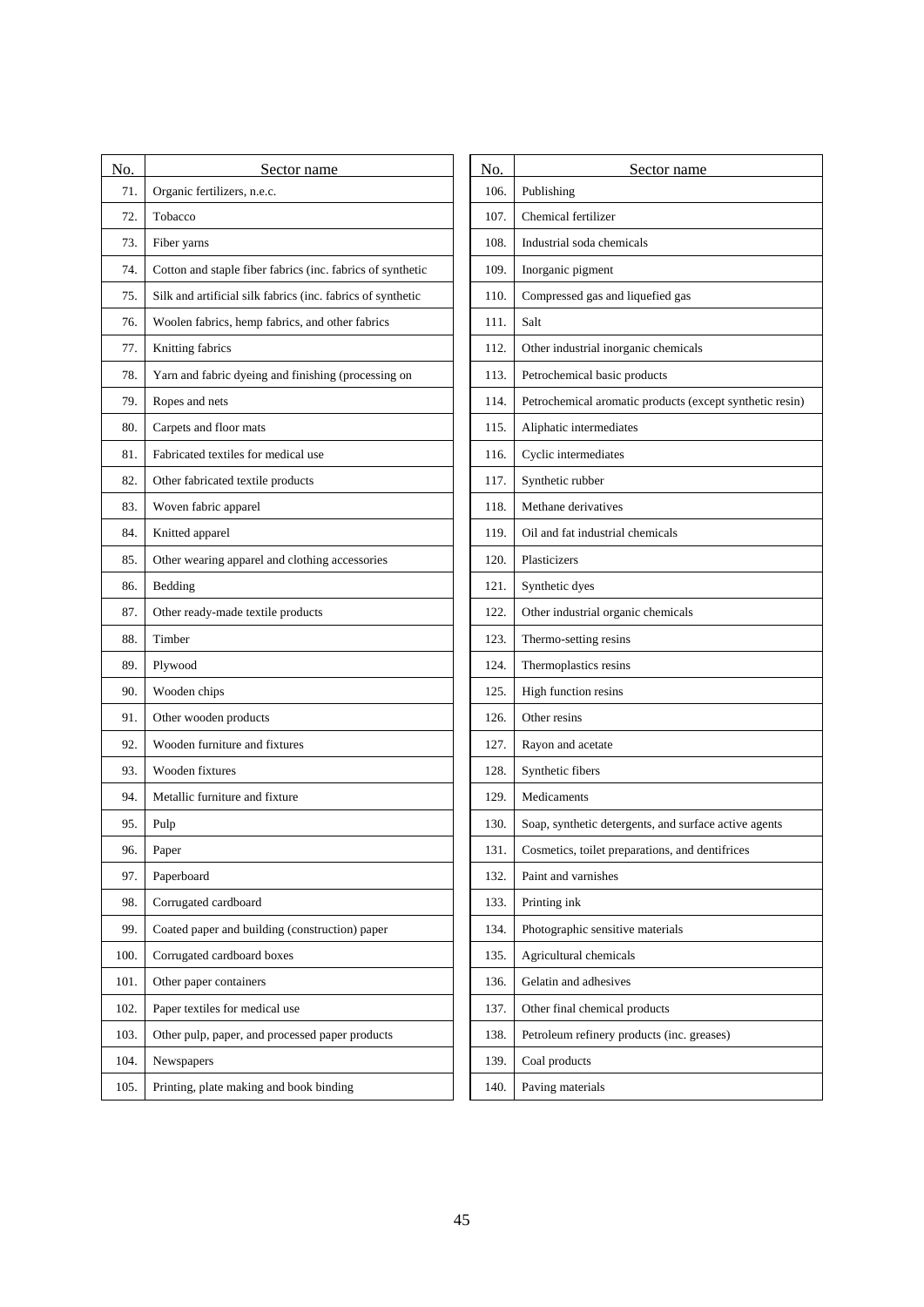| No.  | Sector name                                    | No.  | Sector name                                              |
|------|------------------------------------------------|------|----------------------------------------------------------|
| 141. | Plastic products                               | 176. | Aluminum (inc. regenerated aluminum)                     |
| 142. | Tires and inner tubes                          | 177. | Other non-ferrous metals                                 |
| 143. | Rubber footwear                                | 178. | Electric wires and cables                                |
| 144. | Plastic footwear                               | 179. | Optical fiber cables                                     |
| 145. | Other rubber products                          | 180. | Rolled and drawn copper and copper alloys                |
| 146. | Leather footwear                               | 181. | Rolled and drawn aluminum                                |
| 147. | Leather and fur skins                          | 182. | Non-ferrous metal castings and forgings                  |
| 148. | Miscellaneous leather products                 | 183. | Nuclear fuels                                            |
| 149. | Sheet glass and safety glass                   | 184. | Other non-ferrous metal products                         |
| 150. | Glass fiber and glass fiber products, n.e.c.   | 185. | Metal products for construction                          |
| 151. | Other glass products                           | 186. | Metal products for architecture                          |
| 152. | Cement                                         | 187. | Gas and oil appliances and heating and cooking apparatus |
| 153. | Ready mixed concrete                           | 188. | Bolts, nuts, rivets and springs                          |
| 154. | Cement products                                | 189. | Metal containers, fabricated plate and sheet metal       |
| 155. | Pottery, china, and earthenware                | 190. | Plumber's supplies, powder metallurgy products and tools |
| 156. | Clay refractories                              | 191. | Other metal products                                     |
| 157. | Other structural clay products                 | 192. | <b>Boilers</b>                                           |
| 158. | Carbon and graphite products                   | 193. | Turbines                                                 |
| 159. | Abrasive                                       | 194. | Engines                                                  |
| 160. | Miscellaneous ceramic, stone and clay products | 195. | Conveyors                                                |
| 161. | Pig iron                                       | 196. | Refrigerators and air conditioning apparatus             |
| 162. | Ferro alloys                                   | 197. | Pumps and compressors                                    |
| 163. | Crude steel (converters)                       | 198. | Machinists' precision tools                              |
| 164. | Crude steel (electric furnaces)                | 199. | Other general industrial machinery and equipment         |
| 165. | Hot rolled steel                               | 200. | Machinery and equipment for construction and mining      |
| 166. | Steel pipes and tubes                          | 201  | Chemical machinery                                       |
| 167. | Cold-finished steel                            | 202. | Industrial robots                                        |
| 168. | Coated steel                                   | 203. | Metal machine tools                                      |
| 169. | Cast and forged steel                          | 204. | Metal processing machinery                               |
| 170. | Cast iron pipes and tubes                      | 205. | Machinery for agricultural use                           |
| 171. | Cast and forged materials (iron)               | 206. | Textile machinery                                        |
| 172. | Iron and steel shearing and slitting           | 207. | Food processing machinery                                |
| 173. | Other iron or steel products                   | 208. | Semiconductor making equipment                           |
| 174. | Copper                                         | 209. | Other special machinery for industrial use               |
| 175. | Lead and zinc (inc. regenerated lead)          | 210. | Metal molds                                              |
|      |                                                |      |                                                          |

| No.  | Sector name                                              |
|------|----------------------------------------------------------|
| 176. | Aluminum (inc. regenerated aluminum)                     |
| 177. | Other non-ferrous metals                                 |
| 178. | Electric wires and cables                                |
| 179. | Optical fiber cables                                     |
| 180. | Rolled and drawn copper and copper alloys                |
| 181. | Rolled and drawn aluminum                                |
| 182. | Non-ferrous metal castings and forgings                  |
| 183. | Nuclear fuels                                            |
| 184. | Other non-ferrous metal products                         |
| 185. | Metal products for construction                          |
| 186. | Metal products for architecture                          |
| 187. | Gas and oil appliances and heating and cooking apparatus |
| 188. | Bolts, nuts, rivets and springs                          |
| 189. | Metal containers, fabricated plate and sheet metal       |
| 190. | Plumber's supplies, powder metallurgy products and tools |
| 191. | Other metal products                                     |
| 192. | <b>Boilers</b>                                           |
| 193. | Turbines                                                 |
| 194. | Engines                                                  |
| 195. | Conveyors                                                |
| 196. | Refrigerators and air conditioning apparatus             |
| 197. | Pumps and compressors                                    |
| 198. | Machinists' precision tools                              |
| 199. | Other general industrial machinery and equipment         |
| 200. | Machinery and equipment for construction and mining      |
| 201. | Chemical machinery                                       |
| 202. | Industrial robots                                        |
| 203. | Metal machine tools                                      |
| 204. | Metal processing machinery                               |
| 205. | Machinery for agricultural use                           |
| 206. | Textile machinery                                        |
| 207. | Food processing machinery                                |
| 208. | Semiconductor making equipment                           |
| 209. | Other special machinery for industrial use               |
| 210. | Metal molds                                              |
|      |                                                          |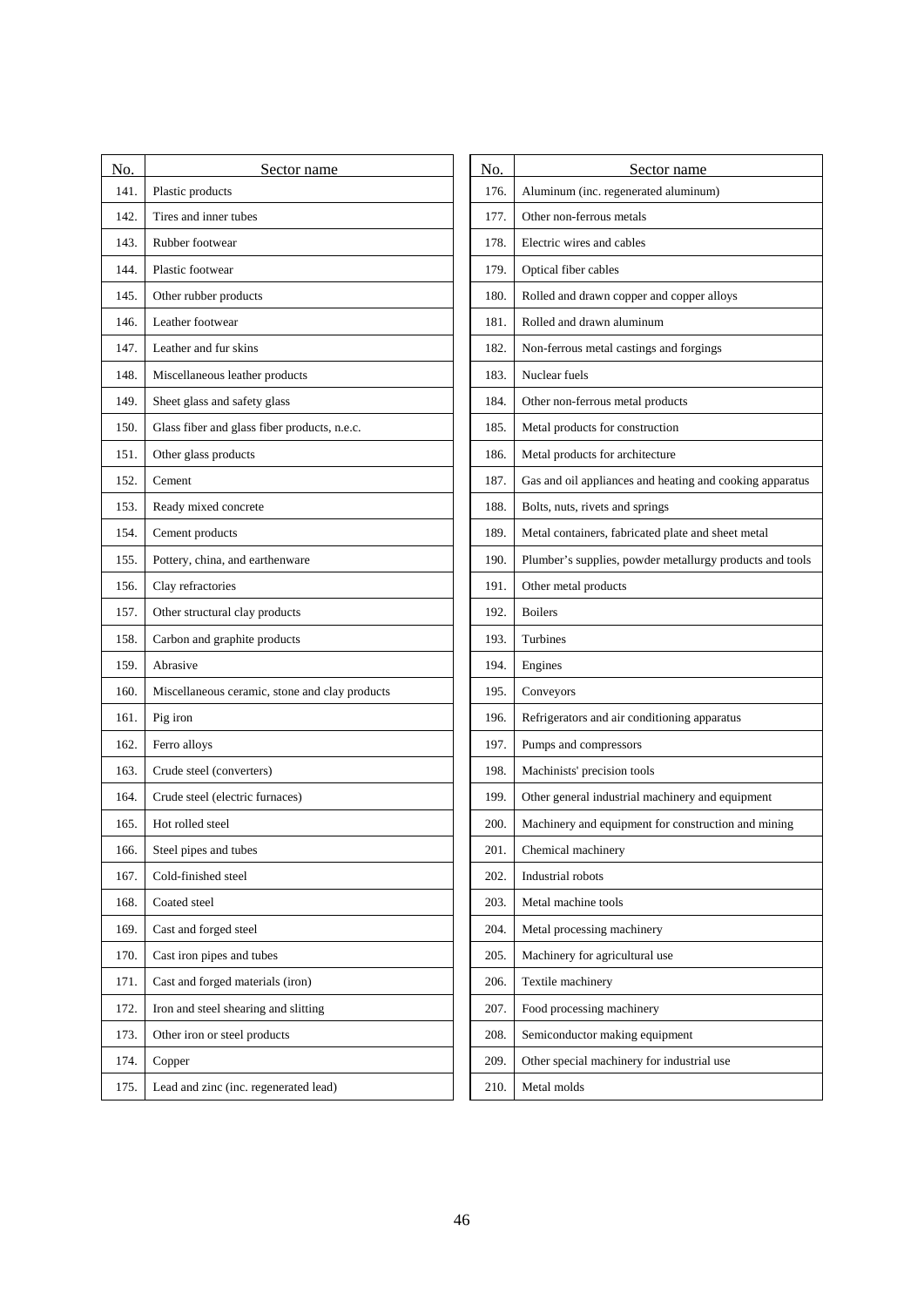| 211.<br><b>Bearings</b><br>246.<br>Passenger motor cars<br>212.<br>Other general machines and parts<br>247.<br>Trucks, buses, and other cars<br>213.<br>Copy machine<br>248.<br>Two-wheel motor vehicles<br>Other office machines<br>214.<br>249.<br>Motor vehicle bodies<br>Machinery for service industry<br>Internal combustion engines for motor vehicles and parts<br>215.<br>250.<br>Electric audio equipment<br>Motor vehicle parts and accessories<br>216.<br>251.<br>Radio and television sets<br>217.<br>252.<br>Steel ships<br>Video recording and playback equipment<br>Ships (except steel ships)<br>218.<br>253.<br>Household air-conditioners<br>Internal combustion engines for vessels<br>219.<br>254.<br>Household electric appliances (except air-conditioners)<br>Repair of ships<br>220.<br>255.<br>Rolling stock<br>221.<br><b>Personal Computers</b><br>256.<br>Electronic computing equipment (except personal<br>222.<br>257.<br>Repair of rolling stock<br>Electronic computing equipment (accessory equipment)<br>Aircraft<br>223.<br>258.<br>Repair of aircraft<br>224.<br>Wired communication equipment<br>259.<br>Cellular phones<br><b>Bicycles</b><br>225.<br>260.<br>Radio communication equipment (except cellular phones)<br>Other transport equipment<br>226.<br>261.<br>227.<br>Other communication equipment<br>262.<br>Camera<br>Applied electronic equipment<br>Other photographic and optical instruments<br>228.<br>263.<br>Electric measuring instruments<br>Watches and clocks<br>229.<br>264.<br>Semiconductor devices<br>230.<br>265.<br>Professional and scientific instruments<br>Integrated circuits<br>231.<br>266.<br>Analytical instruments, testing machines, measuring<br>Electron tubes<br>Medical instruments<br>232.<br>267.<br>Liquid crystal element<br>Toys and games<br>233.<br>268.<br>Magnetic tapes and discs<br>Sporting and athletic goods<br>234.<br>269.<br><b>Musical instruments</b><br>235.<br>Other electronic components<br>270.<br>236.<br>Rotating electrical equipment<br>271<br>Audio and video records, other information recording<br>237.<br>Relay switches and switchboards<br>272.<br>Stationary<br>238.<br>Transformers and reactors<br>Jewelry and adornments<br>273.<br>Other industrial heavy electrical equipment<br>"Tatami" (straw matting) and straw products<br>239.<br>274.<br>240.<br>Electric lighting fixtures and apparatus<br>275.<br>Ordnance<br>241.<br>Miscellaneous manufacturing products<br><b>Batteries</b><br>276.<br>Residential construction (wooden)<br>242.<br>Electric bulbs<br>277.<br>Wiring devices and supplies<br>243.<br>278.<br>Residential construction (non-wooden)<br>Electrical equipment for internal combustion engines<br>Non-residential construction (wooden)<br>244.<br>279.<br>Other electrical devices and parts<br>Non-residential construction (non-wooden)<br>245.<br>280. | No. | Sector name | No. | Sector name |
|----------------------------------------------------------------------------------------------------------------------------------------------------------------------------------------------------------------------------------------------------------------------------------------------------------------------------------------------------------------------------------------------------------------------------------------------------------------------------------------------------------------------------------------------------------------------------------------------------------------------------------------------------------------------------------------------------------------------------------------------------------------------------------------------------------------------------------------------------------------------------------------------------------------------------------------------------------------------------------------------------------------------------------------------------------------------------------------------------------------------------------------------------------------------------------------------------------------------------------------------------------------------------------------------------------------------------------------------------------------------------------------------------------------------------------------------------------------------------------------------------------------------------------------------------------------------------------------------------------------------------------------------------------------------------------------------------------------------------------------------------------------------------------------------------------------------------------------------------------------------------------------------------------------------------------------------------------------------------------------------------------------------------------------------------------------------------------------------------------------------------------------------------------------------------------------------------------------------------------------------------------------------------------------------------------------------------------------------------------------------------------------------------------------------------------------------------------------------------------------------------------------------------------------------------------------------------------------------------------------------------------------------------------------------------------------------------------------------------------------------------------------------------------------------------------------------------------------------------------------------------------------------------------------|-----|-------------|-----|-------------|
|                                                                                                                                                                                                                                                                                                                                                                                                                                                                                                                                                                                                                                                                                                                                                                                                                                                                                                                                                                                                                                                                                                                                                                                                                                                                                                                                                                                                                                                                                                                                                                                                                                                                                                                                                                                                                                                                                                                                                                                                                                                                                                                                                                                                                                                                                                                                                                                                                                                                                                                                                                                                                                                                                                                                                                                                                                                                                                                |     |             |     |             |
|                                                                                                                                                                                                                                                                                                                                                                                                                                                                                                                                                                                                                                                                                                                                                                                                                                                                                                                                                                                                                                                                                                                                                                                                                                                                                                                                                                                                                                                                                                                                                                                                                                                                                                                                                                                                                                                                                                                                                                                                                                                                                                                                                                                                                                                                                                                                                                                                                                                                                                                                                                                                                                                                                                                                                                                                                                                                                                                |     |             |     |             |
|                                                                                                                                                                                                                                                                                                                                                                                                                                                                                                                                                                                                                                                                                                                                                                                                                                                                                                                                                                                                                                                                                                                                                                                                                                                                                                                                                                                                                                                                                                                                                                                                                                                                                                                                                                                                                                                                                                                                                                                                                                                                                                                                                                                                                                                                                                                                                                                                                                                                                                                                                                                                                                                                                                                                                                                                                                                                                                                |     |             |     |             |
|                                                                                                                                                                                                                                                                                                                                                                                                                                                                                                                                                                                                                                                                                                                                                                                                                                                                                                                                                                                                                                                                                                                                                                                                                                                                                                                                                                                                                                                                                                                                                                                                                                                                                                                                                                                                                                                                                                                                                                                                                                                                                                                                                                                                                                                                                                                                                                                                                                                                                                                                                                                                                                                                                                                                                                                                                                                                                                                |     |             |     |             |
|                                                                                                                                                                                                                                                                                                                                                                                                                                                                                                                                                                                                                                                                                                                                                                                                                                                                                                                                                                                                                                                                                                                                                                                                                                                                                                                                                                                                                                                                                                                                                                                                                                                                                                                                                                                                                                                                                                                                                                                                                                                                                                                                                                                                                                                                                                                                                                                                                                                                                                                                                                                                                                                                                                                                                                                                                                                                                                                |     |             |     |             |
|                                                                                                                                                                                                                                                                                                                                                                                                                                                                                                                                                                                                                                                                                                                                                                                                                                                                                                                                                                                                                                                                                                                                                                                                                                                                                                                                                                                                                                                                                                                                                                                                                                                                                                                                                                                                                                                                                                                                                                                                                                                                                                                                                                                                                                                                                                                                                                                                                                                                                                                                                                                                                                                                                                                                                                                                                                                                                                                |     |             |     |             |
|                                                                                                                                                                                                                                                                                                                                                                                                                                                                                                                                                                                                                                                                                                                                                                                                                                                                                                                                                                                                                                                                                                                                                                                                                                                                                                                                                                                                                                                                                                                                                                                                                                                                                                                                                                                                                                                                                                                                                                                                                                                                                                                                                                                                                                                                                                                                                                                                                                                                                                                                                                                                                                                                                                                                                                                                                                                                                                                |     |             |     |             |
|                                                                                                                                                                                                                                                                                                                                                                                                                                                                                                                                                                                                                                                                                                                                                                                                                                                                                                                                                                                                                                                                                                                                                                                                                                                                                                                                                                                                                                                                                                                                                                                                                                                                                                                                                                                                                                                                                                                                                                                                                                                                                                                                                                                                                                                                                                                                                                                                                                                                                                                                                                                                                                                                                                                                                                                                                                                                                                                |     |             |     |             |
|                                                                                                                                                                                                                                                                                                                                                                                                                                                                                                                                                                                                                                                                                                                                                                                                                                                                                                                                                                                                                                                                                                                                                                                                                                                                                                                                                                                                                                                                                                                                                                                                                                                                                                                                                                                                                                                                                                                                                                                                                                                                                                                                                                                                                                                                                                                                                                                                                                                                                                                                                                                                                                                                                                                                                                                                                                                                                                                |     |             |     |             |
|                                                                                                                                                                                                                                                                                                                                                                                                                                                                                                                                                                                                                                                                                                                                                                                                                                                                                                                                                                                                                                                                                                                                                                                                                                                                                                                                                                                                                                                                                                                                                                                                                                                                                                                                                                                                                                                                                                                                                                                                                                                                                                                                                                                                                                                                                                                                                                                                                                                                                                                                                                                                                                                                                                                                                                                                                                                                                                                |     |             |     |             |
|                                                                                                                                                                                                                                                                                                                                                                                                                                                                                                                                                                                                                                                                                                                                                                                                                                                                                                                                                                                                                                                                                                                                                                                                                                                                                                                                                                                                                                                                                                                                                                                                                                                                                                                                                                                                                                                                                                                                                                                                                                                                                                                                                                                                                                                                                                                                                                                                                                                                                                                                                                                                                                                                                                                                                                                                                                                                                                                |     |             |     |             |
|                                                                                                                                                                                                                                                                                                                                                                                                                                                                                                                                                                                                                                                                                                                                                                                                                                                                                                                                                                                                                                                                                                                                                                                                                                                                                                                                                                                                                                                                                                                                                                                                                                                                                                                                                                                                                                                                                                                                                                                                                                                                                                                                                                                                                                                                                                                                                                                                                                                                                                                                                                                                                                                                                                                                                                                                                                                                                                                |     |             |     |             |
|                                                                                                                                                                                                                                                                                                                                                                                                                                                                                                                                                                                                                                                                                                                                                                                                                                                                                                                                                                                                                                                                                                                                                                                                                                                                                                                                                                                                                                                                                                                                                                                                                                                                                                                                                                                                                                                                                                                                                                                                                                                                                                                                                                                                                                                                                                                                                                                                                                                                                                                                                                                                                                                                                                                                                                                                                                                                                                                |     |             |     |             |
|                                                                                                                                                                                                                                                                                                                                                                                                                                                                                                                                                                                                                                                                                                                                                                                                                                                                                                                                                                                                                                                                                                                                                                                                                                                                                                                                                                                                                                                                                                                                                                                                                                                                                                                                                                                                                                                                                                                                                                                                                                                                                                                                                                                                                                                                                                                                                                                                                                                                                                                                                                                                                                                                                                                                                                                                                                                                                                                |     |             |     |             |
|                                                                                                                                                                                                                                                                                                                                                                                                                                                                                                                                                                                                                                                                                                                                                                                                                                                                                                                                                                                                                                                                                                                                                                                                                                                                                                                                                                                                                                                                                                                                                                                                                                                                                                                                                                                                                                                                                                                                                                                                                                                                                                                                                                                                                                                                                                                                                                                                                                                                                                                                                                                                                                                                                                                                                                                                                                                                                                                |     |             |     |             |
|                                                                                                                                                                                                                                                                                                                                                                                                                                                                                                                                                                                                                                                                                                                                                                                                                                                                                                                                                                                                                                                                                                                                                                                                                                                                                                                                                                                                                                                                                                                                                                                                                                                                                                                                                                                                                                                                                                                                                                                                                                                                                                                                                                                                                                                                                                                                                                                                                                                                                                                                                                                                                                                                                                                                                                                                                                                                                                                |     |             |     |             |
|                                                                                                                                                                                                                                                                                                                                                                                                                                                                                                                                                                                                                                                                                                                                                                                                                                                                                                                                                                                                                                                                                                                                                                                                                                                                                                                                                                                                                                                                                                                                                                                                                                                                                                                                                                                                                                                                                                                                                                                                                                                                                                                                                                                                                                                                                                                                                                                                                                                                                                                                                                                                                                                                                                                                                                                                                                                                                                                |     |             |     |             |
|                                                                                                                                                                                                                                                                                                                                                                                                                                                                                                                                                                                                                                                                                                                                                                                                                                                                                                                                                                                                                                                                                                                                                                                                                                                                                                                                                                                                                                                                                                                                                                                                                                                                                                                                                                                                                                                                                                                                                                                                                                                                                                                                                                                                                                                                                                                                                                                                                                                                                                                                                                                                                                                                                                                                                                                                                                                                                                                |     |             |     |             |
|                                                                                                                                                                                                                                                                                                                                                                                                                                                                                                                                                                                                                                                                                                                                                                                                                                                                                                                                                                                                                                                                                                                                                                                                                                                                                                                                                                                                                                                                                                                                                                                                                                                                                                                                                                                                                                                                                                                                                                                                                                                                                                                                                                                                                                                                                                                                                                                                                                                                                                                                                                                                                                                                                                                                                                                                                                                                                                                |     |             |     |             |
|                                                                                                                                                                                                                                                                                                                                                                                                                                                                                                                                                                                                                                                                                                                                                                                                                                                                                                                                                                                                                                                                                                                                                                                                                                                                                                                                                                                                                                                                                                                                                                                                                                                                                                                                                                                                                                                                                                                                                                                                                                                                                                                                                                                                                                                                                                                                                                                                                                                                                                                                                                                                                                                                                                                                                                                                                                                                                                                |     |             |     |             |
|                                                                                                                                                                                                                                                                                                                                                                                                                                                                                                                                                                                                                                                                                                                                                                                                                                                                                                                                                                                                                                                                                                                                                                                                                                                                                                                                                                                                                                                                                                                                                                                                                                                                                                                                                                                                                                                                                                                                                                                                                                                                                                                                                                                                                                                                                                                                                                                                                                                                                                                                                                                                                                                                                                                                                                                                                                                                                                                |     |             |     |             |
|                                                                                                                                                                                                                                                                                                                                                                                                                                                                                                                                                                                                                                                                                                                                                                                                                                                                                                                                                                                                                                                                                                                                                                                                                                                                                                                                                                                                                                                                                                                                                                                                                                                                                                                                                                                                                                                                                                                                                                                                                                                                                                                                                                                                                                                                                                                                                                                                                                                                                                                                                                                                                                                                                                                                                                                                                                                                                                                |     |             |     |             |
|                                                                                                                                                                                                                                                                                                                                                                                                                                                                                                                                                                                                                                                                                                                                                                                                                                                                                                                                                                                                                                                                                                                                                                                                                                                                                                                                                                                                                                                                                                                                                                                                                                                                                                                                                                                                                                                                                                                                                                                                                                                                                                                                                                                                                                                                                                                                                                                                                                                                                                                                                                                                                                                                                                                                                                                                                                                                                                                |     |             |     |             |
|                                                                                                                                                                                                                                                                                                                                                                                                                                                                                                                                                                                                                                                                                                                                                                                                                                                                                                                                                                                                                                                                                                                                                                                                                                                                                                                                                                                                                                                                                                                                                                                                                                                                                                                                                                                                                                                                                                                                                                                                                                                                                                                                                                                                                                                                                                                                                                                                                                                                                                                                                                                                                                                                                                                                                                                                                                                                                                                |     |             |     |             |
|                                                                                                                                                                                                                                                                                                                                                                                                                                                                                                                                                                                                                                                                                                                                                                                                                                                                                                                                                                                                                                                                                                                                                                                                                                                                                                                                                                                                                                                                                                                                                                                                                                                                                                                                                                                                                                                                                                                                                                                                                                                                                                                                                                                                                                                                                                                                                                                                                                                                                                                                                                                                                                                                                                                                                                                                                                                                                                                |     |             |     |             |
|                                                                                                                                                                                                                                                                                                                                                                                                                                                                                                                                                                                                                                                                                                                                                                                                                                                                                                                                                                                                                                                                                                                                                                                                                                                                                                                                                                                                                                                                                                                                                                                                                                                                                                                                                                                                                                                                                                                                                                                                                                                                                                                                                                                                                                                                                                                                                                                                                                                                                                                                                                                                                                                                                                                                                                                                                                                                                                                |     |             |     |             |
|                                                                                                                                                                                                                                                                                                                                                                                                                                                                                                                                                                                                                                                                                                                                                                                                                                                                                                                                                                                                                                                                                                                                                                                                                                                                                                                                                                                                                                                                                                                                                                                                                                                                                                                                                                                                                                                                                                                                                                                                                                                                                                                                                                                                                                                                                                                                                                                                                                                                                                                                                                                                                                                                                                                                                                                                                                                                                                                |     |             |     |             |
|                                                                                                                                                                                                                                                                                                                                                                                                                                                                                                                                                                                                                                                                                                                                                                                                                                                                                                                                                                                                                                                                                                                                                                                                                                                                                                                                                                                                                                                                                                                                                                                                                                                                                                                                                                                                                                                                                                                                                                                                                                                                                                                                                                                                                                                                                                                                                                                                                                                                                                                                                                                                                                                                                                                                                                                                                                                                                                                |     |             |     |             |
|                                                                                                                                                                                                                                                                                                                                                                                                                                                                                                                                                                                                                                                                                                                                                                                                                                                                                                                                                                                                                                                                                                                                                                                                                                                                                                                                                                                                                                                                                                                                                                                                                                                                                                                                                                                                                                                                                                                                                                                                                                                                                                                                                                                                                                                                                                                                                                                                                                                                                                                                                                                                                                                                                                                                                                                                                                                                                                                |     |             |     |             |
|                                                                                                                                                                                                                                                                                                                                                                                                                                                                                                                                                                                                                                                                                                                                                                                                                                                                                                                                                                                                                                                                                                                                                                                                                                                                                                                                                                                                                                                                                                                                                                                                                                                                                                                                                                                                                                                                                                                                                                                                                                                                                                                                                                                                                                                                                                                                                                                                                                                                                                                                                                                                                                                                                                                                                                                                                                                                                                                |     |             |     |             |
|                                                                                                                                                                                                                                                                                                                                                                                                                                                                                                                                                                                                                                                                                                                                                                                                                                                                                                                                                                                                                                                                                                                                                                                                                                                                                                                                                                                                                                                                                                                                                                                                                                                                                                                                                                                                                                                                                                                                                                                                                                                                                                                                                                                                                                                                                                                                                                                                                                                                                                                                                                                                                                                                                                                                                                                                                                                                                                                |     |             |     |             |
|                                                                                                                                                                                                                                                                                                                                                                                                                                                                                                                                                                                                                                                                                                                                                                                                                                                                                                                                                                                                                                                                                                                                                                                                                                                                                                                                                                                                                                                                                                                                                                                                                                                                                                                                                                                                                                                                                                                                                                                                                                                                                                                                                                                                                                                                                                                                                                                                                                                                                                                                                                                                                                                                                                                                                                                                                                                                                                                |     |             |     |             |
|                                                                                                                                                                                                                                                                                                                                                                                                                                                                                                                                                                                                                                                                                                                                                                                                                                                                                                                                                                                                                                                                                                                                                                                                                                                                                                                                                                                                                                                                                                                                                                                                                                                                                                                                                                                                                                                                                                                                                                                                                                                                                                                                                                                                                                                                                                                                                                                                                                                                                                                                                                                                                                                                                                                                                                                                                                                                                                                |     |             |     |             |
|                                                                                                                                                                                                                                                                                                                                                                                                                                                                                                                                                                                                                                                                                                                                                                                                                                                                                                                                                                                                                                                                                                                                                                                                                                                                                                                                                                                                                                                                                                                                                                                                                                                                                                                                                                                                                                                                                                                                                                                                                                                                                                                                                                                                                                                                                                                                                                                                                                                                                                                                                                                                                                                                                                                                                                                                                                                                                                                |     |             |     |             |
|                                                                                                                                                                                                                                                                                                                                                                                                                                                                                                                                                                                                                                                                                                                                                                                                                                                                                                                                                                                                                                                                                                                                                                                                                                                                                                                                                                                                                                                                                                                                                                                                                                                                                                                                                                                                                                                                                                                                                                                                                                                                                                                                                                                                                                                                                                                                                                                                                                                                                                                                                                                                                                                                                                                                                                                                                                                                                                                |     |             |     |             |

| No.  | Sector name                                              |
|------|----------------------------------------------------------|
| 246. | Passenger motor cars                                     |
| 247. | Trucks, buses, and other cars                            |
| 248. | Two-wheel motor vehicles                                 |
| 249. | Motor vehicle bodies                                     |
| 250. | Internal combustion engines for motor vehicles and parts |
| 251. | Motor vehicle parts and accessories                      |
| 252. | Steel ships                                              |
| 253. | Ships (except steel ships)                               |
| 254. | Internal combustion engines for vessels                  |
| 255. | Repair of ships                                          |
| 256. | Rolling stock                                            |
| 257. | Repair of rolling stock                                  |
| 258. | Aircraft                                                 |
| 259. | Repair of aircraft                                       |
| 260. | <b>Bicycles</b>                                          |
| 261. | Other transport equipment                                |
| 262. | Camera                                                   |
| 263. | Other photographic and optical instruments               |
| 264. | Watches and clocks                                       |
| 265. | Professional and scientific instruments                  |
| 266. | Analytical instruments, testing machines, measuring      |
| 267. | <b>Medical instruments</b>                               |
| 268. | Toys and games                                           |
| 269. | Sporting and athletic goods                              |
| 270. | Musical instruments                                      |
| 271. | Audio and video records, other information recording     |
| 272. | Stationary                                               |
| 273. | Jewelry and adornments                                   |
| 274. | "Tatami" (straw matting) and straw products              |
| 275. | Ordnance                                                 |
| 276. | Miscellaneous manufacturing products                     |
| 277. | Residential construction (wooden)                        |
| 278. | Residential construction (non-wooden)                    |
| 279. | Non-residential construction (wooden)                    |
| 280. | Non-residential construction (non-wooden)                |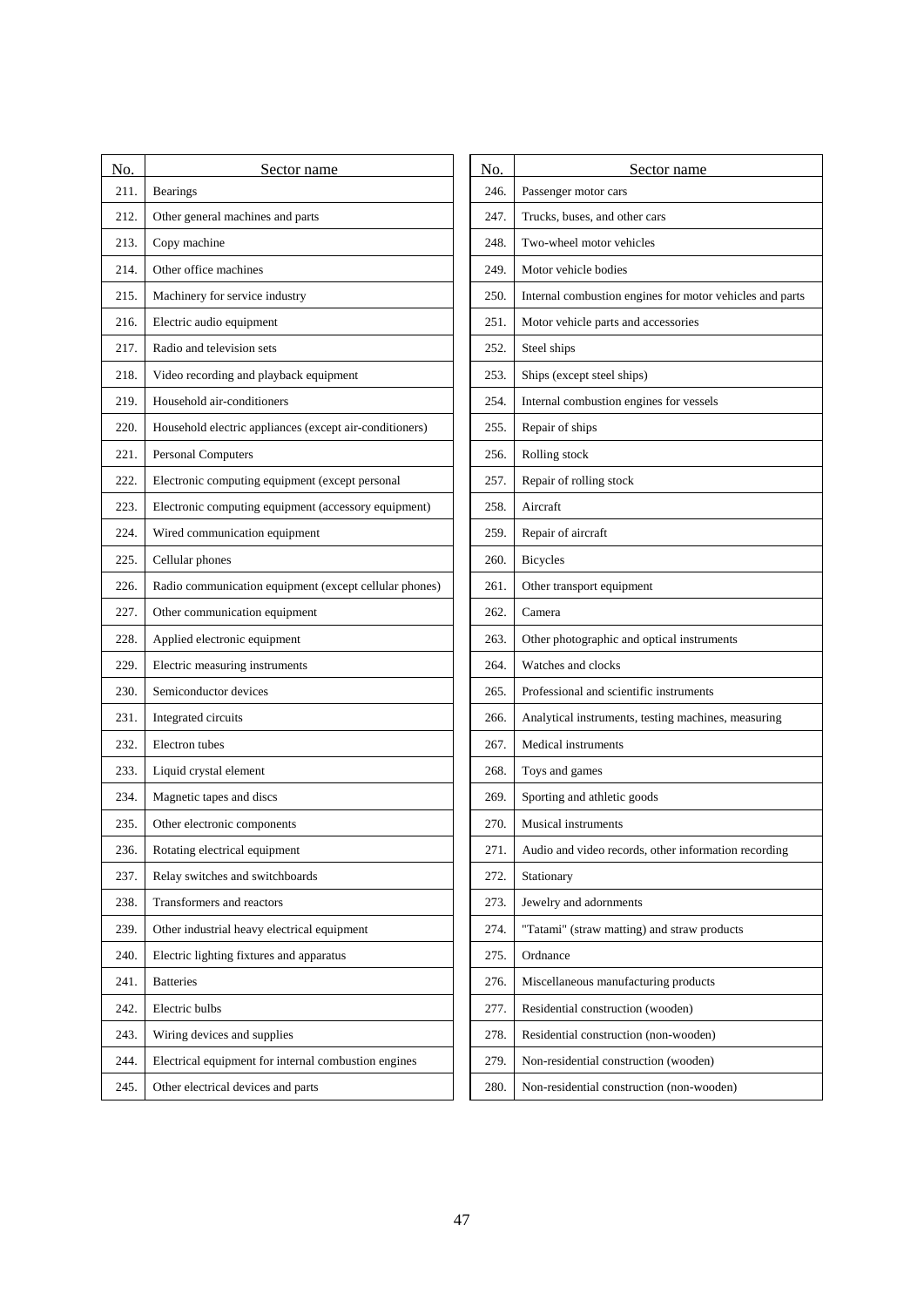| No.  | Sector name                                         | No.  | Sector name                                                   |  |
|------|-----------------------------------------------------|------|---------------------------------------------------------------|--|
| 281. | Repair of construction                              | 316. | Storage facility services                                     |  |
| 282. | Public construction of roads                        | 317. | Packing services                                              |  |
| 283. | Public construction of rivers, drainages and others | 318. | Facility services for road transport                          |  |
| 284. | Agricultural public construction                    | 319. | Port and water traffic control**                              |  |
| 285. | Railway construction                                | 320. | Services related to water transport                           |  |
| 286. | Electric power facilities construction              | 321. | Airport and air traffic control (public)**                    |  |
| 287. | Telecommunication facilities construction           | 322. | Airport and air traffic control (industrial)                  |  |
| 288. | Other civil engineering and construction            | 323. | Services related to air transport                             |  |
| 289. | Electric power for enterprise use                   | 324. | Travel agency and other services related to transport         |  |
| 290. | On-site power generation                            | 325. | Postal service                                                |  |
| 291. | Gas supply                                          | 326. | Telecommunication                                             |  |
| 292. | Steam and hot water supply                          | 327. | Other services related to communication                       |  |
| 293. | Water supply                                        | 328. | Public broadcasting                                           |  |
| 294. | Industrial water supply                             | 329. | Private broadcasting                                          |  |
| 295. | Sewage disposal**                                   | 330. | Cable broadcasting                                            |  |
| 296. | Waste management services (public)**                | 331. | Public administration (central)**                             |  |
| 297. | Waste management services (private)                 | 332. | Public administration (local)**                               |  |
| 298. | Wholesale trade                                     | 333. | School education (public)**                                   |  |
| 299. | Retail trade                                        | 334. | School education (private)**                                  |  |
| 300. | Financial services                                  | 335. | Social education (public)**                                   |  |
| 301. | Life insurance                                      | 336. | Social education (private, non-profit)*                       |  |
| 302. | Non-life insurance                                  | 337. | Other educational and training institutions (public)**        |  |
| 303. | Real estate agencies and managers                   | 338. | Other educational and training institutions (profit-making)   |  |
| 304. | Real estate rental service                          | 339. | Research institutes for natural science (public)**            |  |
| 305. | House rent                                          | 340. | Research institutes for cultural and social science           |  |
| 306. | Railway transport (passengers)                      | 341. | Research institutes for natural sciences (private,            |  |
| 307. | Railway transport (freight)                         | 342. | Research institutes for cultural and social science (private, |  |
| 308. | Bus transport services                              | 343. | Research institutes for natural sciences (profit-making)      |  |
| 309. | Hired car and taxi transport                        | 344. | Research institutes for cultural and social science           |  |
| 310. | Road freight transport                              | 345. | Research and development (intra-enterprise)                   |  |
| 311. | Ocean transport                                     | 346. | Medical service (public)                                      |  |
| 312. | Coastal and inland water transport                  | 347. | Medical service (non-profit foundations, etc.)                |  |
| 313. | Harbor transport service                            | 348. | Medical service (medical corporations, etc.)                  |  |
| 314. | Air transport                                       | 349. | Health and hygiene (public)**                                 |  |
| 315. | Freight forwarding                                  | 350. | Health and hygiene (profit-making)                            |  |
|      |                                                     |      |                                                               |  |

| No.  | Sector name                                                   |
|------|---------------------------------------------------------------|
| 316. | Storage facility services                                     |
| 317. | Packing services                                              |
| 318. | Facility services for road transport                          |
| 319. | Port and water traffic control**                              |
| 320. | Services related to water transport                           |
| 321. | Airport and air traffic control (public)**                    |
| 322. | Airport and air traffic control (industrial)                  |
| 323. | Services related to air transport                             |
| 324. | Travel agency and other services related to transport         |
| 325. | Postal service                                                |
| 326. | Telecommunication                                             |
| 327. | Other services related to communication                       |
| 328. | Public broadcasting                                           |
| 329. | Private broadcasting                                          |
| 330. | Cable broadcasting                                            |
| 331. | Public administration (central)**                             |
| 332. | Public administration (local)**                               |
| 333. | School education (public)**                                   |
| 334. | School education (private)**                                  |
| 335. | Social education (public)**                                   |
| 336. | Social education (private, non-profit)*                       |
| 337. | Other educational and training institutions (public)**        |
| 338. | Other educational and training institutions (profit-making)   |
| 339. | Research institutes for natural science (public)**            |
| 340. | Research institutes for cultural and social science           |
| 341. | Research institutes for natural sciences (private,            |
| 342. | Research institutes for cultural and social science (private, |
| 343. | Research institutes for natural sciences (profit-making)      |
| 344. | Research institutes for cultural and social science           |
| 345. | Research and development (intra-enterprise)                   |
| 346. | Medical service (public)                                      |
| 347. | Medical service (non-profit foundations, etc.)                |
| 348. | Medical service (medical corporations, etc.)                  |
| 349. | Health and hygiene (public)**                                 |
| 350. | Health and hygiene (profit-making)                            |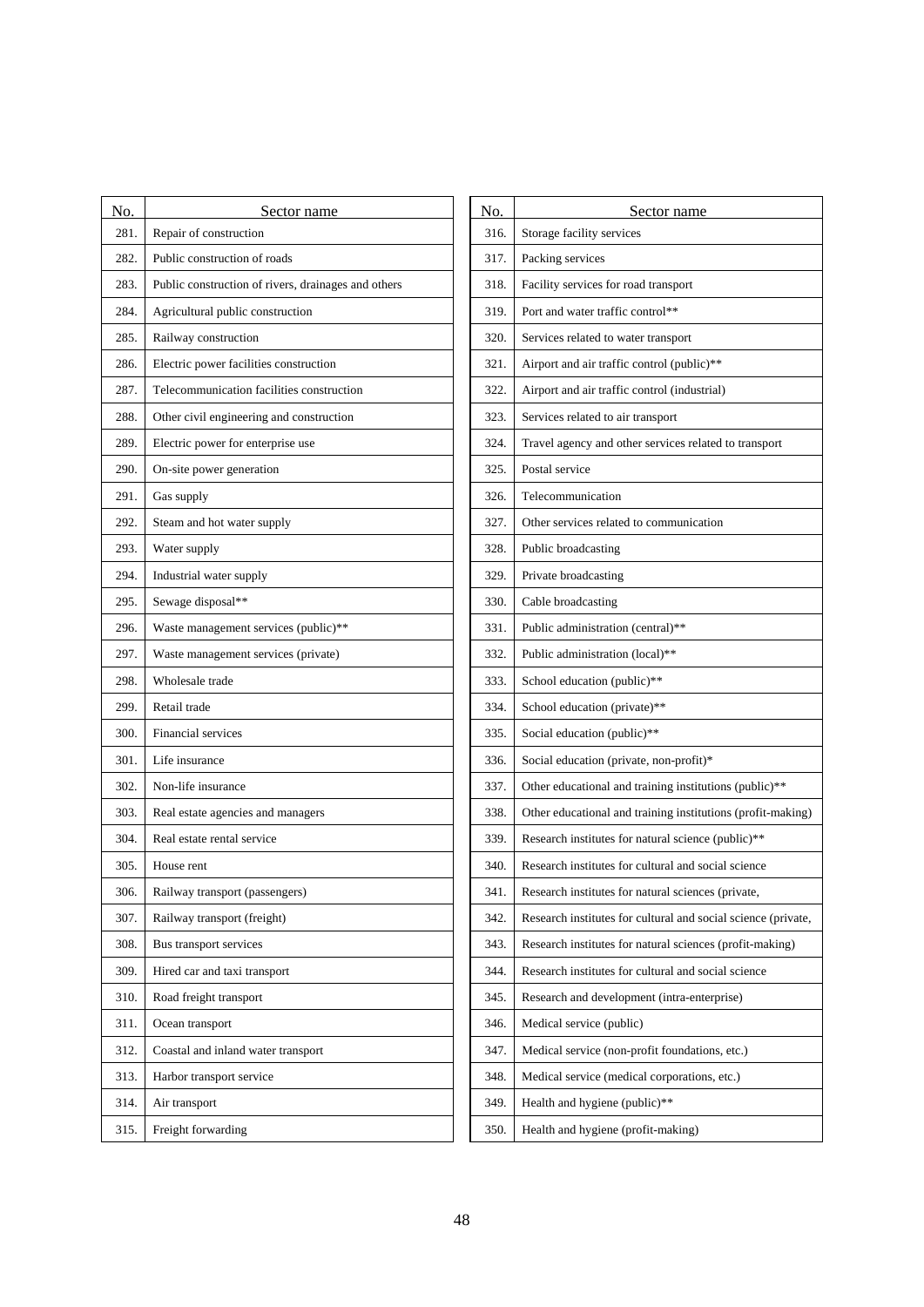| No.  | Sector name                                                 | No.  | Sector name                         |
|------|-------------------------------------------------------------|------|-------------------------------------|
| 351. | Social insurance (public)**                                 | 386. | Public baths                        |
| 352. | Social insurance (private, non-profit)*                     | 387. | Photographic studios                |
| 353. | Social welfare (public)**                                   | 388. | Ceremonial occasions                |
| 354. | Social welfare (private, non-profit)*                       | 389. | Miscellaneous repairs, n.e.c.       |
| 355. | Nursing care (In-home)                                      | 390. | Places for private lessons          |
| 356. | Nursing care (In-facility)                                  | 391. | Other personal services             |
| 357. | Private non-profit institutions serving enterprises         | 392. | Office supplies                     |
| 358. | Private non-profit institutions serving households, n.e.c.* | 393. | Activities not elsewhere classified |
| 359. | Advertising services                                        |      |                                     |
| 360. | Information services                                        |      |                                     |
| 361. | News syndicates and private detective agencies              |      |                                     |
| 362. | Goods rental and leasing (except car rental)                |      |                                     |
| 363. | Car rental and leasing                                      |      |                                     |
| 364. | Repair of motor vehicles                                    |      |                                     |
| 365. | Repair of machines                                          |      |                                     |
| 366. | Building maintenance services                               |      |                                     |
| 367. | Judicial, financial and accounting services                 |      |                                     |
| 368. | Civil engineering and construction services                 |      |                                     |
| 369. | Worker dispatching services                                 |      |                                     |
| 370. | Other business services                                     |      |                                     |
| 371. | Motion picture and video production, and distribution       |      |                                     |
| 372. | Movie theaters                                              |      |                                     |
| 373. | Theater and entertainment facilities                        |      |                                     |
| 374. | Amusement and recreation facilities                         |      |                                     |
|      | Stadiums and companies of bicycle, horse, motorcar and      |      |                                     |
| 375. | motorboat races                                             |      |                                     |
| 376. | Sport facility service, public gardens and amusement        |      |                                     |
| 377. | Theatrical companies                                        |      |                                     |
| 378. | Other amusement and recreation services                     |      |                                     |
| 379. | General eating and drinking places (except coffee shops)    |      |                                     |
| 380. | Coffee shops                                                |      |                                     |
| 381. | Eating and drinking places for pleasures                    |      |                                     |
| 382. | Hotel and other lodging places                              |      |                                     |
| 383. | Cleaning, laundry and dyeing services                       |      |                                     |
| 384. | Barber shops                                                |      |                                     |
| 385. | Beauty shops                                                |      |                                     |

| No.  | Sector name                         |
|------|-------------------------------------|
| 386. | Public baths                        |
| 387. | Photographic studios                |
| 388. | Ceremonial occasions                |
| 389. | Miscellaneous repairs, n.e.c.       |
| 390. | Places for private lessons          |
| 391. | Other personal services             |
| 392. | Office supplies                     |
| 393. | Activities not elsewhere classified |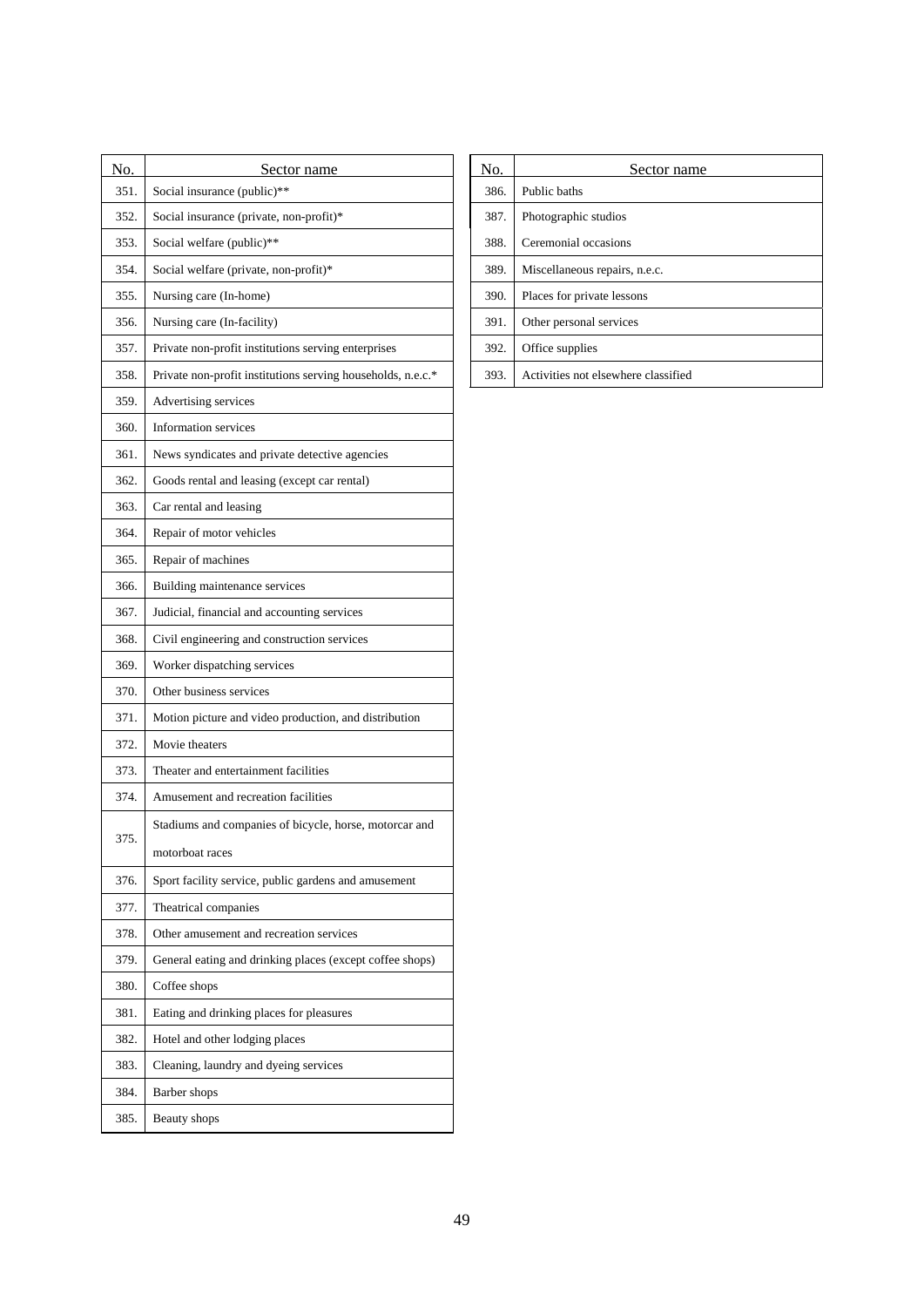| No. | Energy sector            | No. | Primary and secondary energy resources    |
|-----|--------------------------|-----|-------------------------------------------|
| 1.  | Coal-based energy        | 1.  | Coking coal                               |
|     |                          | 2.  | Steam coal                                |
|     |                          | 3.  | Lignite and anthracite                    |
|     |                          | 4.  | Coke                                      |
|     |                          | 5.  | Blast furnace coke                        |
|     |                          | 6.  | Coke oven gas                             |
|     |                          | 7.  | BFG consumption                           |
|     |                          | 8.  | <b>BFG</b> generation                     |
|     |                          | 9.  | LDG consumption                           |
|     |                          | 10. | LDG generation                            |
| 2.  | Petroleum-based energy   | 11. | Crude oil                                 |
|     |                          | 12. | Fuel oil A                                |
|     |                          | 13. | Fuel oils B and C                         |
|     |                          | 14. | Kerosene                                  |
|     |                          | 15. | Diesel oil                                |
|     |                          | 16. | Gasoline                                  |
|     |                          | 17. | Jet fuel                                  |
|     |                          | 18. | Naphtha                                   |
|     |                          | 19. | Petroleum-derived hydrocarbon gas         |
|     |                          | 20. | Hydrocarbon oil                           |
|     |                          | 21. | Petroleum coke                            |
|     |                          | 22. | <b>LPG</b>                                |
| 3.  | Natural gas-based energy | 23. | Natural gas                               |
|     |                          | 24. | ${\rm LNG}$                               |
|     |                          | 25. | Mains gas                                 |
| 5.  | Electricity-based energy | 26. | Electric power for enterprise use         |
|     |                          | 27. | On-site power generation                  |
| 4.  | Other energy             | 28. | <b>Black liquor</b>                       |
|     |                          | 29. | Waste wood                                |
|     |                          | 30. | Waste tires                               |
|     |                          | 31. | Recycled plastic of packages origin       |
|     |                          | 32. | Nuclear power generation                  |
|     |                          | 33. | Hydroelectric and other power generations |

**Table A2. Energy sector classification**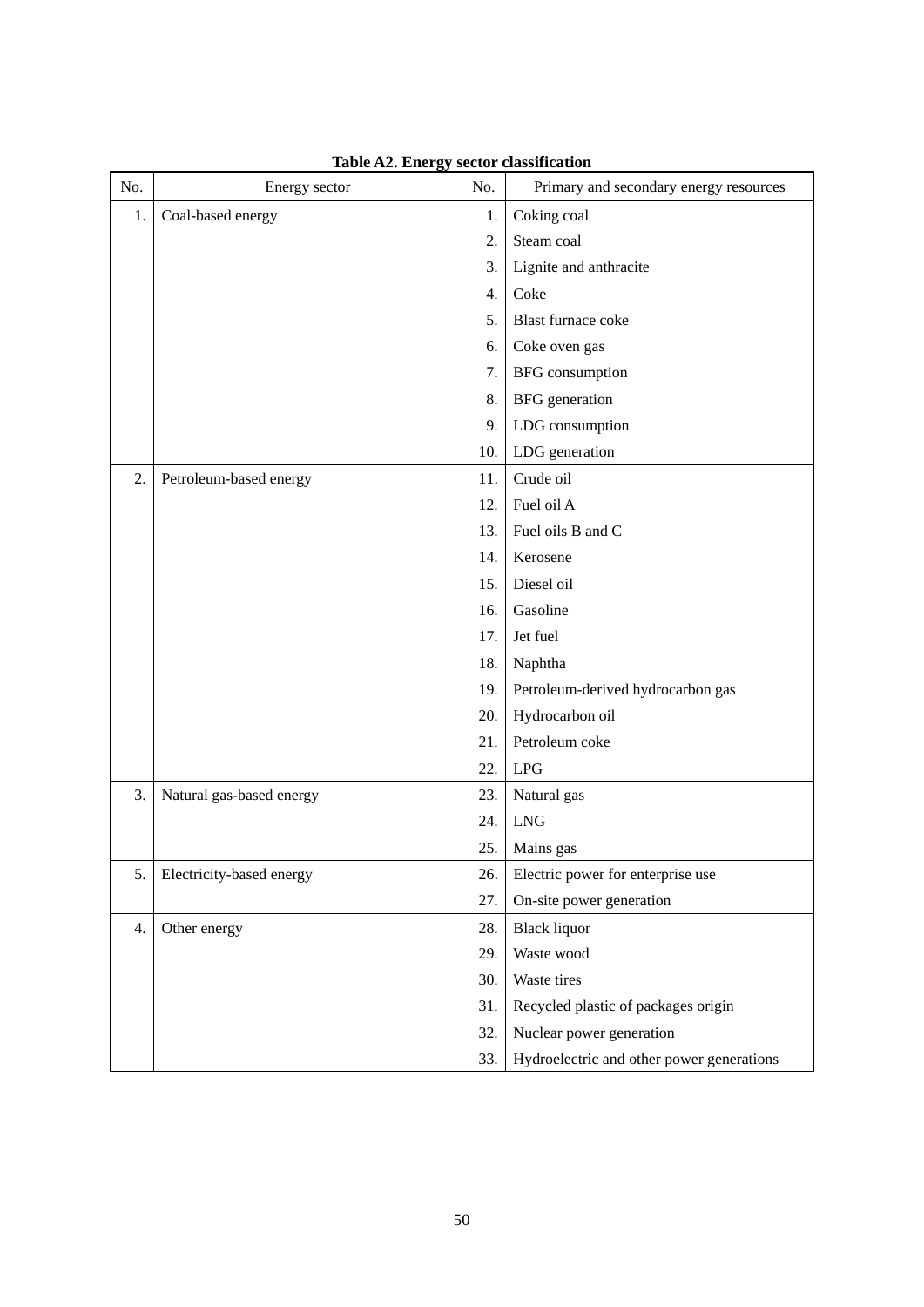

Figure A1. Electric bulbs cluster with the sixth largest within-cluster effect.



Figure A2. Petroleum refinery products cluster with the seventh largest within-cluster

effect.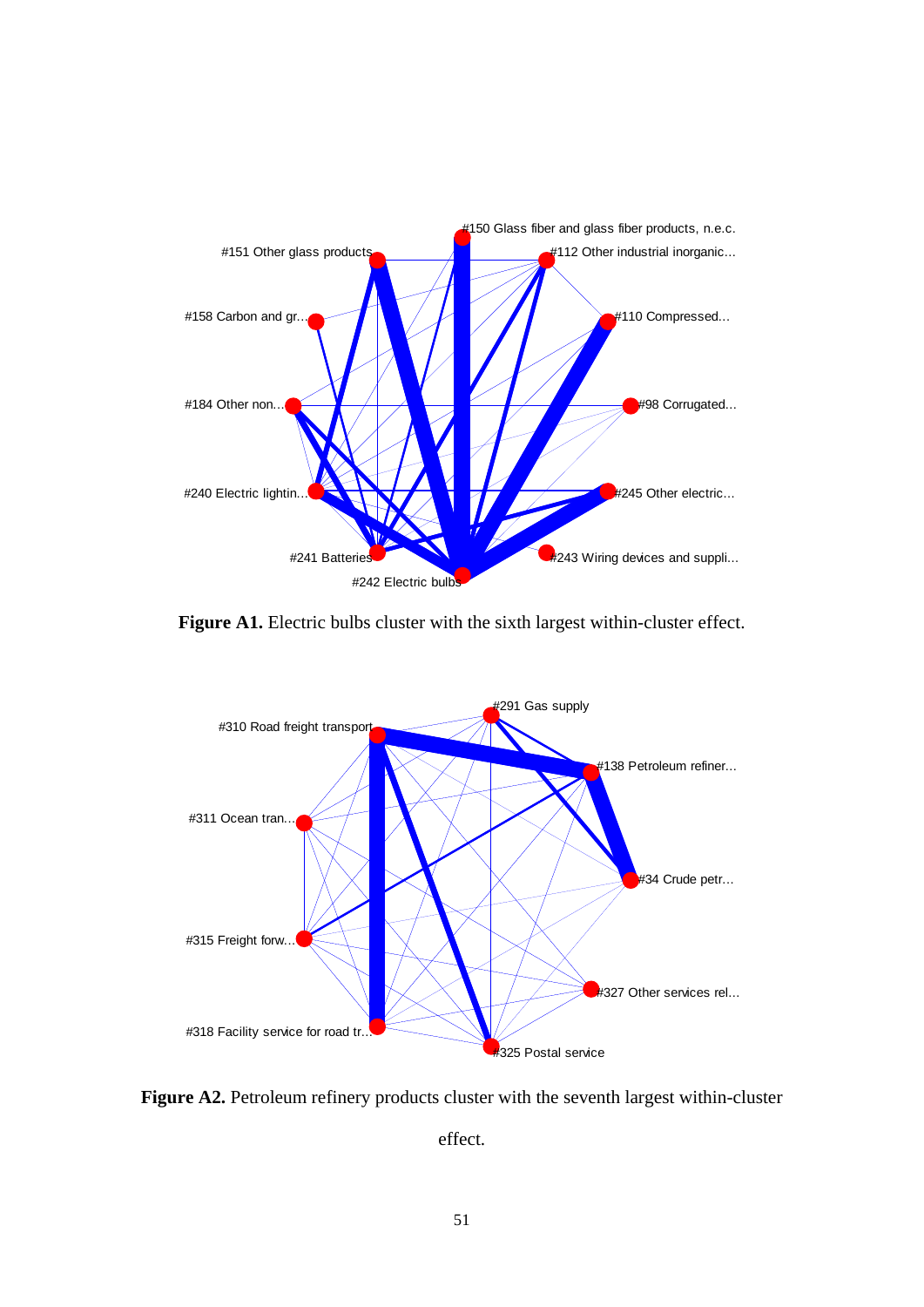

Figure A3. Carpets and floor mats cluster with the eighth largest within-cluster effect.



**Figure A4.** Printing, plate making, and book binding cluster with the ninth largest

within-cluster effect.